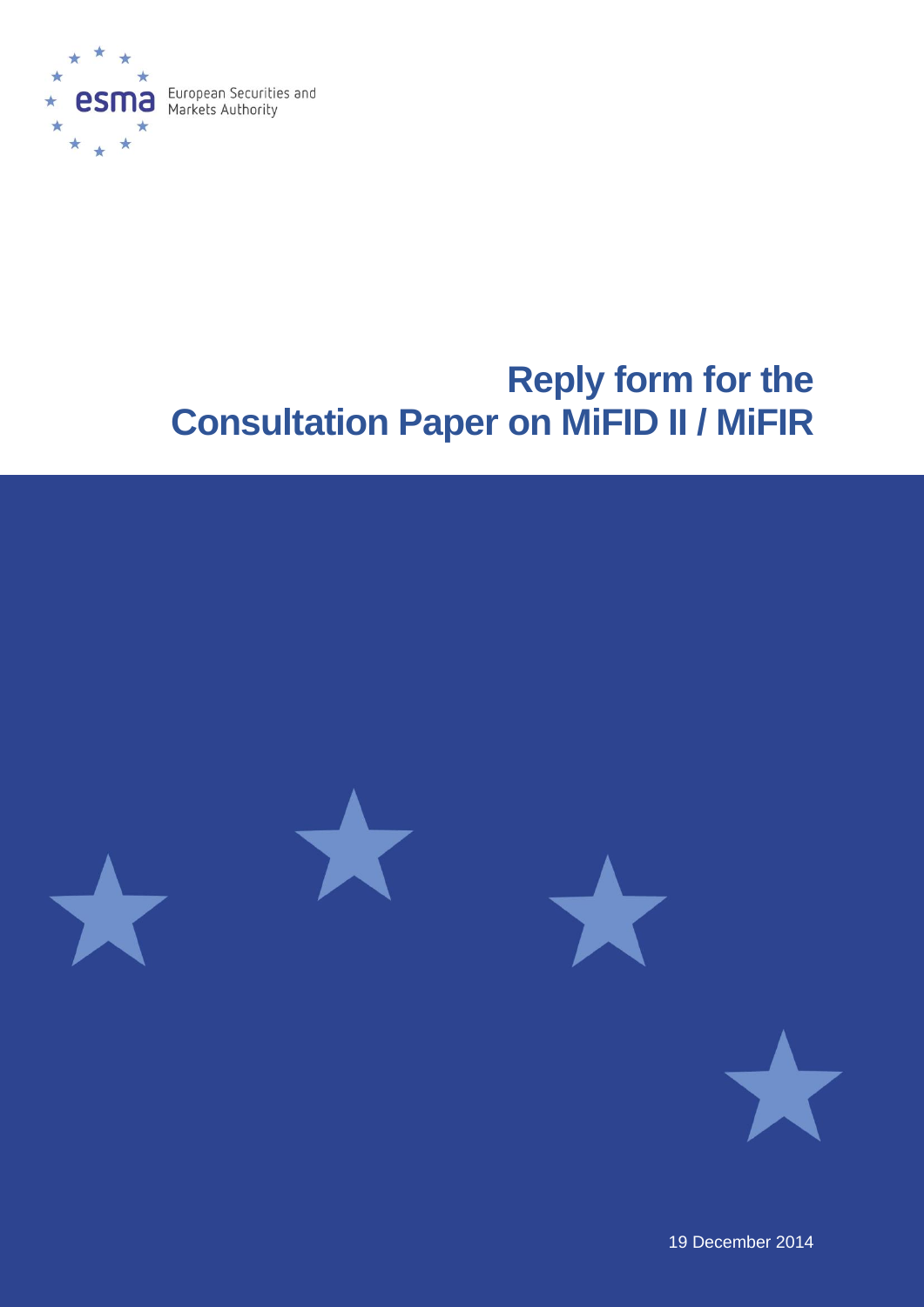

### **Responding to this paper**

The European Securities and Markets Authority (ESMA) invites responses to the specific questions listed in the ESMA Consultation Paper on MiFID II / MiFIR (reference ESMA/2014/1570), published on the ESMA website.

### *Instructions*

Please note that, in order to facilitate the analysis of the large number of responses expected, you are requested to use this file to send your response to ESMA so as to allow us to process it. Therefore, ESMA will only be able to consider responses which follow the instructions described below:

- i. use this form and send your responses in Word format (do not send pdf files except for annexes);
- ii. do not remove the tags of type  $\leq$  ESMA QUESTION CP MIFID 1> i.e. the response to one question has to be framed by the 2 tags corresponding to the question; and
- iii. if you do not have a response to a question, do not delete it and leave the text "TYPE YOUR TEXT HERE" between the tags.

Responses are most helpful:

- i. if they respond to the question stated;
- ii. contain a clear rationale, and
- iii. describe any alternatives that ESMA should consider.

To help you navigate this document more easily, bookmarks are available in "Navigation Pane" for Word 2010.

#### *Naming protocol:*

In order to facilitate the handling of stakeholders responses please save your document using the following format: ESMA\_CP\_MIFID\_NAMEOFCOMPANY\_NAMEOFDOCUMENT.

**E.g.** if the respondent were ESMA, the name of the reply form would be ESMA\_CP\_MIFID \_ESMA\_REPLYFORM or ESMA\_CP\_MIFID\_ESMA\_ANNEX1

#### *Deadline*

Responses must reach us by **2 March 2015**.

All contributions should be submitted online at www.esma.europa.eu under the heading 'Your in-put/Consultations'.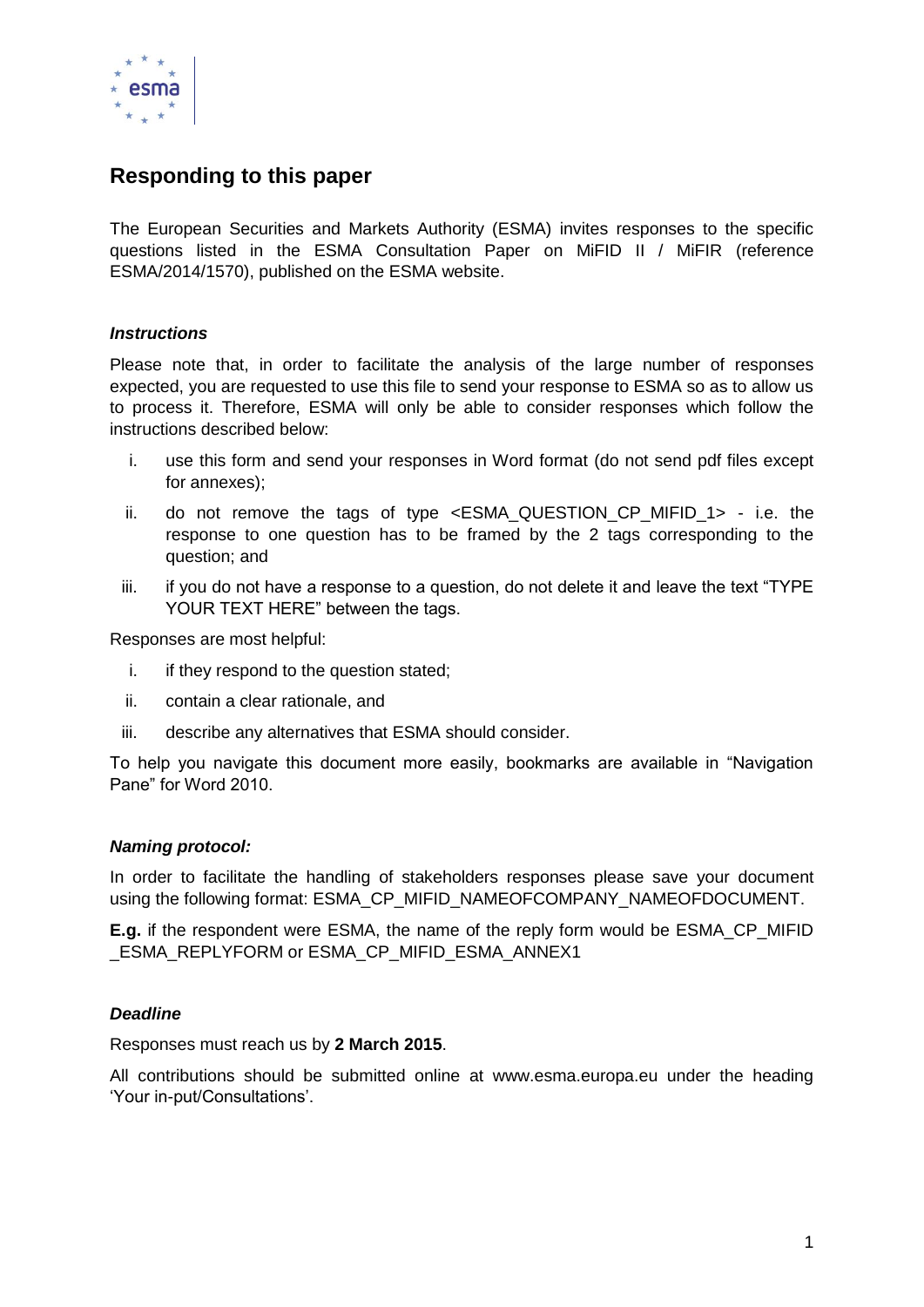

### *Publication of responses*

All contributions received will be published following the end of the consultation period, unless otherwise requested. **Please clearly indicate by ticking the appropriate checkbox in the website submission form if you do not wish your contribution to be publicly disclosed. A standard confidentiality statement in an email message will not be treated as a request for non-disclosure.** Note also that a confidential response may be requested from us in accordance with ESMA's rules on access to documents. We may consult you if we receive such a request. Any decision we make is reviewable by ESMA's Board of Appeal and the European Ombudsman.

#### *Data protection*

Information on data protection can be found at www.esma.europa.eu under the headings 'Legal notice' and 'Data protection'.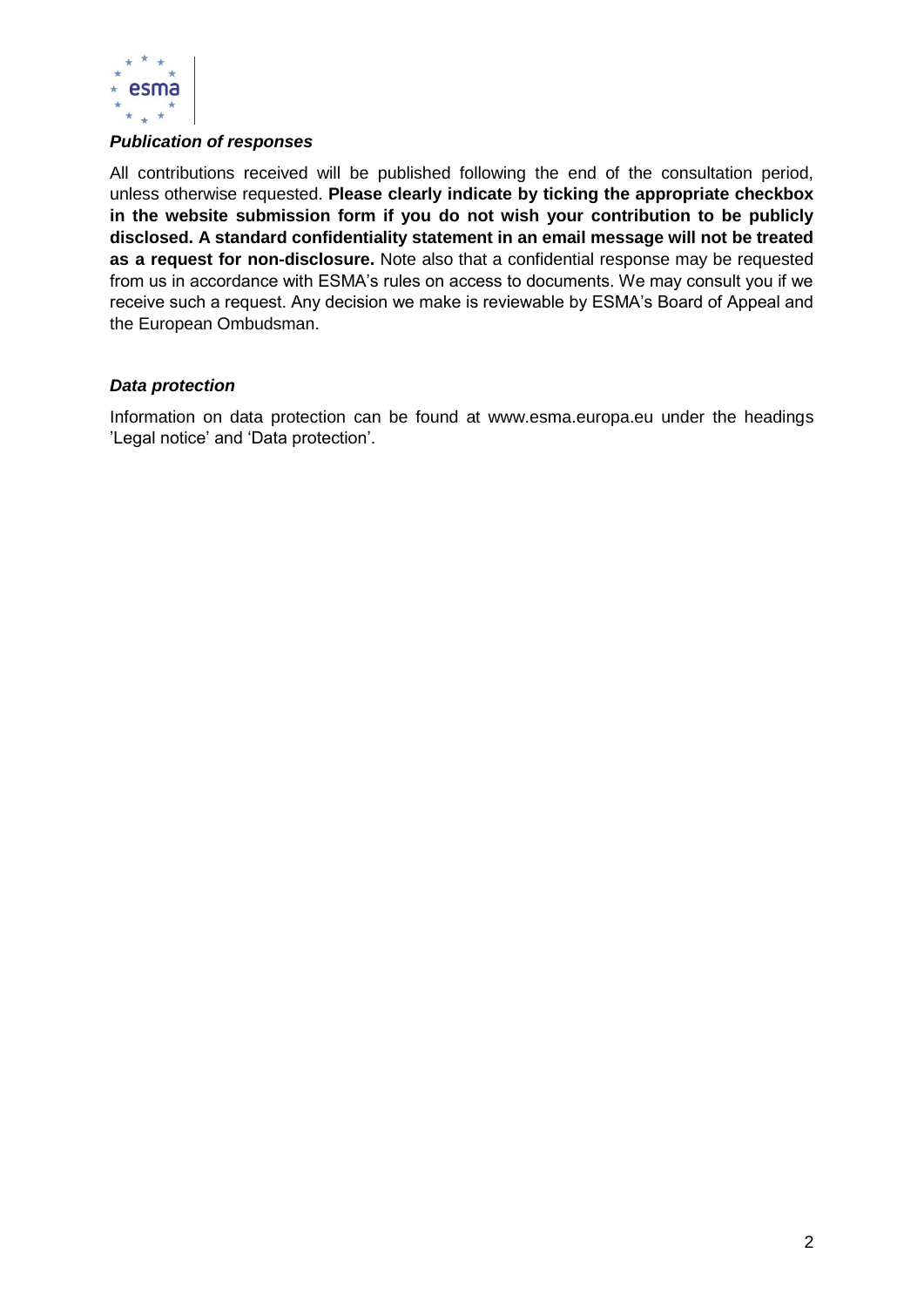

### **General information about respondent**

| Name of the company / organisation   | Listing Rules Joint Working Party of the Company Law |
|--------------------------------------|------------------------------------------------------|
|                                      | Committees of the Law Society of England and Wales   |
|                                      | and the City of London Law Society                   |
| Confidential <sup>1</sup>            |                                                      |
| Activity:                            | Audit/Legal/Individual                               |
| Are you representing an association? | 区日                                                   |
| Country/Region                       | UK                                                   |

### **Introduction**

### *Please make your introductory comments below, if any:*

< ESMA\_COMMENT\_CP\_MIFID\_1>

- 1. The comments set out in this paper have been prepared jointly by the Listing Rules Joint Working Party of the Company Law Committees of the Law Society of England and Wales and the City of London Law Society.
- 2. The Law Society of England and Wales is the representative body of over 159,000 solicitors in England and Wales. The Society negotiates on behalf of the profession and makes representations to regulators and Government in both the domestic and European arena. This response has been prepared on behalf of the Law Society by members of the Company Law Committee.
- 3. The City of London Law Society ("**CLLS"**) represents approximately 15,000 City lawyers through individual and corporate membership including some of the largest international law firms in the world. These law firms advise a variety of clients from multinational companies and financial institutions to Government departments, often in relation to complex, multi-jurisdictional legal issues. The CLLS responds to a variety of consultations on issues of importance to its members through its 19 specialist committees.
- 4. The Listing Rules Joint Working Party is made up of senior and specialist corporate lawyers from both the Law Society and the CLLS who have a particular focus on the Listing Rules and the UK Listing Regime.
- 5. We refer to questions set out in Section 6 of the Consultation Paper regarding the requirements applying on and to trading venues. Additionally, we refer to Annex B: Draft RTS 25: Draft regulatory technical standards on the admission of financial instruments to trading on regulated markets (RTS).

< ESMA\_COMMENT\_CP\_MIFID\_1>

 1 The field will used for consistency checks. If its value is different from the value indicated during submission on the website form, the latest one will be taken into account.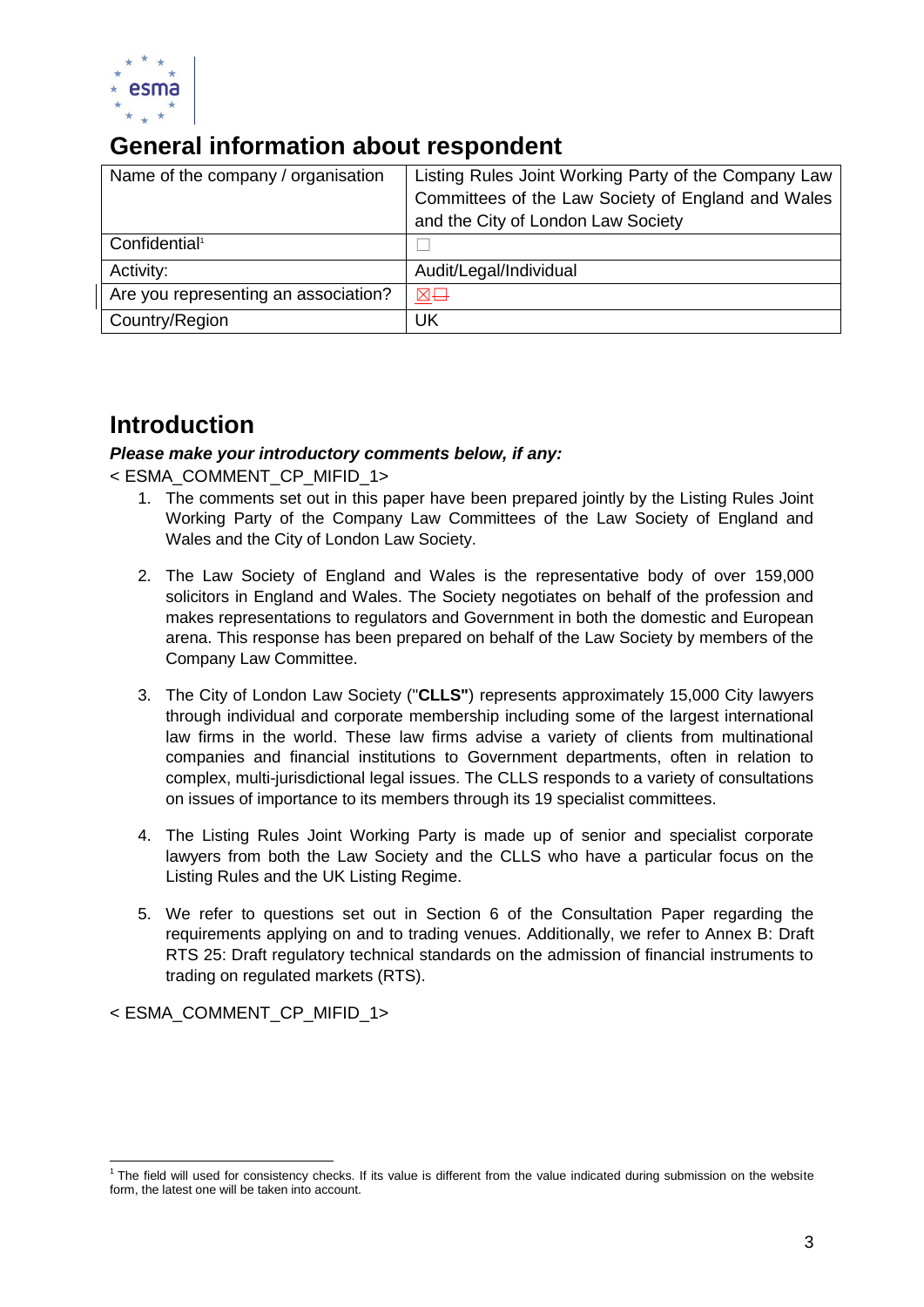

### **2. Investor protection**

**Q1. Do you agree with the list of information set out in draft RTS to be provided to the competent authority of the home Member State? If not, what other information should ESMA consider?** 

<ESMA\_QUESTION\_CP\_MIFID\_1> TYPE YOUR TEXT HERE <ESMA\_QUESTION\_CP\_MIFID\_1>

**Q2. Do you agree with the conditions, set out in this CP, under which a firm that is a natural person or a legal person managed by a single natural person can be authorised? If no, which criteria should be added or deleted?**

<ESMA\_QUESTION\_CP\_MIFID\_2> TYPE YOUR TEXT HERE <ESMA\_QUESTION\_CP\_MIFID\_2>

**Q3. Do you agree with the criteria proposed by ESMA on the topic of the requirements applicable to shareholders and members with qualifying holdings? If no, which criteria should be added or deleted?**

<ESMA\_QUESTION\_CP\_MIFID\_3> TYPE YOUR TEXT HERE <ESMA\_QUESTION\_CP\_MIFID\_3>

**Q4. Do you agree with the approach proposed by ESMA on the topic of obstacles which may prevent effective exercise of the supervisory functions of the competent authority?**

<ESMA\_QUESTION\_CP\_MIFID\_4> TYPE YOUR TEXT HERE <ESMA\_QUESTION\_CP\_MIFID\_4>

**Q5. Do you consider that the format set out in the ITS allow for a correct transmission of the information requested from the applicant to the competent authority? If no, what modification do you propose?**

<ESMA\_QUESTION\_CP\_MIFID\_5> TYPE YOUR TEXT HERE <ESMA\_QUESTION\_CP\_MIFID\_5>

**Q6. Do you agree consider that the sending of an acknowledgement of receipt is useful, and do you agree with the proposed content of this document? If no, what changes do you proposed to this process?**

<ESMA\_QUESTION\_CP\_MIFID\_6> TYPE YOUR TEXT HERE <ESMA\_QUESTION\_CP\_MIFID\_6>

**Q7. Do you have any comment on the authorisation procedure proposed in the ITS included in Annex B?**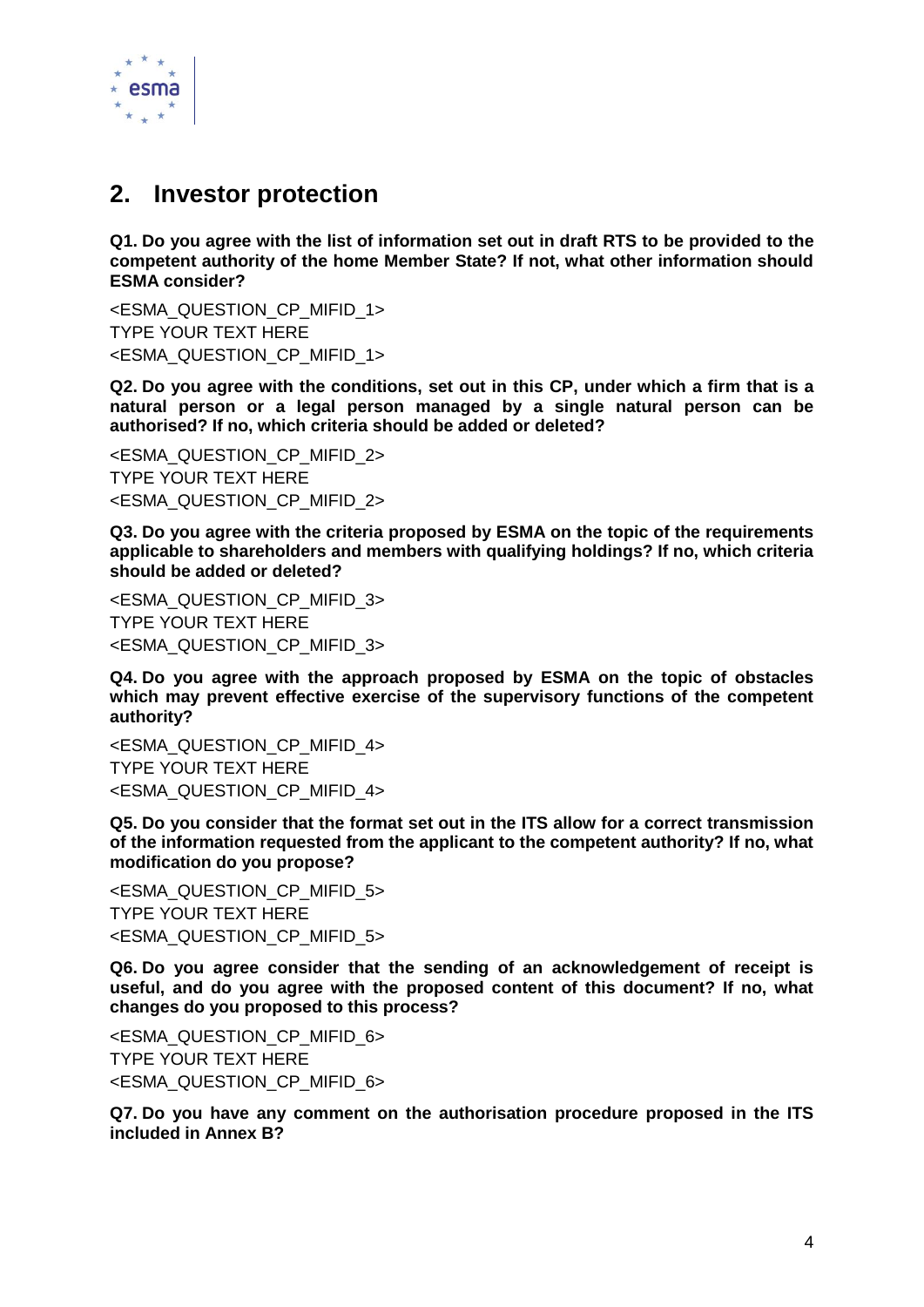

<ESMA\_QUESTION\_CP\_MIFID\_7> TYPE YOUR TEXT HERE <ESMA\_QUESTION\_CP\_MIFID\_7>

**Q8. Do you agree with the information required when an investment firm intends to provide investment services or activities within the territory of another Member State under the right of freedom to provide investment services or activities? Do you consider that additional information is required?**

<ESMA\_QUESTION\_CP\_MIFID\_8> TYPE YOUR TEXT HERE <ESMA\_QUESTION\_CP\_MIFID\_8>

**Q9. Do you agree with the content of information to be notified when an investment firm or credit institution intends to provide investment services or activities through the use of a tied agent located in the home Member State?**

<ESMA\_QUESTION\_CP\_MIFID\_9> TYPE YOUR TEXT HERE <ESMA\_QUESTION\_CP\_MIFID\_9>

**Q10. Do you consider useful to request additional information when an investment firm or market operator operating an MTF or an OTF intends to provide arrangements to another Member State as to facilitate access to and trading on the markets that it operates by remote users, members or participants established in their territory? If not which type of information do you consider useful to be notified?**

<ESMA\_QUESTION\_CP\_MIFID\_10> TYPE YOUR TEXT HERE <ESMA\_QUESTION\_CP\_MIFID\_10>

**Q11. Do you agree with the content of information to be provided on a branch passport notification?**

<ESMA\_QUESTION\_CP\_MIFID\_11> TYPE YOUR TEXT HERE <ESMA\_QUESTION\_CP\_MIFID\_11>

**Q12. Do you find it useful that a separate passport notification to be submitted for each tied agent the branch intends to use?**

<ESMA\_QUESTION\_CP\_MIFID\_12> TYPE YOUR TEXT HERE <ESMA\_QUESTION\_CP\_MIFID\_12>

**Q13. Do you agree with the proposal to have same provisions on the information required for tied agents established in another Member State irrespective of the establishment or not of a branch?**

<ESMA\_QUESTION\_CP\_MIFID\_13> TYPE YOUR TEXT HERE <ESMA\_QUESTION\_CP\_MIFID\_13>

**Q14. Do you agree that any changes in the contact details of the investment firm that provides investment services under the right of establishment shall be notified as a change in the particulars of the branch passport notification or as a change of the tied agent passport notification under the right of establishment?**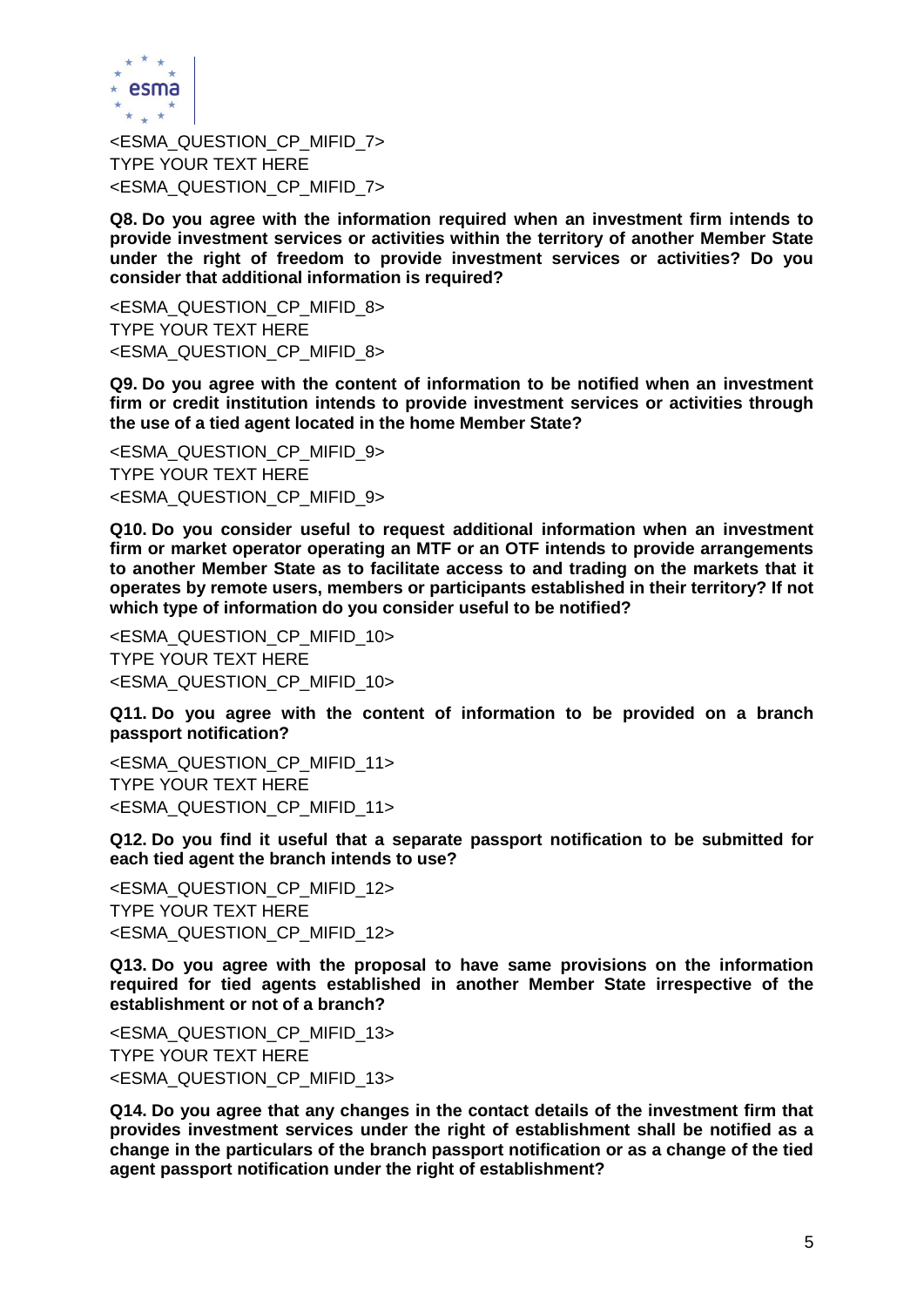

<ESMA\_QUESTION\_CP\_MIFID\_14> TYPE YOUR TEXT HERE <ESMA\_QUESTION\_CP\_MIFID\_14>

**Q15. Do you agree that credit institutions needs to notify any changes in the particulars of the passport notifications already communicated?**

<ESMA\_QUESTION\_CP\_MIFID\_15> TYPE YOUR TEXT HERE <ESMA\_QUESTION\_CP\_MIFID\_15>

**Q16. Is there any other information which should be requested as part of the notification process either under the freedom to provide investment services or activities or the right of establishment, or any information that is unnecessary, overly burdensome or duplicative?**

<ESMA\_QUESTION\_CP\_MIFID\_16> TYPE YOUR TEXT HERE <ESMA\_QUESTION\_CP\_MIFID\_16>

**Q17. Do you agree that common templates should be used in the passport notifications?**

<ESMA\_QUESTION\_CP\_MIFID\_17> TYPE YOUR TEXT HERE <ESMA\_QUESTION\_CP\_MIFID\_17>

**Q18. Do you agree that common procedures and templates to be followed by both investment firms and credit institutions when changes in the particulars of passport notifications occur?**

<ESMA\_QUESTION\_CP\_MIFID\_18> TYPE YOUR TEXT HERE <ESMA\_QUESTION\_CP\_MIFID\_18>

**Q19. Do you agree that the deadline to forward to the competent authority of the host Member State the passport notification can commence only when the competent authority of the home Member States receives all the necessary information?**

<ESMA\_QUESTION\_CP\_MIFID\_19> TYPE YOUR TEXT HERE <ESMA\_QUESTION\_CP\_MIFID\_19>

**Q20. Do you agree with proposed means of transmission?**

<ESMA\_QUESTION\_CP\_MIFID\_20> TYPE YOUR TEXT HERE <ESMA\_QUESTION\_CP\_MIFID\_20>

**Q21. Do you find it useful that the competent authority of the host Member State acknowledge receipt of the branch passport notification and the tied agent passport notification under the right of establishment both to the competent authority and the investment firm?**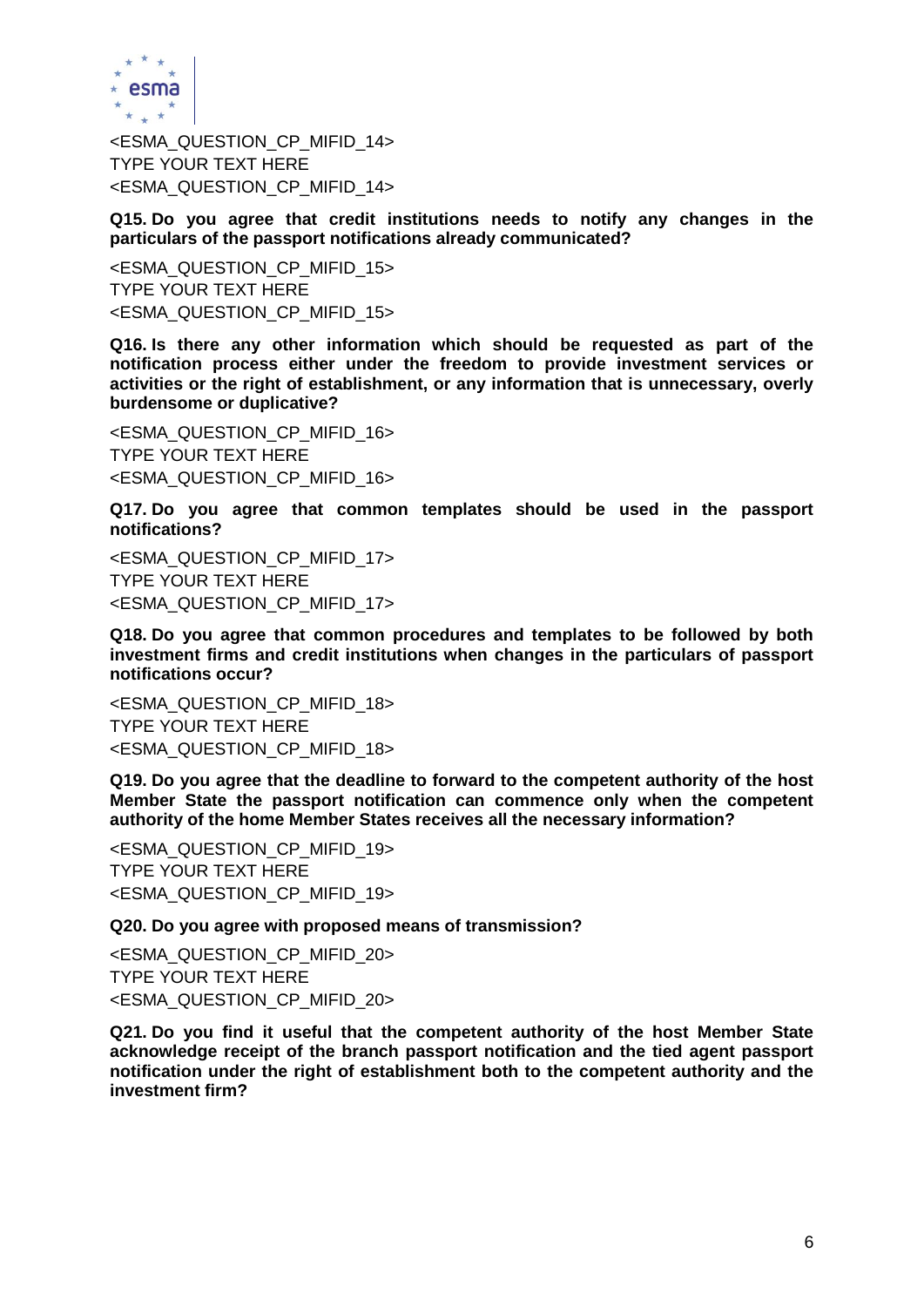

<ESMA\_QUESTION\_CP\_MIFID\_21> TYPE YOUR TEXT HERE <ESMA\_QUESTION\_CP\_MIFID\_21>

**Q22. Do you agree with the proposal that a separate passport notification shall be submitted for each tied agent established in another Member State?**

<ESMA\_QUESTION\_CP\_MIFID\_22> TYPE YOUR TEXT HERE <ESMA\_QUESTION\_CP\_MIFID\_22>

**Q23. Do you find it useful the investment firm to provide a separate passport notification for each tied agent its branch intends to use in accordance with Article 35(2)(c) of MiFID II? Changes in the particulars of passport notification**

<ESMA\_QUESTION\_CP\_MIFID\_23> TYPE YOUR TEXT HERE <ESMA\_QUESTION\_CP\_MIFID\_23>

**Q24. Do you agree to notify changes in the particulars of the initial passport notification using the same form, as the one of the initial notification, completing the new information only in the relevant fields to be amended?**

<ESMA\_QUESTION\_CP\_MIFID\_24> TYPE YOUR TEXT HERE <ESMA\_QUESTION\_CP\_MIFID\_24>

**Q25. Do you agree that all activities and financial instruments (current and intended) should be completed in the form, when changes in the investment services, activities, ancillary services or financial instruments are to be notified?**

<ESMA\_QUESTION\_CP\_MIFID\_25> TYPE YOUR TEXT HERE <ESMA\_QUESTION\_CP\_MIFID\_25>

**Q26. Do you agree to notify changes in the particulars of the initial notification for the provision of arrangements to facilitate access to an MTF or OTF?**

<ESMA\_QUESTION\_CP\_MIFID\_26> TYPE YOUR TEXT HERE <ESMA\_QUESTION\_CP\_MIFID\_26>

**Q27. Do you agree with the use of a separate form for the communication of the information on the termination of the operations of a branch or the cessation of the use of a tied agent established in another Member State?**

<ESMA\_QUESTION\_CP\_MIFID\_27> TYPE YOUR TEXT HERE <ESMA\_QUESTION\_CP\_MIFID\_27>

**Q28. Do you agree with the list of information to be requested by ESMA to apply to third country firms? If no, which items should be added or deleted. Please provide details on your answer.**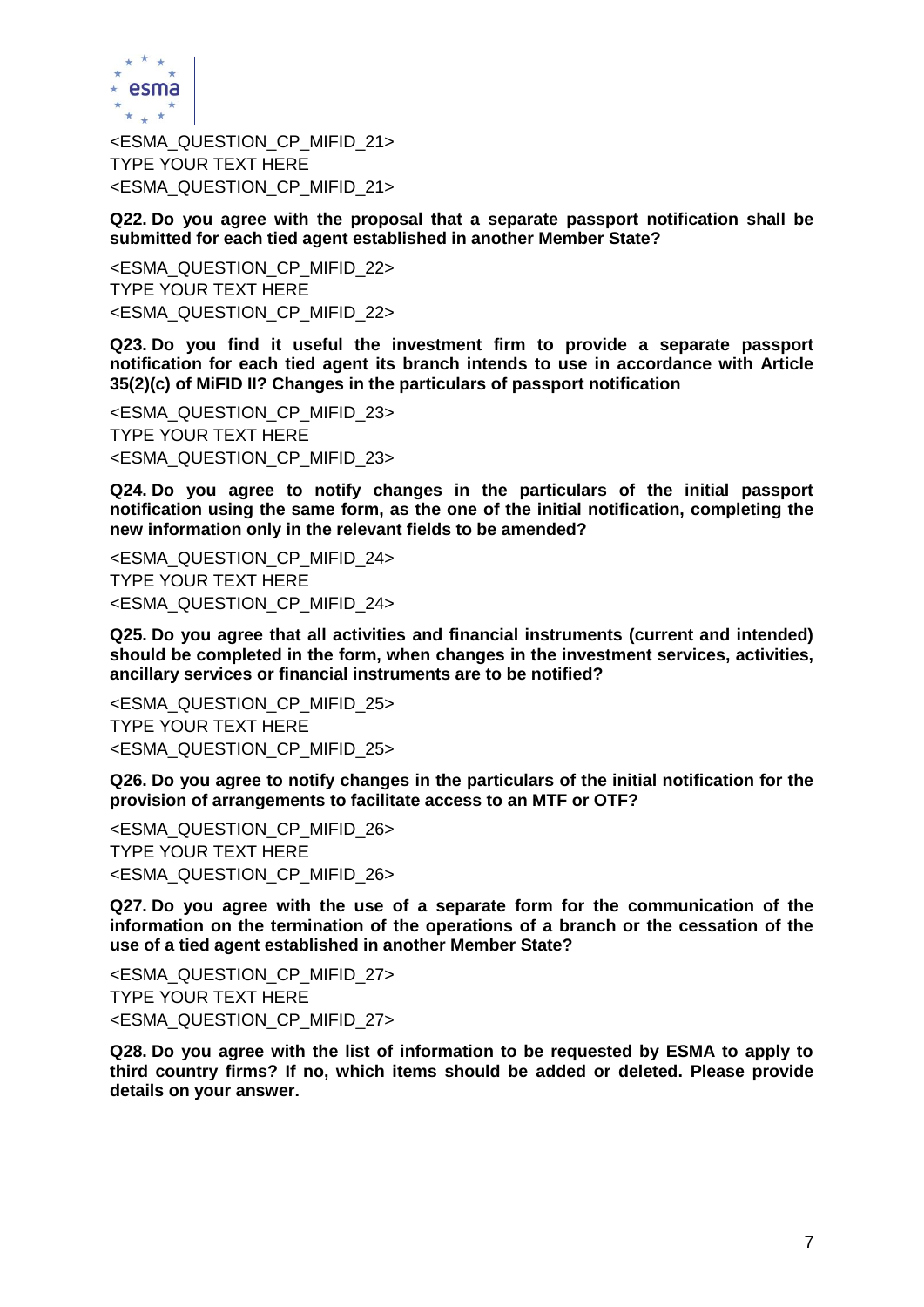

<ESMA\_QUESTION\_CP\_MIFID\_28> TYPE YOUR TEXT HERE <ESMA\_QUESTION\_CP\_MIFID\_28>

**Q29. Do you agree with ESMA's proposal on the form of the information to provide to clients? Please provide details on your answer.**

<ESMA\_QUESTION\_CP\_MIFID\_29> TYPE YOUR TEXT HERE <ESMA\_QUESTION\_CP\_MIFID\_29>

**Q30. Do you agree with the approach taken by ESMA? Would a different period of measurement be more useful for the published reports?**

<ESMA\_QUESTION\_CP\_MIFID\_30> TYPE YOUR TEXT HERE <ESMA\_QUESTION\_CP\_MIFID\_30>

**Q31. Do you agree that it is reasonable to split trades into ranges according to the nature of different classes of financial instruments? If not, why?**

<ESMA\_QUESTION\_CP\_MIFID\_31> TYPE YOUR TEXT HERE <ESMA\_QUESTION\_CP\_MIFID\_31>

**Q32. Are there other metrics that would be useful for measuring likelihood of execution?**

<ESMA\_QUESTION\_CP\_MIFID\_32> TYPE YOUR TEXT HERE <ESMA\_QUESTION\_CP\_MIFID\_32>

**Q33. Are those metrics meaningful or are there any additional data or metrics that ESMA should consider?**

<ESMA\_QUESTION\_CP\_MIFID\_33> TYPE YOUR TEXT HERE <ESMA\_QUESTION\_CP\_MIFID\_33>

**Q34. Do you agree with the proposed approach? If not, what other information should ESMA consider?**

<ESMA\_QUESTION\_CP\_MIFID\_34> TYPE YOUR TEXT HERE <ESMA\_QUESTION\_CP\_MIFID\_34>

**Q35. Do you agree with the proposed approach? If not, what other information should ESMA consider?**

<ESMA\_QUESTION\_CP\_MIFID\_35> TYPE YOUR TEXT HERE <ESMA\_QUESTION\_CP\_MIFID\_35>

**Q36. Do you agree with the proposed approach? If not, what other information should ESMA consider?**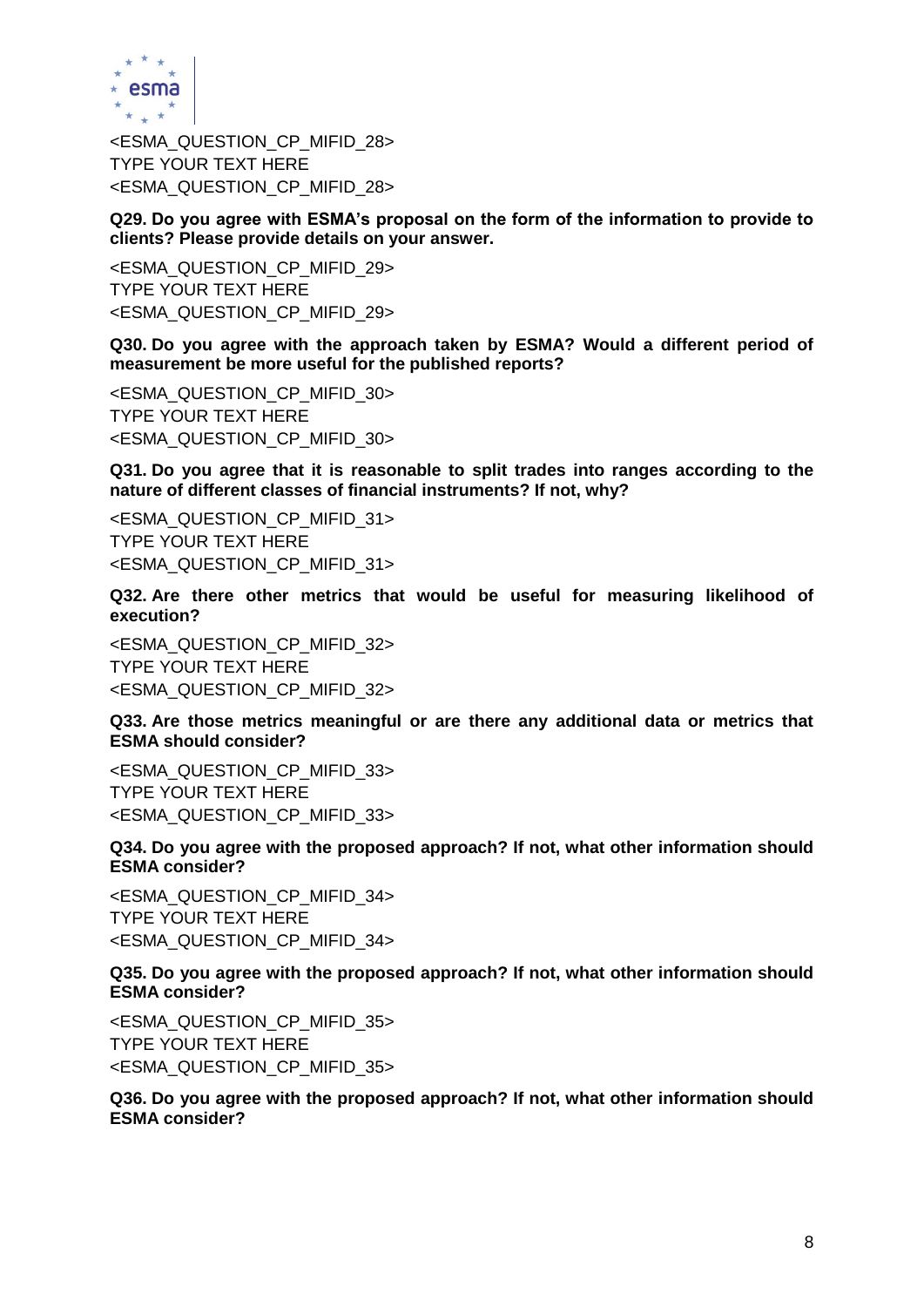

<ESMA\_QUESTION\_CP\_MIFID\_36> TYPE YOUR TEXT HERE <ESMA\_QUESTION\_CP\_MIFID\_36>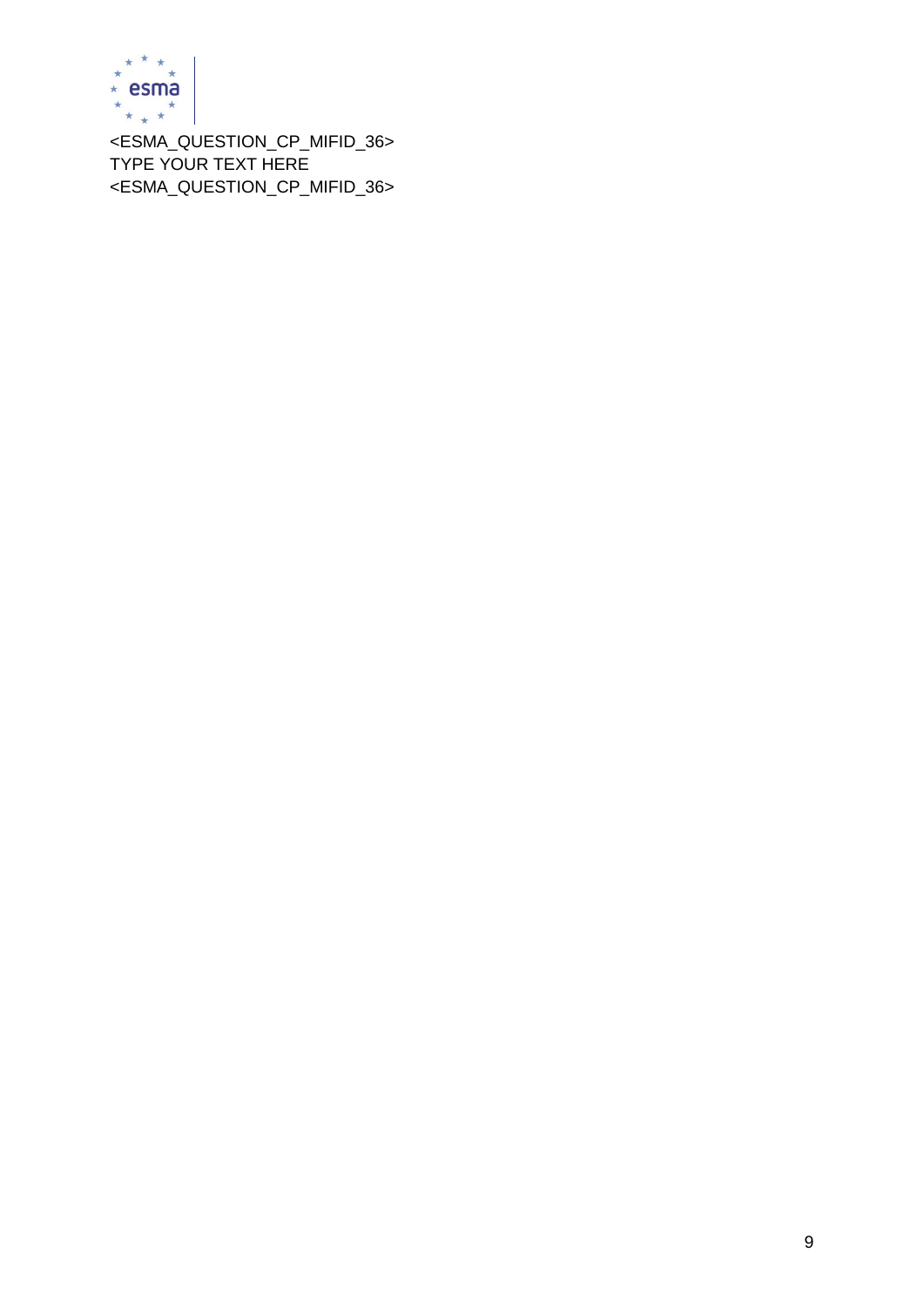

### **3. Transparency**

**Q37. Do you agree with the proposal to add to the current table a definition of request for quote trading systems and to establish precise pre-trade transparency requirements for trading venues operating those systems? Please provide reasons for your answers.**

<ESMA\_QUESTION\_CP\_MIFID\_37> TYPE YOUR TEXT HERE <ESMA\_QUESTION\_CP\_MIFID\_37>

**Q38. Do you agree with the proposal to determine on an annual basis the most relevant market in terms of liquidity as the trading venue with the highest turnover in the relevant financial instrument by excluding transactions executed under some pretrade transparency waivers? Please provide reasons for your answers.** 

<ESMA\_QUESTION\_CP\_MIFID\_38> TYPE YOUR TEXT HERE <ESMA\_QUESTION\_CP\_MIFID\_38>

**Q39. Do you agree with the proposed exhaustive list of negotiated transactions not contributing to the price formation process? What is your view on including nonstandard or special settlement trades in the list? Would you support including nonstandard settlement transactions only for managing settlement failures? Please provide reasons for your answers.**

<ESMA\_QUESTION\_CP\_MIFID\_39> TYPE YOUR TEXT HERE <ESMA\_QUESTION\_CP\_MIFID\_39>

**Q40. Do you agree with ESMA's definition of the key characteristics of orders held on order management facilities? Do you agree with the proposed minimum sizes? Please provide reasons for your answers.**

<ESMA\_QUESTION\_CP\_MIFID\_40> TYPE YOUR TEXT HERE <ESMA\_QUESTION\_CP\_MIFID\_40>

**Q41. Do you agree with the classes, thresholds and frequency of calculation proposed by ESMA for shares and depositary receipts? Please provide reasons for your answers.**

<ESMA\_QUESTION\_CP\_MIFID\_41> TYPE YOUR TEXT HERE <ESMA\_QUESTION\_CP\_MIFID\_41>

**Q42. Do you agree with the classes, thresholds and frequency of calculation proposed by ESMA for ETFs? Would you support an alternative approach based on a single large in scale threshold of €1 million to apply to all ETFs regardless of their liquidity? Please provide reasons for your answers.**

<ESMA\_QUESTION\_CP\_MIFID\_42> TYPE YOUR TEXT HERE <ESMA\_QUESTION\_CP\_MIFID\_42>

**Q43. Do you agree with the classes, thresholds and frequency of calculation proposed by ESMA for certificates? Please provide reasons for your answers.**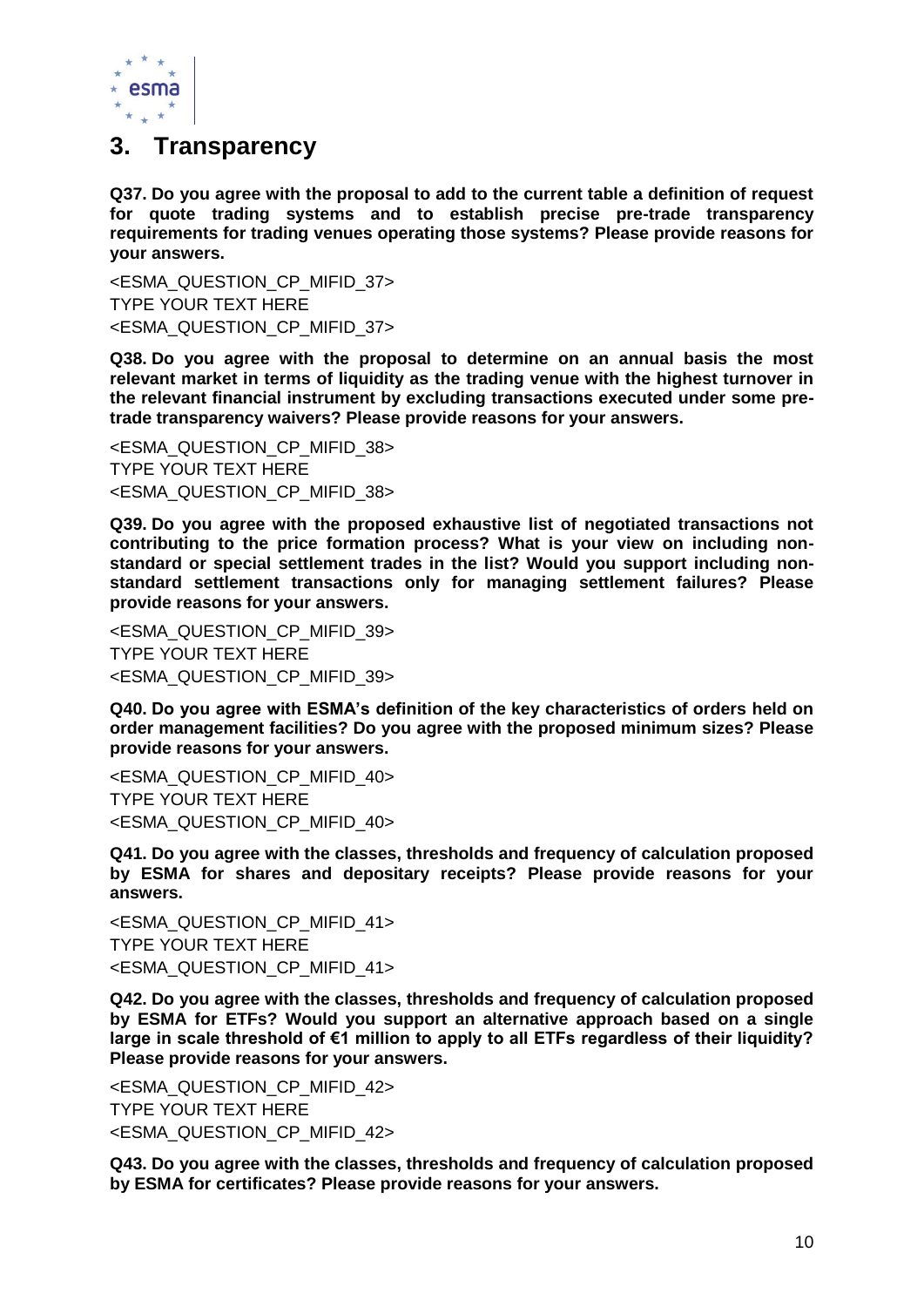

<ESMA\_QUESTION\_CP\_MIFID\_43> TYPE YOUR TEXT HERE <ESMA\_QUESTION\_CP\_MIFID\_43>

**Q44. Do you agree with the proposed approach on stubs? Please provide reasons for your answers.** 

<ESMA\_QUESTION\_CP\_MIFID\_44> TYPE YOUR TEXT HERE <ESMA\_QUESTION\_CP\_MIFID\_44>

**Q45. Do you agree with the proposed conditions and standards that the publication arrangements used by systematic internalisers should comply with? Should systematic internalisers be required to publish with each quote the publication of the time the quote has been entered or updated? Please provide reasons for your answers.**

<ESMA\_QUESTION\_CP\_MIFID\_45> TYPE YOUR TEXT HERE <ESMA\_QUESTION\_CP\_MIFID\_45>

**Q46. Do you agree with the proposed definition of when a price reflects prevailing conditions? Please provide reasons for your answers.**

<ESMA\_QUESTION\_CP\_MIFID\_46> TYPE YOUR TEXT HERE <ESMA\_QUESTION\_CP\_MIFID\_46>

**Q47. Do you agree with the proposed classes by average value of transactions and applicable standard market size? Please provide reasons for your answers.**

<ESMA\_QUESTION\_CP\_MIFID\_47> TYPE YOUR TEXT HERE <ESMA\_QUESTION\_CP\_MIFID\_47>

**Q48. Do you agree with the proposed list of transactions not contributing to the price discovery process in the context of the trading obligation for shares? Do you agree that the list should be exhaustive? Please provide reasons for your answers.**

<ESMA\_QUESTION\_CP\_MIFID\_48> TYPE YOUR TEXT HERE <ESMA\_QUESTION\_CP\_MIFID\_48>

**Q49. Do you agree with the proposed list of information that trading venues and investment firms shall made public? Please provide reasons for your answers.** 

<ESMA\_QUESTION\_CP\_MIFID\_49> TYPE YOUR TEXT HERE <ESMA\_QUESTION\_CP\_MIFID\_49>

**Q50. Do you consider that it is necessary to include the date and time of publication among the fields included in Table 1 Annex 1 of Draft RTS 8? Please provide reasons for your answer.**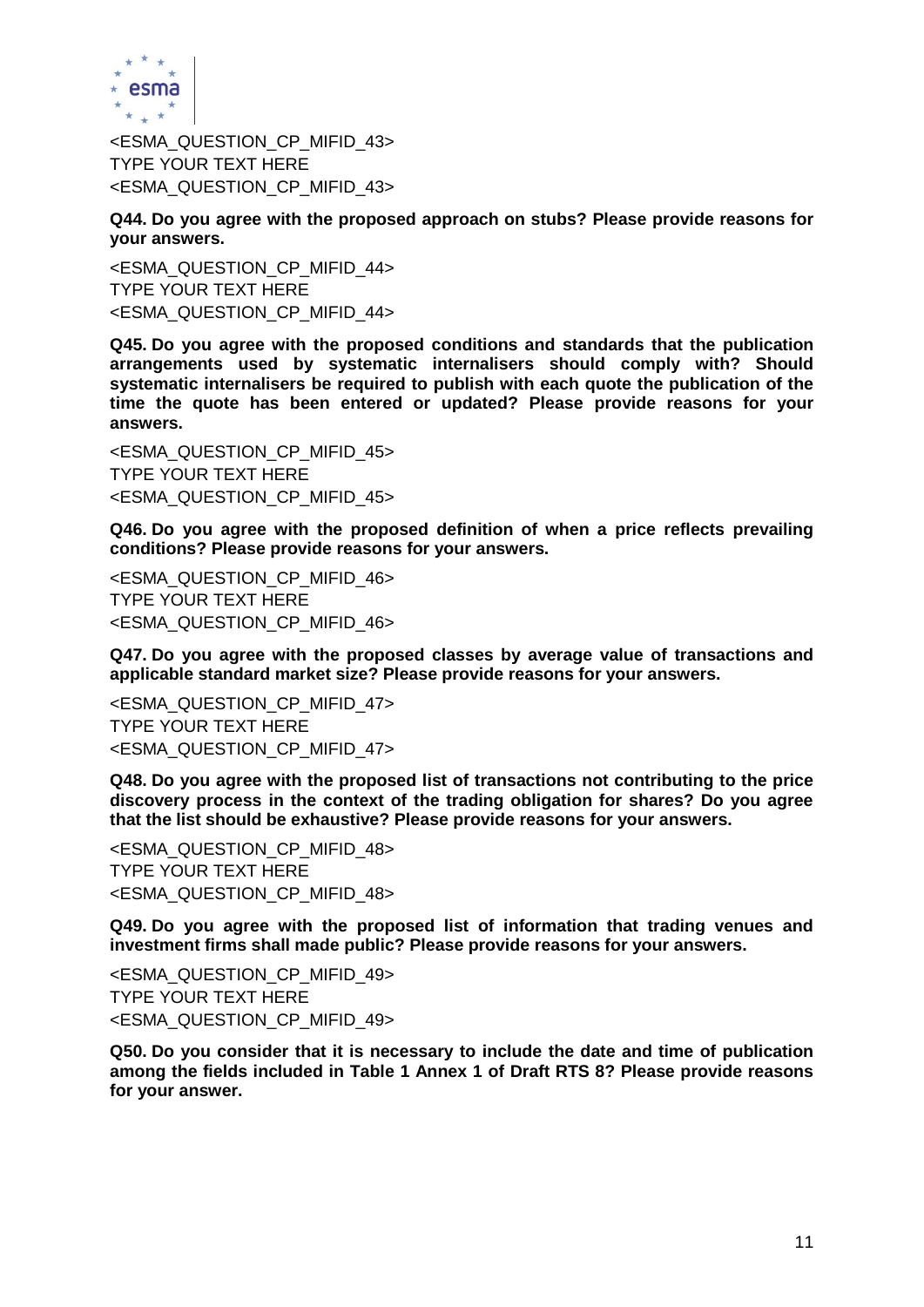

<ESMA\_QUESTION\_CP\_MIFID\_50> TYPE YOUR TEXT HERE <ESMA\_QUESTION\_CP\_MIFID\_50>

**Q51. Do you agree with the proposed list of flags that trading venues and investment firms shall made public? Please provide reasons for your answers.**

<ESMA\_QUESTION\_CP\_MIFID\_51> TYPE YOUR TEXT HERE <ESMA\_QUESTION\_CP\_MIFID\_51>

**Q52. Do you agree with the proposed definitions of normal trading hours for market operators and for OTC? Do you agree with shortening the maximum possible delay to one minute? Do you think some types of transactions, such as portfolio trades should benefit from longer delays? Please provide reasons for your answers.**

<ESMA\_QUESTION\_CP\_MIFID\_52> TYPE YOUR TEXT HERE <ESMA\_QUESTION\_CP\_MIFID\_52>

**Q53. Do you agree that securities financing transactions and other types of transactions subject to conditions other than the current market valuation of the financial instrument should be exempt from the reporting requirement under article 20? Do you think other types of transactions should be included? Please provide reasons for your answers.**

<ESMA\_QUESTION\_CP\_MIFID\_53> TYPE YOUR TEXT HERE <ESMA\_QUESTION\_CP\_MIFID\_53>

**Q54. Do you agree with the proposed classes and thresholds for large in scale transactions in shares and depositary receipts? Please provide reasons for your answers.** 

<ESMA\_QUESTION\_CP\_MIFID\_54> TYPE YOUR TEXT HERE <ESMA\_QUESTION\_CP\_MIFID\_54>

**Q55. Do you agree with the proposed classes and thresholds for large in scale transactions in ETFs? Should instead a single large in scale threshold and deferral period apply to all ETFs regardless of the liquidity of the financial instrument as described in the alternative approach above? Please provide reasons for your answers.**

<ESMA\_QUESTION\_CP\_MIFID\_55> TYPE YOUR TEXT HERE <ESMA\_QUESTION\_CP\_MIFID\_55>

**Q56. Do you agree with the proposed classes and thresholds for large in scale transactions in certificates? Please provide reasons for your answers**

<ESMA\_QUESTION\_CP\_MIFID\_56> TYPE YOUR TEXT HERE <ESMA\_QUESTION\_CP\_MIFID\_56>

**Q57. Do you agree with ESMA's proposal for the definition of a liquid market? Please provide an answer for SFPs and for each of type of bonds identified (European**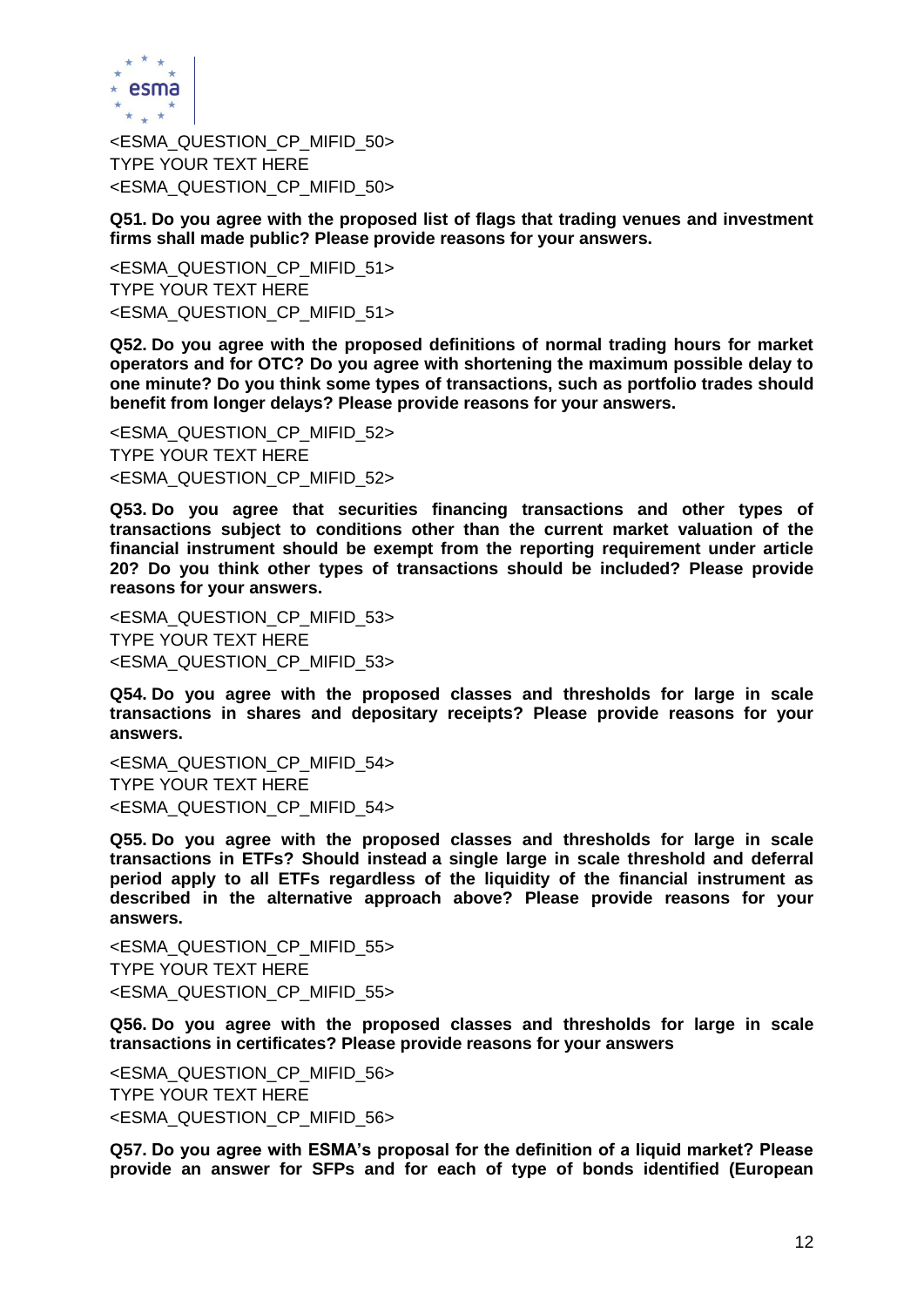

**Sovereign Bonds, Non-European Sovereign Bonds, Other European Public Bonds, Financial Convertible Bonds, Non-Financial Convertible Bonds, Covered Bonds, Senior Corporate Bonds-Financial, Senior Corporate Bonds Non-Financial, Subordinated Corporate Bonds-Financial, Subordinated Corporate Bonds Non-Financial) addressing the following points:**

**(1) Would you use different qualitative criteria to define the sub-classes with respect to those selected (i.e. bond type, debt seniority, issuer sub-type and issuance size)?** 

**(2) Would you use different parameters (different from average number of trades per day, average nominal amount per day and number of days traded) or the same parameters but different thresholds in order to define a bond or a SFP as liquid?** 

**(3) Would you define classes declared as liquid in ESMA's proposal as illiquid (or viceversa)? Please provide reasons for your answer.**

<ESMA\_QUESTION\_CP\_MIFID\_57> TYPE YOUR TEXT HERE <ESMA\_QUESTION\_CP\_MIFID\_57>

**Q58. Do you agree with the definitions of the bond classes provided in ESMA's proposal (please refer to Annex III of RTS 9)? Please provide reasons for your answer.**

<ESMA\_QUESTION\_CP\_MIFID\_58> TYPE YOUR TEXT HERE <ESMA\_QUESTION\_CP\_MIFID\_58>

**Q59. Do you agree with ESMA's proposal for the definition of a liquid market? Please provide an answer per asset class identified (investment certificates, plain vanilla covered warrants, leverage certificates, exotic covered warrants, exchange-tradedcommodities, exchange-traded notes, negotiable rights, structured medium-termnotes and other warrants) addressing the following points:** 

**(1) Would you use additional qualitative criteria to define the sub-classes?**

**(2) Would you use different parameters or the same parameters (i.e. average daily volume and number of trades per day) but different thresholds in order to define a sub-class as liquid?**

**(3) Would you qualify certain sub-classes as illiquid? Please provide reasons for your answer.**

<ESMA\_QUESTION\_CP\_MIFID\_59> TYPE YOUR TEXT HERE <ESMA\_QUESTION\_CP\_MIFID\_59>

**Q60. Do you agree with the definition of securitised derivatives provided in ESMA's proposal (please refer to Annex III of the RTS)? Please provide reasons for your answer.**

<ESMA\_QUESTION\_CP\_MIFID\_60> TYPE YOUR TEXT HERE <ESMA\_QUESTION\_CP\_MIFID\_60>

**Q61. Do you agree with ESMA's proposal for the definition of a liquid market? Please provide an answer for each of the asset classes identified (FRA, Swaptions, Fixed-to-Fixed single currency swaps, Fixed-to-Float single currency swaps, Float -to- Float**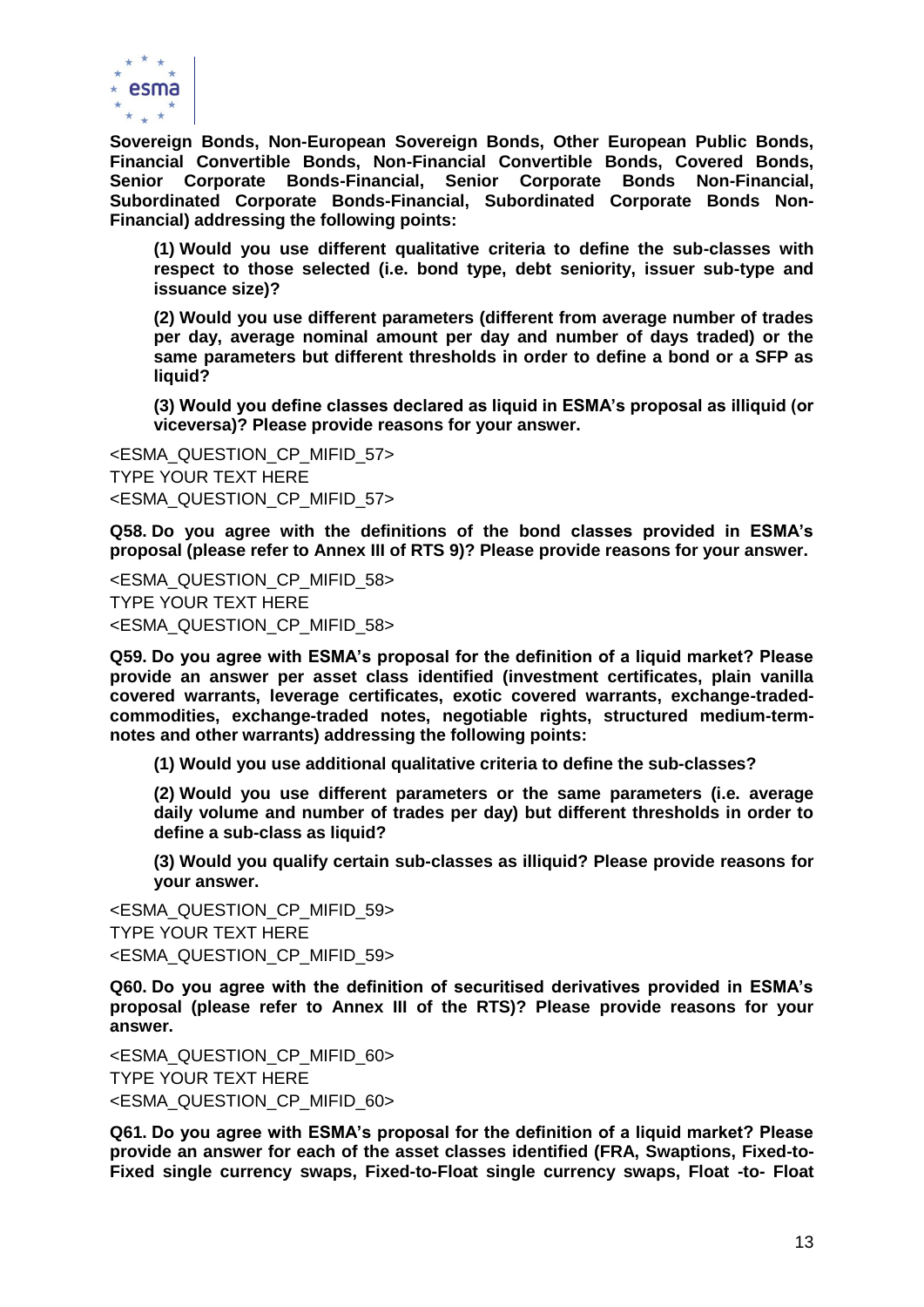

**single currency swaps, OIS single currency swaps, Inflation single currency swaps, Fixed-to-Fixed multi-currency swaps, Fixed-to-Float multi-currency swaps, Float -to-Float multi-currency swaps, OIS multi-currency swaps, bond options, bond futures, interest rate options, interest rate futures) addressing the following points:** 

**(1) Would you use different criteria to define the sub-classes (e.g. currency, tenor, etc.)?**

**(2) Would you use different parameters (among those provided by Level 1, i.e. the average frequency and size of transactions, the number and type of market participants, the average size of spreads, where available) or the same parameters but different thresholds in order to define a sub-class as liquid (state also your preference for option 1 vs. option 2, i.e. application of the tenor criteria as a range as in ESMA's preferred option or taking into account broken dates. In the latter case please also provide suggestions regarding what should be set as the non-broken dates)?** 

**(3) Would you define classes declared as liquid in ESMA's proposal as illiquid (or vice versa)? Please provide reasons for your answer.**

<ESMA\_QUESTION\_CP\_MIFID\_61> TYPE YOUR TEXT HERE <ESMA\_QUESTION\_CP\_MIFID\_61>

**Q62. Do you agree with the definitions of the interest rate derivatives classes provided in ESMA's proposal (please refer to Annex III of draft RTS 9)? Please provide reasons for your answer.**

<ESMA\_QUESTION\_CP\_MIFID\_62> TYPE YOUR TEXT HERE <ESMA\_QUESTION\_CP\_MIFID\_62>

**Q63. With regard to the definition of liquid classes for equity derivatives, which one is your preferred option? Please be specific in relation to each of the asset classes identified and provide a reason for your answer.**

<ESMA\_QUESTION\_CP\_MIFID\_63> TYPE YOUR TEXT HERE <ESMA\_QUESTION\_CP\_MIFID\_63>

**Q64. If you do not agree with ESMA's proposal for the definition of a liquid market, please specify for each of the asset classes identified (stock options, stock futures, index options, index futures, dividend index options, dividend index futures, stock dividend options, stock dividend futures, options on a basket or portfolio of shares, futures on a basket or portfolio of shares, options on other underlying values (i.e. volatility index or ETFs), futures on other underlying values (i.e. volatility index or ETFs):** 

**(1) your alternative proposal** 

**(2) which qualitative criteria would you use to define the sub-classes** 

**(3) which parameters and related threshold values would you use in order to define a sub-class as liquid.**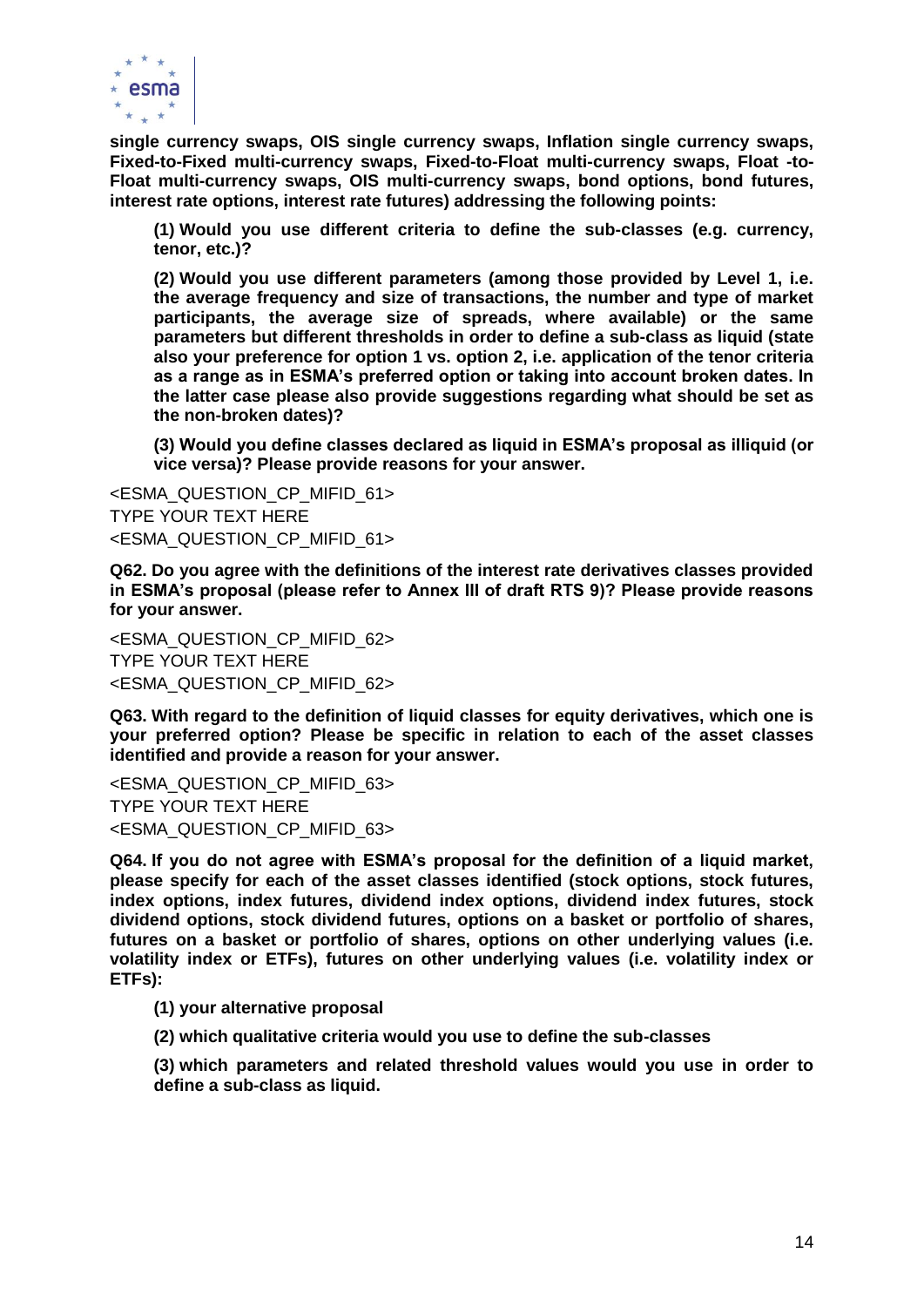

<ESMA\_QUESTION\_CP\_MIFID\_64> TYPE YOUR TEXT HERE <ESMA\_QUESTION\_CP\_MIFID\_64>

**Q65. Do you agree with the definitions of the equity derivatives classes provided in ESMA's proposal (please refer to Annex III of draft RTS 9)? Please provide reasons for your answer.**

<ESMA\_QUESTION\_CP\_MIFID\_65> TYPE YOUR TEXT HERE <ESMA\_QUESTION\_CP\_MIFID\_65>

**Q66. Do you agree with ESMA's proposal for the definition of a liquid market? Please provide an answer detailed per contract type, underlying type and underlying identified, addressing the following points:** 

**(1) Would you use different qualitative criteria to define the sub-classes? In particular, do you consider the notional currency as a relevant criterion to define sub-classes, or in other words should a sub-class deemed as liquid in one currency be declared liquid for all currencies?** 

**(2) Would you use different parameters or the same parameters (i.e. average number of trades per day and average notional amount traded per day) but different thresholds in order to define a sub-class as liquid?**

**(3) Would you define classes declared as liquid in ESMA's proposal as illiquid (or vice versa)? Please provide reasons for your answer.**

<ESMA\_QUESTION\_CP\_MIFID\_66> TYPE YOUR TEXT HERE <ESMA\_QUESTION\_CP\_MIFID\_66>

**Q67. Do you agree with ESMA's proposal for the definition of a liquid market? Please provide an answer detailed per contract type, underlying type and underlying identified, addressing the following points:** 

**(1) Would you use different qualitative criteria to define the sub-classes? In particular, do you consider the notional currency as a relevant criteria to define sub-classes, or in other words should a sub-class deemed as liquid in one currency be declared liquid for all currencies?**

**(2) Would you use different parameters or the same parameters (i.e. average number of trades per day and average notional amount traded per day) but different thresholds in order to define a sub-class as liquid?**

**(3) Would you define classes declared as liquid in ESMA's proposal as illiquid (or vice versa)? Please provide reasons for your answer.** 

<ESMA\_QUESTION\_CP\_MIFID\_67> TYPE YOUR TEXT HERE <ESMA\_QUESTION\_CP\_MIFID\_67>

**Q68. Do you agree with ESMA's proposal for the definition of a liquid market? Please provide an answer detailed per contract type and underlying (identified addressing the following points:**

**(1) Would you use different qualitative criteria to define the sub-classes?**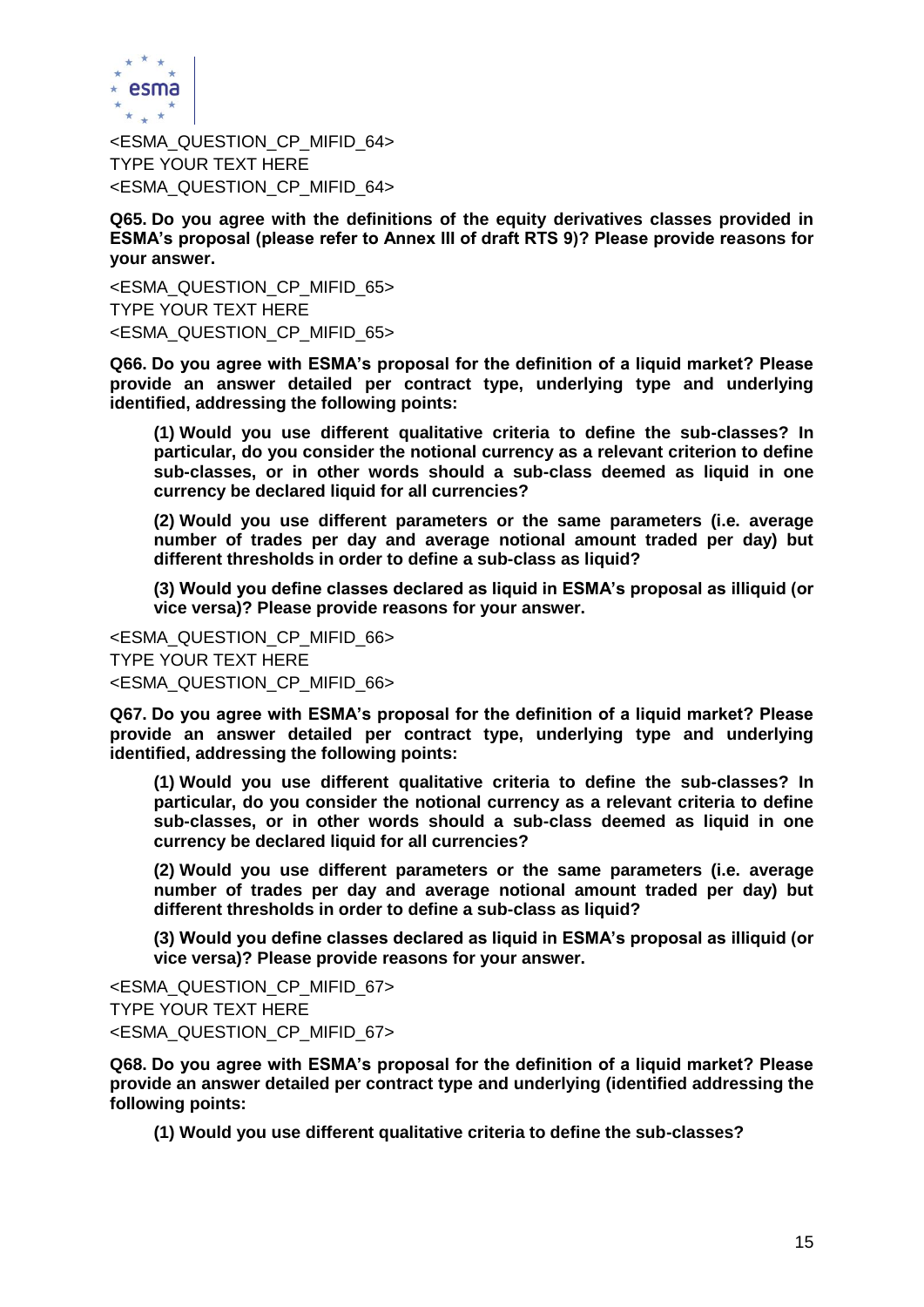

**(2) Would you use different parameters or the same parameters (i.e. average number of trades per day and average notional amount traded per day) but different thresholds in order to define a sub-class as liquid?**

**(3) Would you define classes declared as liquid in ESMA's proposal as illiquid (or vice versa)? Please provide reasons for your answer.**

<ESMA\_QUESTION\_CP\_MIFID\_68> TYPE YOUR TEXT HERE <ESMA\_QUESTION\_CP\_MIFID\_68>

**Q69. Do you agree with ESMA's proposal for the definition of a liquid market? Please provide an answer per asset class identified (EUA, CER, EUAA, ERU) addressing the following points:** 

**(1) Would you use additional qualitative criteria to define the sub-classes?**

**(2) Would you use different parameters or the same parameters (i.e. average number of trades per day and average number of tons of carbon dioxide traded per day) but different thresholds in order to define a sub-class as liquid?**

**(3) Would you qualify as liquid certain sub-classes qualified as illiquid (or vice versa)? Please provide reasons for your answer.**

<ESMA\_QUESTION\_CP\_MIFID\_69> TYPE YOUR TEXT HERE <ESMA\_QUESTION\_CP\_MIFID\_69>

**Q70. Do you agree with ESMA's proposal with regard to the content of pre-trade transparency? Please provide reasons for your answer.**

<ESMA\_QUESTION\_CP\_MIFID\_70> TYPE YOUR TEXT HERE <ESMA\_QUESTION\_CP\_MIFID\_70>

**Q71. Do you agree with ESMA's proposal with regard to the order management facilities waiver? Please provide reasons for your answer.**

<ESMA\_QUESTION\_CP\_MIFID\_71> TYPE YOUR TEXT HERE <ESMA\_QUESTION\_CP\_MIFID\_71>

**Q72. ESMA seeks further input on how to frame the obligation to make indicative prices public for the purpose of the Technical Standards. Which methodology do you prefer? Do you have other proposals?**

<ESMA\_QUESTION\_CP\_MIFID\_72> TYPE YOUR TEXT HERE <ESMA\_QUESTION\_CP\_MIFID\_72>

**Q73. Do you consider it necessary to include the date and time of publication among the fields included in Annex II, Table 1 of RTS 9? Do you consider that other relevant fields should be added to such a list? Please provide reasons for your answer.**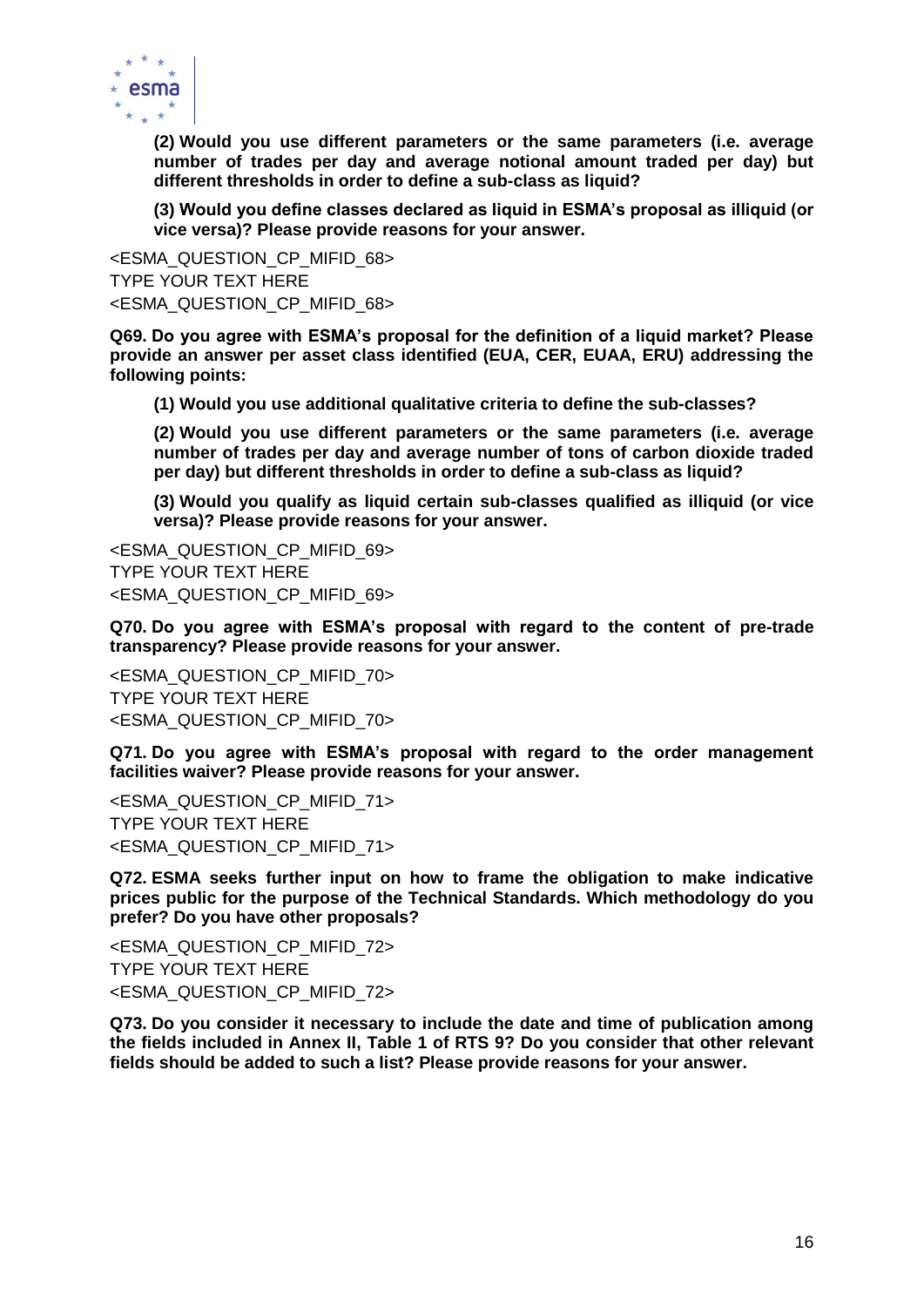

<ESMA\_QUESTION\_CP\_MIFID\_73> TYPE YOUR TEXT HERE <ESMA\_QUESTION\_CP\_MIFID\_73>

**Q74. Do you agree with ESMA's proposal on the applicable flags in the context of post-trade transparency? Please provide reasons for your answer.**

<ESMA\_QUESTION\_CP\_MIFID\_74> TYPE YOUR TEXT HERE <ESMA\_QUESTION\_CP\_MIFID\_74>

**Q75. Do you agree with ESMA's proposal? Please specify in your answer if you agree with:** 

**(1) a 3-year initial implementation period** 

**(2) a maximum delay of 15 minutes during this period** 

**(3) a maximum delay of 5 minutes thereafter. Please provide reasons for your answer.**

<ESMA\_QUESTION\_CP\_MIFID\_75> TYPE YOUR TEXT HERE <ESMA\_QUESTION\_CP\_MIFID\_75>

**Q76. Do you agree that securities financing transactions and other types of transactions subject to conditions other than the current market valuation of the financial instrument should be exempt from the reporting requirement under article 21? Do you think other types of transactions should be included? Please provide reasons for your answers.** 

<ESMA\_QUESTION\_CP\_MIFID\_76> TYPE YOUR TEXT HERE <ESMA\_QUESTION\_CP\_MIFID\_76>

**Q77. Do you agree with ESMA's proposal for bonds and SFPs? Please specify, for each type of bonds identified, if you agree on the following points, providing reasons for your answer and if you disagree providing ESMA with your alternative proposal:** 

**(1) deferral period set to 48 hours** 

**(2) size specific to the instrument threshold set as 50% of the large in scale threshold** 

**(3) volume measure used to set the large in scale threshold as specified in Annex II, Table 3 of draft RTS 9**

**(4) pre-trade and post-trade thresholds set at the same size** 

**(5) large in scale thresholds: (a) state your preference for the system to set the thresholds (i.e. annual recalculation of the thresholds vs. no recalculation of the thresholds) (b) in the case of a preference for a system with no recalculation (i.e. option 1) provide feedback on the thresholds determined. In the case of a preference for a system with recalculation (i.e. option 2) provide feedback on the thresholds determined for 2017 and on the methodology to recalculate the thresholds from 2018 onwards including the level of granularity of the classes on which the recalculations will be performed.**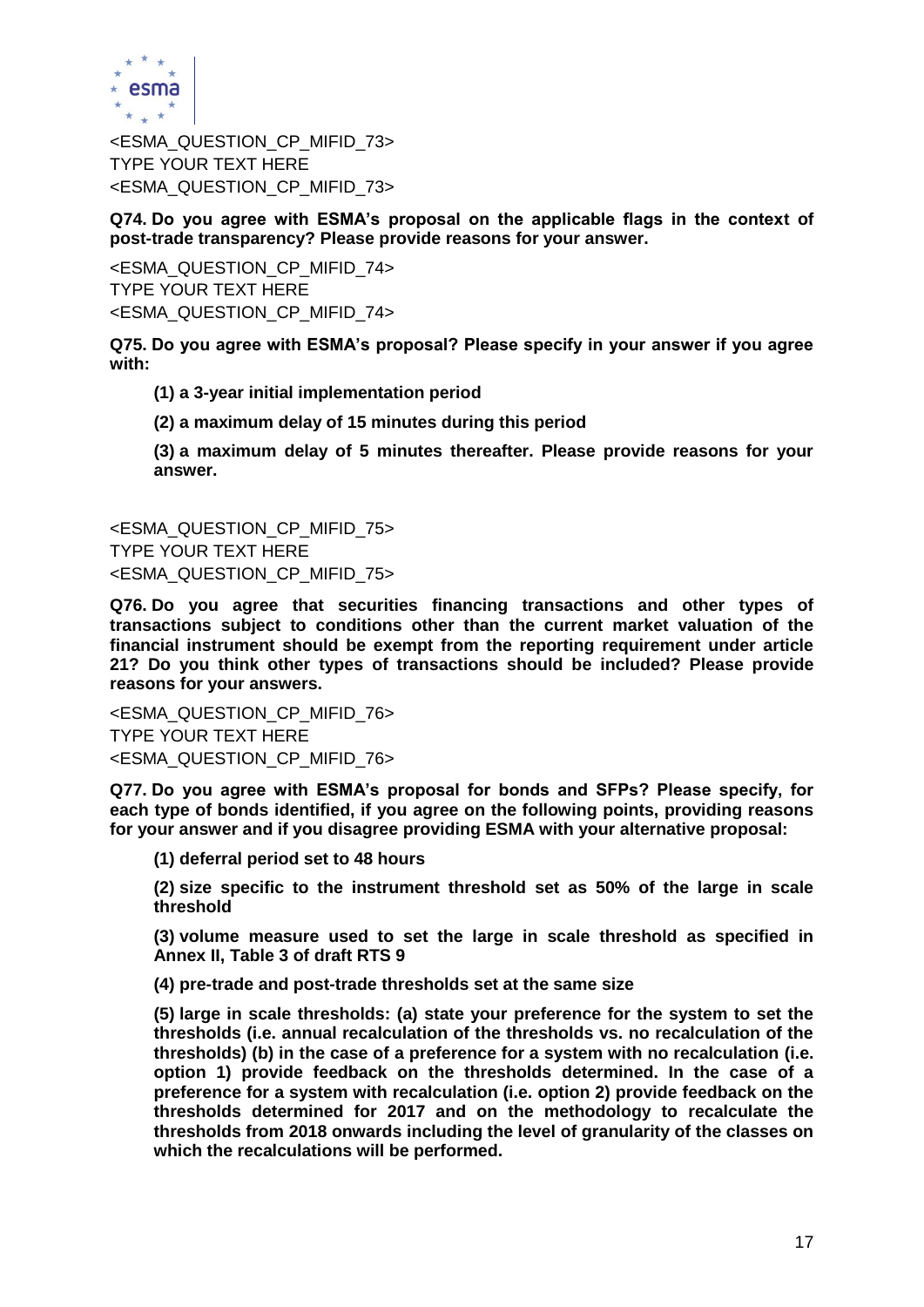

<ESMA\_QUESTION\_CP\_MIFID\_77> TYPE YOUR TEXT HERE <ESMA\_QUESTION\_CP\_MIFID\_77>

**Q78. Do you agree with ESMA's proposal for interest rate derivatives? Please specify, for each sub-class (FRA, Swaptions, Fixed-to-Fixed single currency swaps, Fixed-to-Float single currency swaps, Float -to- Float single currency swaps, OIS single currency swaps, Inflation single currency swaps, Fixed-to-Fixed multi-currency swaps, Fixed-to-Float multi-currency swaps, Float -to- Float multi-currency swaps, OIS multicurrency swaps, bond options, bond futures, interest rate options, interest rate futures) if you agree on the following points providing reasons for your answer and, if you disagree, providing ESMA with your alternative proposal:** 

**(1) deferral period set to 48 hours** 

**(2) size specific to the instrument threshold set as 50% of the large in scale threshold** 

**(3) volume measure used to set the large in scale and size specific to the instrument threshold as specified in Annex II, Table 3 of draft RTS 9**

**(4) pre-trade and post-trade thresholds set at the same size** 

**(5) large in scale thresholds: (a) state your preference for the system to set the thresholds (i.e. annual recalculation of the thresholds vs. no recalculation of the thresholds) (b) in the case of a preference for a system with no recalculation (i.e. option 1), provide feedback on the thresholds determined. In the case of a preference for a system with recalculation (i.e. option 2), provide feedback on the thresholds determined for 2017 and on the methodology to recalculate the thresholds from 2018 onwards including the level of granularity of the classes on which the recalculations will be performed (c) irrespective of your preference for option 1 or 2 and, with particular reference to OTC traded interest rates derivatives, provide feedback on the granularity of the tenor buckets defined. In other words, would you use a different level of granularity for maturities shorter than 1 year with respect to those set which are: 1 day- 1.5 months, 1.5-3 months, 3-6 months, 6 months – 1 year? Would you group maturities longer than 1 year into buckets (e.g. 1-2 years, 2-5 years, 5-10 years, 10-30 years and above 30 years)?**

<ESMA\_QUESTION\_CP\_MIFID\_78> TYPE YOUR TEXT HERE <ESMA\_QUESTION\_CP\_MIFID\_78>

**Q79. Do you agree with ESMA's proposal for commodity derivatives? Please specify, for each type of commodity derivatives, i.e. agricultural, metals and energy, if you agree on the following points providing reasons for your answer and if you disagree, providing ESMA with your alternative proposal:** 

**(1) deferral period set to 48 hours** 

**(2) size specific to the instrument threshold set as 50% of the large in scale threshold** 

**(3) volume measure used to set the large in scale threshold as specified in Annex II, Table 3 of draft RTS 9**

**(4) pre-trade and post-trade thresholds set at the same size** 

**(5) large in scale thresholds: (a) state your preference for the system to set the thresholds (i.e. annual recalculation of the thresholds vs. no recalculation of the**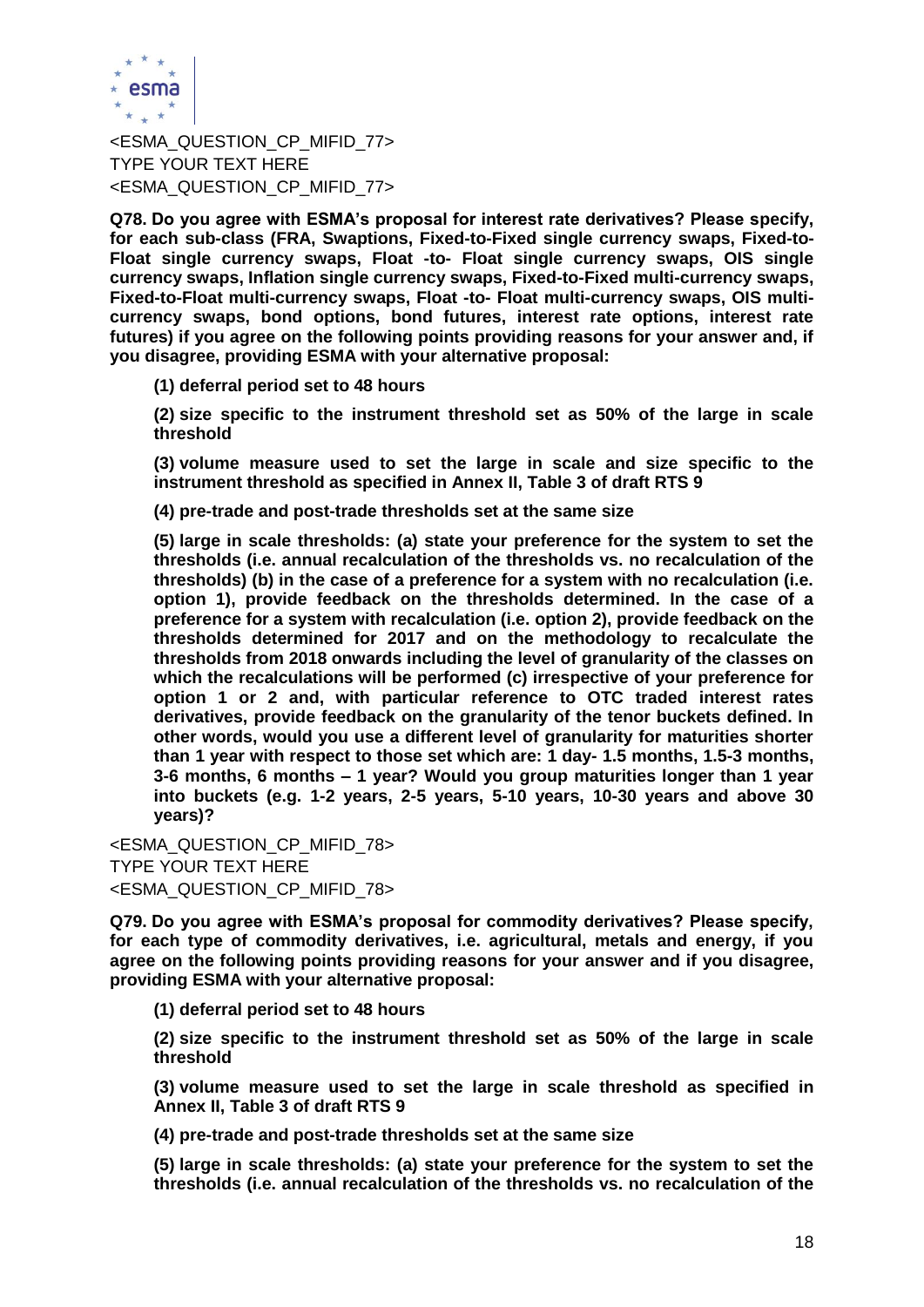

**thresholds) (b) in the case of a preference for a system with no recalculation (i.e. option 1) provide feedback on the thresholds determined. In the case of a preference for a system with recalculation (i.e. option 2) provide feedback on the thresholds determined for 2017 and on the methodology to recalculate the thresholds from 2018 onwards including the level of granularity of the classes on which the recalculations will be performed.**

<ESMA\_QUESTION\_CP\_MIFID\_79> TYPE YOUR TEXT HERE <ESMA\_QUESTION\_CP\_MIFID\_79>

**Q80. Do you agree with ESMA's proposal for equity derivatives? Please specify, for each type of equity derivatives [stock options, stock futures, index options, index futures, dividend index options, dividend index futures, stock dividend options, stock dividend futures, options on a basket or portfolio of shares, futures on a basket or portfolio of shares, options on other underlying values (i.e. volatility index or ETFs), futures on other underlying values (i.e. volatility index or ETFs)], if you agree on the following points providing reasons for your answer and if you disagree, providing ESMA with your alternative proposal:** 

**(1) deferral period set to 48 hours** 

**(2) size specific to the instrument threshold set as 50% of the large in scale threshold** 

**(3) volume measure used to set the large in scale threshold as specified in Annex II, Table 3 of draft RTS 9**

**(4) pre-trade and post-trade thresholds set at the same size** 

**(5) large in scale thresholds: (a) state your preference for the system to set the thresholds (i.e. annual recalculation of the thresholds vs. no recalculation of the thresholds) (b) in the case of a preference for a system with no recalculation (i.e. option 1) provide feedback on the thresholds determined. In the case of a preference for a system with recalculation (i.e. option 2) provide feedback on the thresholds determined for 2017 and on the methodology to recalculate the thresholds from 2018 onwards including the level of granularity of the classes on which the recalculations will be performed.**

<ESMA\_QUESTION\_CP\_MIFID\_80> TYPE YOUR TEXT HERE <ESMA\_QUESTION\_CP\_MIFID\_80>

**Q81. Do you agree with ESMA's proposal for securitised derivatives? Please specify if you agree on the following points providing reasons for your answer and if you disagree, providing ESMA with your alternative proposal:** 

**(1) deferral period set to 48 hours** 

**(2) size specific to the instrument threshold set as 50% of the large in scale threshold** 

**(3) volume measure used to set the large in scale threshold as specified in Annex II, Table 3 of draft RTS 9**

**(4) pre-trade and post-trade thresholds set at the same size** 

**(5) large in scale thresholds: (a) state your preference for the system to set the thresholds (i.e. annual recalculation of the thresholds vs. no recalculation of the thresholds) (b) in the case of a preference for a system with no recalculation (i.e.**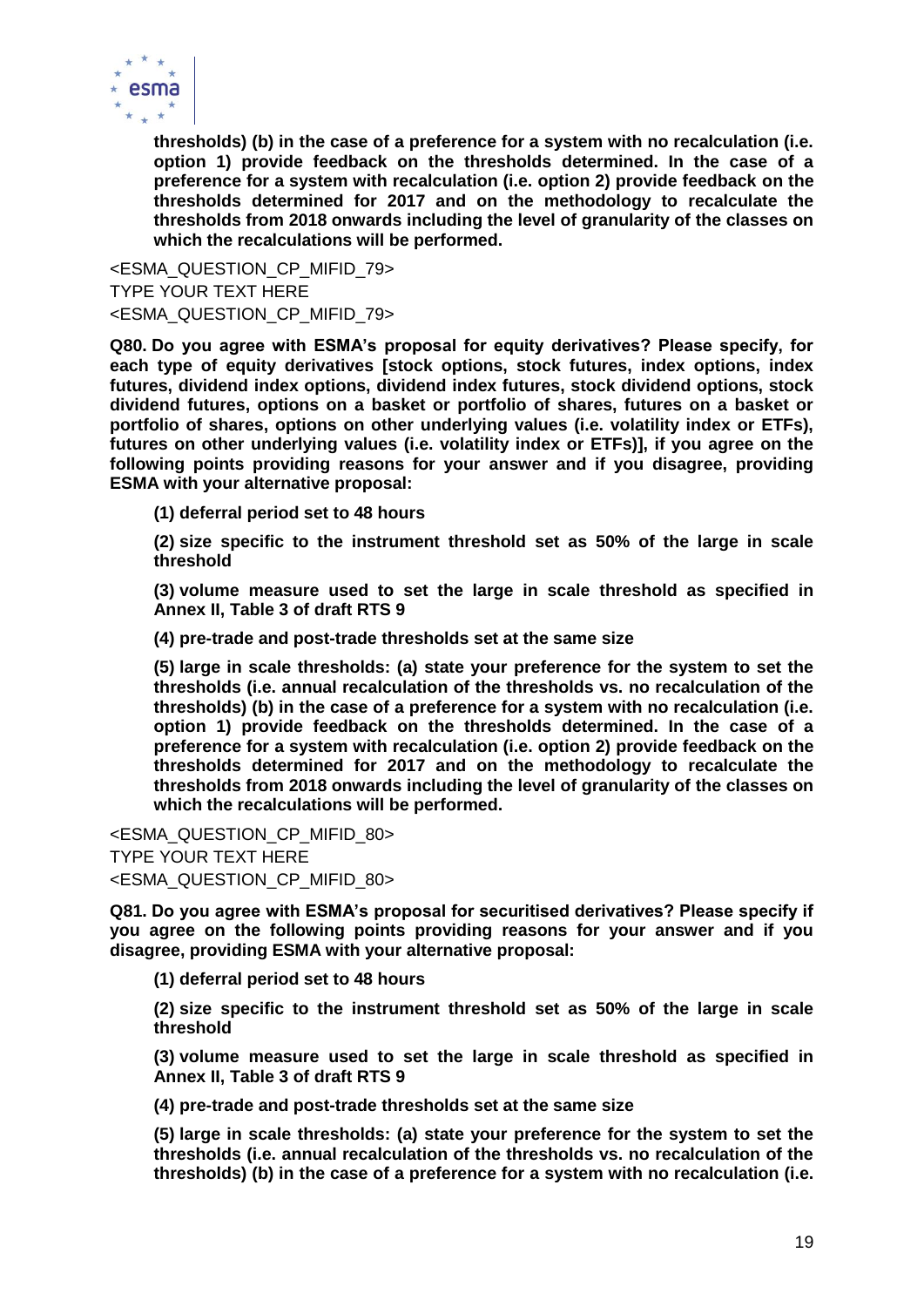

**option 1) provide feedback on the thresholds determined. In the case of a preference for a system with recalculation (i.e. option 2) provide feedback on the thresholds determined for 2017 and on the methodology to recalculate the thresholds from 2018 onwards including the level of granularity of the classes on which the recalculations will be performed.**

<ESMA\_QUESTION\_CP\_MIFID\_81> TYPE YOUR TEXT HERE <ESMA\_QUESTION\_CP\_MIFID\_81>

**Q82. Do you agree with ESMA's proposal for emission allowances? Please specify if you agree on the following points providing reasons for your answer and if you disagree, providing ESMA with your alternative proposal:** 

**(1) deferral period set to 48 hours** 

**(2) size specific to the instrument threshold set as 50% of the large in scale threshold** 

**(3) volume measure used to set the large in scale threshold as specified in Annex II, Table 3 of draft RTS 9**

**(4) pre-trade and post-trade thresholds set at the same size** 

**(5) large in scale thresholds: (a) state your preference for the system to set the thresholds (i.e. annual recalculation of the thresholds vs. no recalculation of the thresholds) (b) in the case of a preference for a system with no recalculation (i.e. option 1) provide feedback on the thresholds determined. In the case of a preference for a system with recalculation (i.e. option 2) provide feedback on the thresholds determined for 2017 and on the methodology to recalculate the thresholds from 2018 onwards including the level of granularity of the classes on which the recalculations will be performed.**

<ESMA\_QUESTION\_CP\_MIFID\_82> TYPE YOUR TEXT HERE <ESMA\_QUESTION\_CP\_MIFID\_82>

**Q83. Do you agree with ESMA's proposal in relation to the supplementary deferral regime at the discrection of the NCA? Please provide reasons for your answer.**

<ESMA\_QUESTION\_CP\_MIFID\_83> TYPE YOUR TEXT HERE <ESMA\_QUESTION\_CP\_MIFID\_83>

**Q84. Do you agree with ESMA's proposal with regard to the temporary suspension of transparency requirements? Please provide feedback on the following points:** 

**(1) the measure used to calculate the volume as specified in Annex II, Table 3** 

**(2) the methodology as to assess a drop in liquidity** 

**(3) the percentages determined for liquid and illiquid instruments to assess the drop in liquidity. Please provide reasons for your answer.**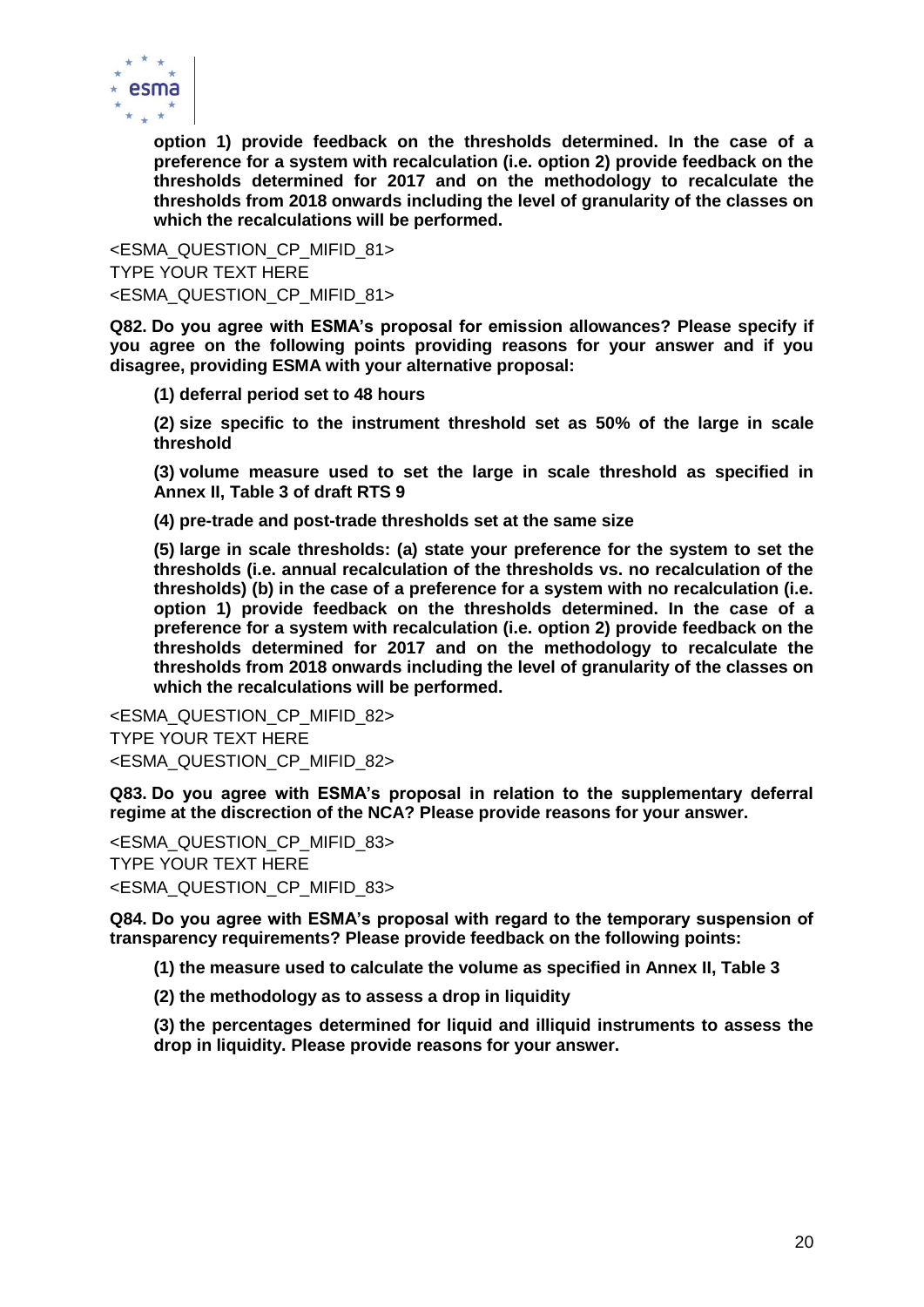

<ESMA\_QUESTION\_CP\_MIFID\_84> TYPE YOUR TEXT HERE <ESMA\_QUESTION\_CP\_MIFID\_84>

**Q85. Do you agree with ESMA's proposal with regard to the exemptions from transaprency requirements in respect of transactions executed by a member of the ESCB? Please provide reasons for your answer.**

<ESMA\_QUESTION\_CP\_MIFID\_85> TYPE YOUR TEXT HERE <ESMA\_QUESTION\_CP\_MIFID\_85>

**Q86. Do you agree with the articles on the double volume cap mechanism in the proposed draft RTS 10? Please provide reasons to support your answer.**

<ESMA\_QUESTION\_CP\_MIFID\_86> TYPE YOUR TEXT HERE <ESMA\_QUESTION\_CP\_MIFID\_86>

**Q87. Do you agree with the proposed draft RTS in respect of implementing Article 22 MiFIR? Please provide reasons to support your answer.**

<ESMA\_QUESTION\_CP\_MIFID\_87> TYPE YOUR TEXT HERE <ESMA\_QUESTION\_CP\_MIFID\_87>

**Q88. Are there any other criteria that ESMA should take into account when assessing whether there are sufficient third-party buying and selling interest in the class of derivatives or subset so that such a class of derivatives is considered sufficiently liquid to trade only on venues?**

<ESMA\_QUESTION\_CP\_MIFID\_88> TYPE YOUR TEXT HERE <ESMA\_QUESTION\_CP\_MIFID\_88>

**Q89. Do you have any other comments on ESMA's proposed overall approach?**

<ESMA\_QUESTION\_CP\_MIFID\_89> TYPE YOUR TEXT HERE <ESMA\_QUESTION\_CP\_MIFID\_89>

**Q90. Do you agree with the proposed draft RTS in relation to the criteria for determining whether derivatives have a direct, substantial and foreseeable effect within the EU?**

<ESMA\_QUESTION\_CP\_MIFID\_90> TYPE YOUR TEXT HERE <ESMA\_QUESTION\_CP\_MIFID\_90>

**Q91. Should the scope of the draft RTS be expanded to contracts involving European branches of non-EU non-financial counterparties?**

<ESMA\_QUESTION\_CP\_MIFID\_91> TYPE YOUR TEXT HERE <ESMA\_QUESTION\_CP\_MIFID\_91>

**Q92. Please indicate what are the main costs and benefits that you envisage in implementing of the proposal.**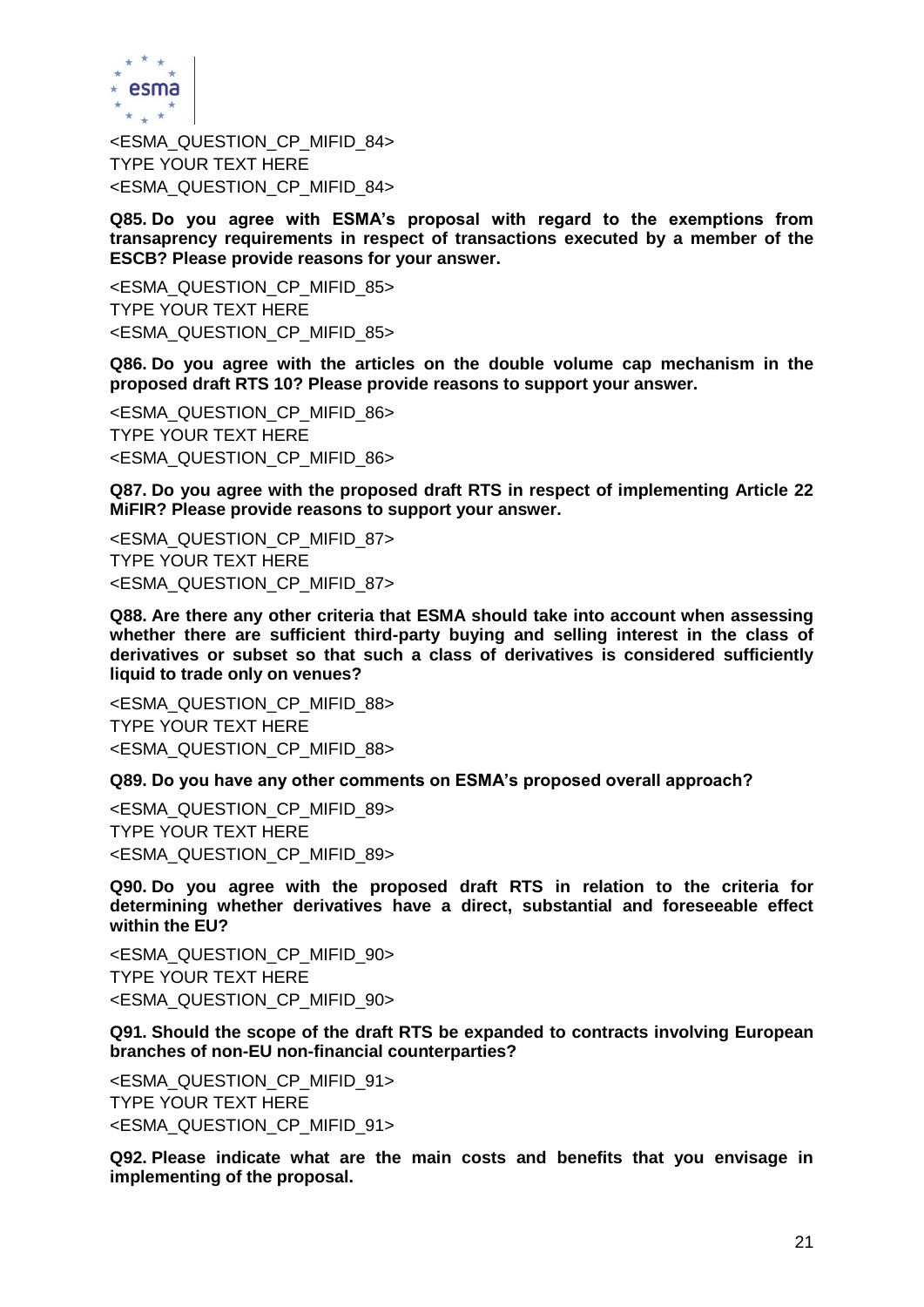

<ESMA\_QUESTION\_CP\_MIFID\_92> TYPE YOUR TEXT HERE <ESMA\_QUESTION\_CP\_MIFID\_92>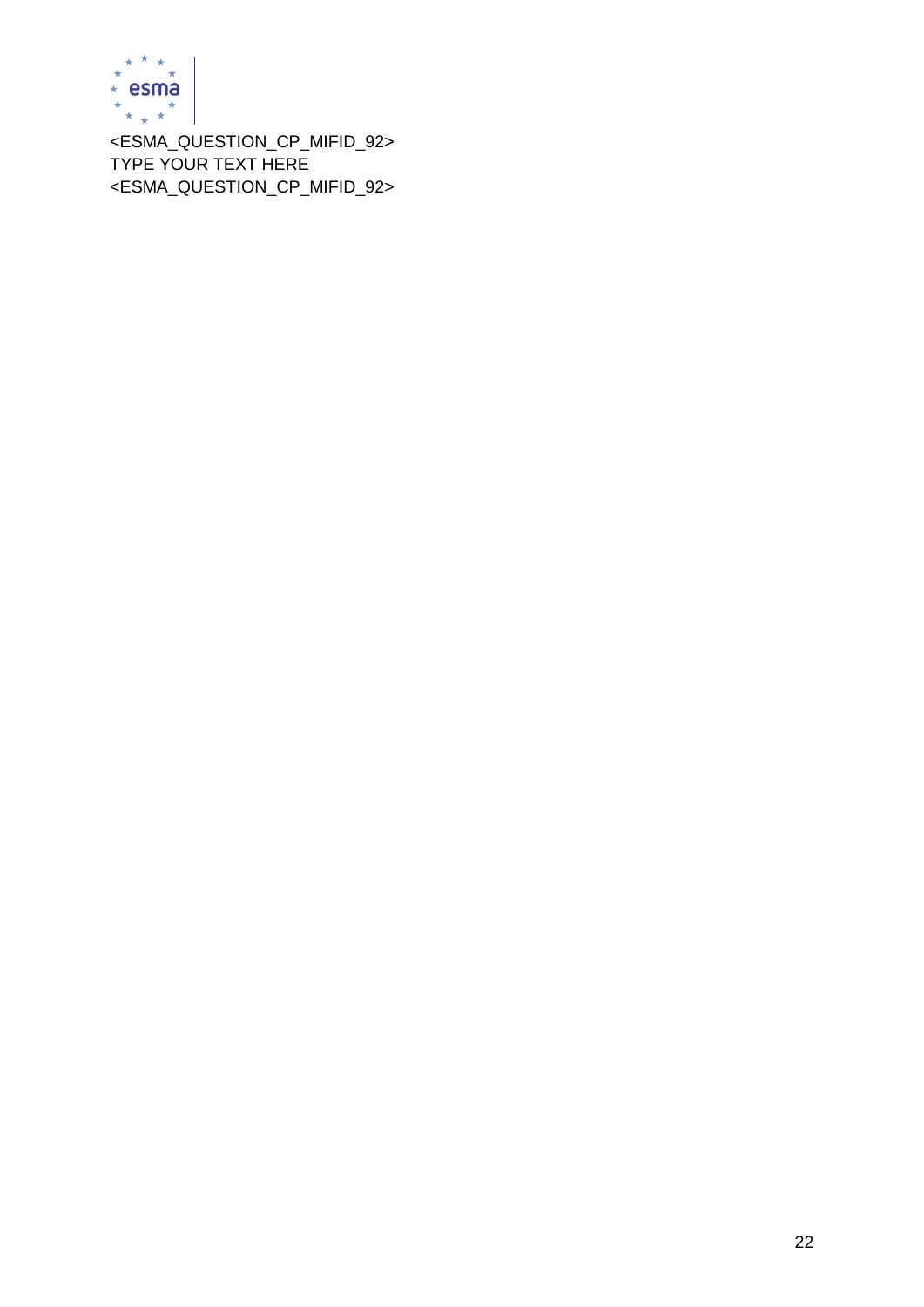

### **4. Microstructural issues**

**Q93. Should the list of disruptive scenarios to be considered for the business continuity arrangements expanded or reduced? Please elaborate.**

<ESMA\_QUESTION\_CP\_MIFID\_93> TYPE YOUR TEXT HERE <ESMA\_QUESTION\_CP\_MIFID\_93>

**Q94. With respect to the section on Testing of algorithms and systems and change management, do you need clarification or have any suggestions on how testing scenarios can be improved?**

<ESMA\_QUESTION\_CP\_MIFID\_94> TYPE YOUR TEXT HERE <ESMA\_QUESTION\_CP\_MIFID\_94>

**Q95. Do you have any further suggestions or comments on the pre-trade and posttrade controls as proposed above?**

<ESMA\_QUESTION\_CP\_MIFID\_95> TYPE YOUR TEXT HERE <ESMA\_QUESTION\_CP\_MIFID\_95>

**Q96. In particular, do you agree with including "market impact assessment" as a pretrade control that investment firms should have in place?**

<ESMA\_QUESTION\_CP\_MIFID\_96> TYPE YOUR TEXT HERE <ESMA\_QUESTION\_CP\_MIFID\_96>

**Q97. Do you agree with the proposal regarding monitoring for the prevention and identification of potential market abuse?**

<ESMA\_QUESTION\_CP\_MIFID\_97> TYPE YOUR TEXT HERE <ESMA\_QUESTION\_CP\_MIFID\_97>

**Q98. Do you have any comments on Organisational Requirements for Investment Firms as set out above?**

<ESMA\_QUESTION\_CP\_MIFID\_98> TYPE YOUR TEXT HERE <ESMA\_QUESTION\_CP\_MIFID\_98>

**Q99. Do you have any additional comments or questions that need to be raised with regards to the Consultation Paper?**

<ESMA\_QUESTION\_CP\_MIFID\_99> TYPE YOUR TEXT HERE <ESMA\_QUESTION\_CP\_MIFID\_99>

**Q100. Do you have any comments on Organisational Requirements for trading venues as set out above? Is there any element that should be clarified? Please provide reasons for your answer.**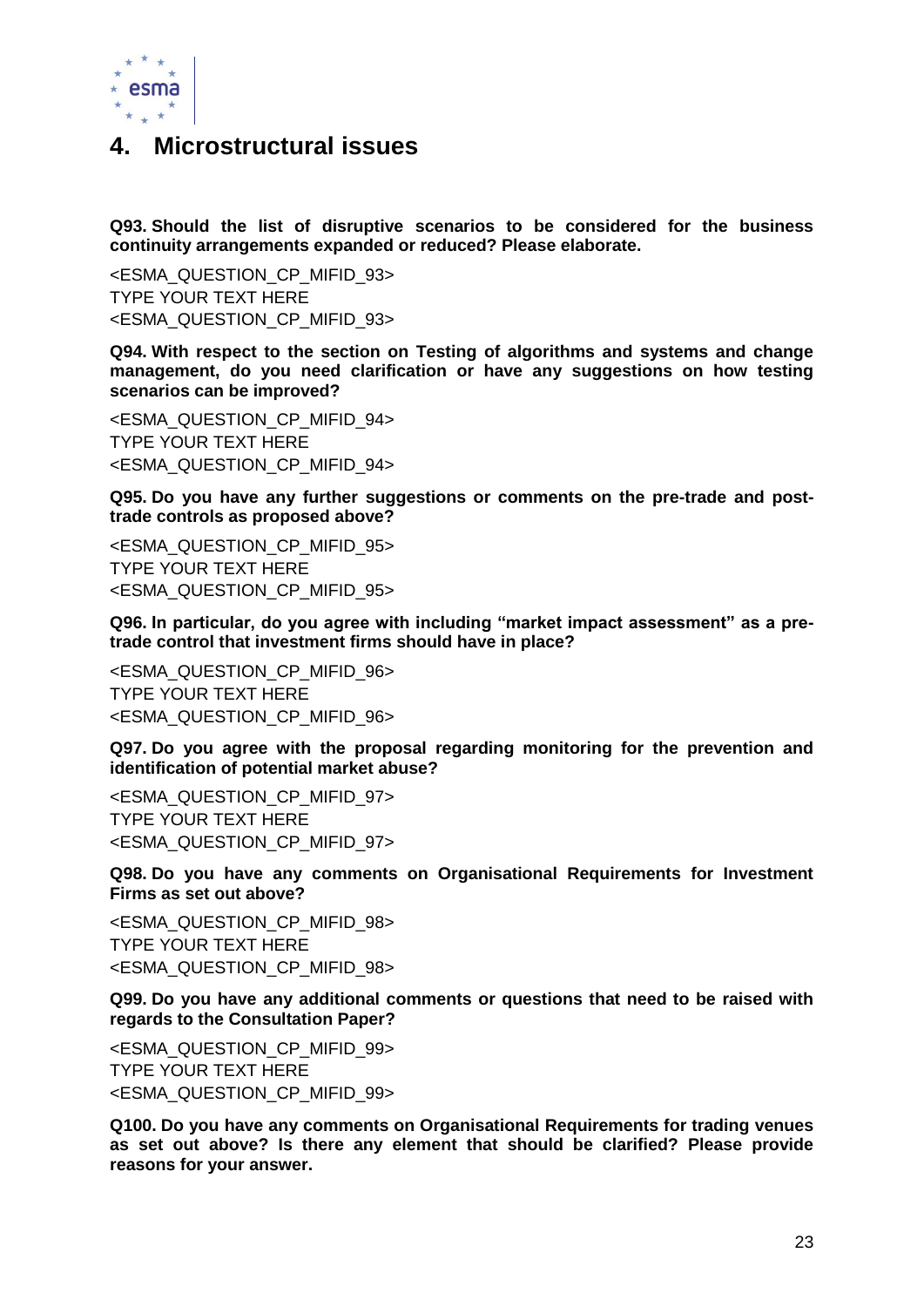

<ESMA\_QUESTION\_CP\_MIFID\_100> TYPE YOUR TEXT HERE <ESMA\_QUESTION\_CP\_MIFID\_100>

**Q101. Is there any element in particular that should be clarified with respect to the outsourcing obligations for trading venues?**

<ESMA\_QUESTION\_CP\_MIFID\_101> TYPE YOUR TEXT HERE <ESMA\_QUESTION\_CP\_MIFID\_101>

**Q102. Is there any additional element to be addressed with respect to the testing obligations?**

<ESMA\_QUESTION\_CP\_MIFID\_102> TYPE YOUR TEXT HERE <ESMA\_QUESTION\_CP\_MIFID\_102>

**Q103. In particular, do you agree with the proposals regarding the conditions to provide DEA?**

<ESMA\_QUESTION\_CP\_MIFID\_103> TYPE YOUR TEXT HERE <ESMA\_QUESTION\_CP\_MIFID\_103>

**Q104. Do you agree with the proposed draft RTS? Please provide reasons for your answer.**

<ESMA\_QUESTION\_CP\_MIFID\_104> TYPE YOUR TEXT HERE <ESMA\_QUESTION\_CP\_MIFID\_104>

**Q105. Should an investment firm pursuing a market making strategy for 30% of the daily trading hours during one trading day be subject to the obligation to sign a market making agreement? Please give reasons for your answer.**

<ESMA\_QUESTION\_CP\_MIFID\_105> TYPE YOUR TEXT HERE <ESMA\_QUESTION\_CP\_MIFID\_105>

**Q106. Should a market maker be obliged to remain present in the market for higher or lower than the proposed 50% of trading hours? Please specify in your response the type of instrument/s to which you refer.**

<ESMA\_QUESTION\_CP\_MIFID\_106> TYPE YOUR TEXT HERE <ESMA\_QUESTION\_CP\_MIFID\_106>

**Q107. Do you agree with the proposed circumstances included as "exceptional circumstances"? Please provide reasons for your answer.**

<ESMA\_QUESTION\_CP\_MIFID\_107> TYPE YOUR TEXT HERE <ESMA\_QUESTION\_CP\_MIFID\_107>

**Q108. Have you any additional proposal to ensure that market making schemes are fair and non-discriminatory? Please provide reasons for your answer.**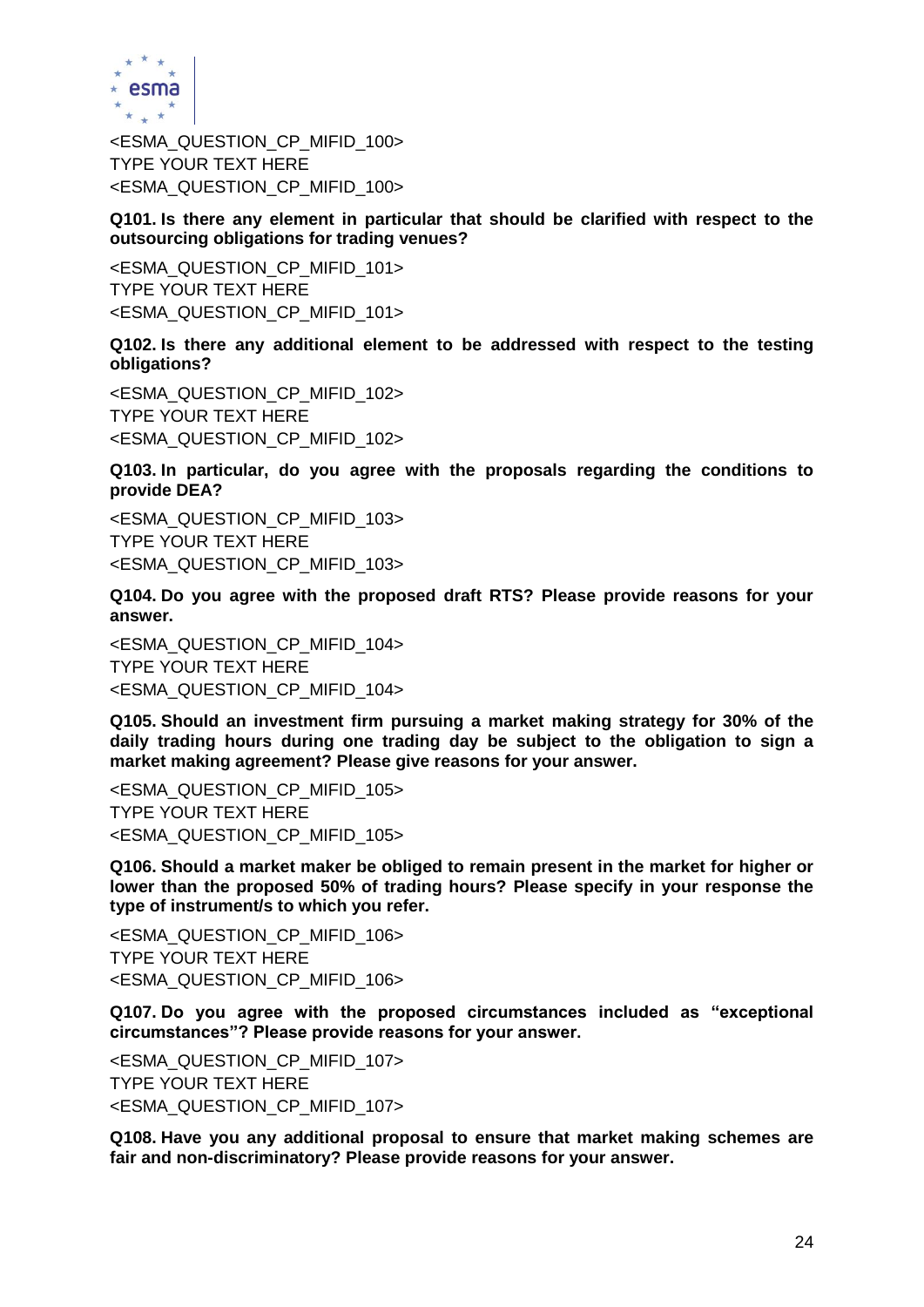

<ESMA\_QUESTION\_CP\_MIFID\_108> TYPE YOUR TEXT HERE <ESMA\_QUESTION\_CP\_MIFID\_108>

**Q109. Do you agree with the proposed regulatory technical standards? Please provide reasons for your answer.** 

<ESMA\_QUESTION\_CP\_MIFID\_109> TYPE YOUR TEXT HERE <ESMA\_QUESTION\_CP\_MIFID\_109>

**Q110. Do you agree with the counting methodology proposed in the Annex in relation to the various order types? Please provide reasons for your answer.**

<ESMA\_QUESTION\_CP\_MIFID\_110> TYPE YOUR TEXT HERE <ESMA\_QUESTION\_CP\_MIFID\_110>

**Q111. Is the definition of "orders" sufficiently precise or does it need to be further supplemented? Please provide reasons for your answer.**

<ESMA\_QUESTION\_CP\_MIFID\_111> TYPE YOUR TEXT HERE <ESMA\_QUESTION\_CP\_MIFID\_111>

**Q112. Is more clarification needed with respect to the calculation method in terms of volume?**

<ESMA\_QUESTION\_CP\_MIFID\_112> TYPE YOUR TEXT HERE <ESMA\_QUESTION\_CP\_MIFID\_112>

**Q113. Do you agree that the determination of the maximum OTR should be made at least once a year? Please specify the arguments for your view.** 

<ESMA\_QUESTION\_CP\_MIFID\_113> TYPE YOUR TEXT HERE <ESMA\_QUESTION\_CP\_MIFID\_113>

**Q114. Should the monitoring of the ratio of unexecuted orders to transactions by the trading venue cover all trading phases of the trading session including auctions, or just the continuous phase? Should the monitoring take place on at least a monthly basis? Please provide reasons for your answer.**

<ESMA\_QUESTION\_CP\_MIFID\_114> TYPE YOUR TEXT HERE <ESMA\_QUESTION\_CP\_MIFID\_114>

**Q115. Do you agree with the proposal included in the Technical Annex regarding the different order types? Is there any other type of order that should be reflected? Please provide reasons for your answer.**

<ESMA\_QUESTION\_CP\_MIFID\_115> TYPE YOUR TEXT HERE <ESMA\_QUESTION\_CP\_MIFID\_115>

**Q116. Do you agree with the proposed draft RTS with respect to co-location services? Please provide reasons for your answer.**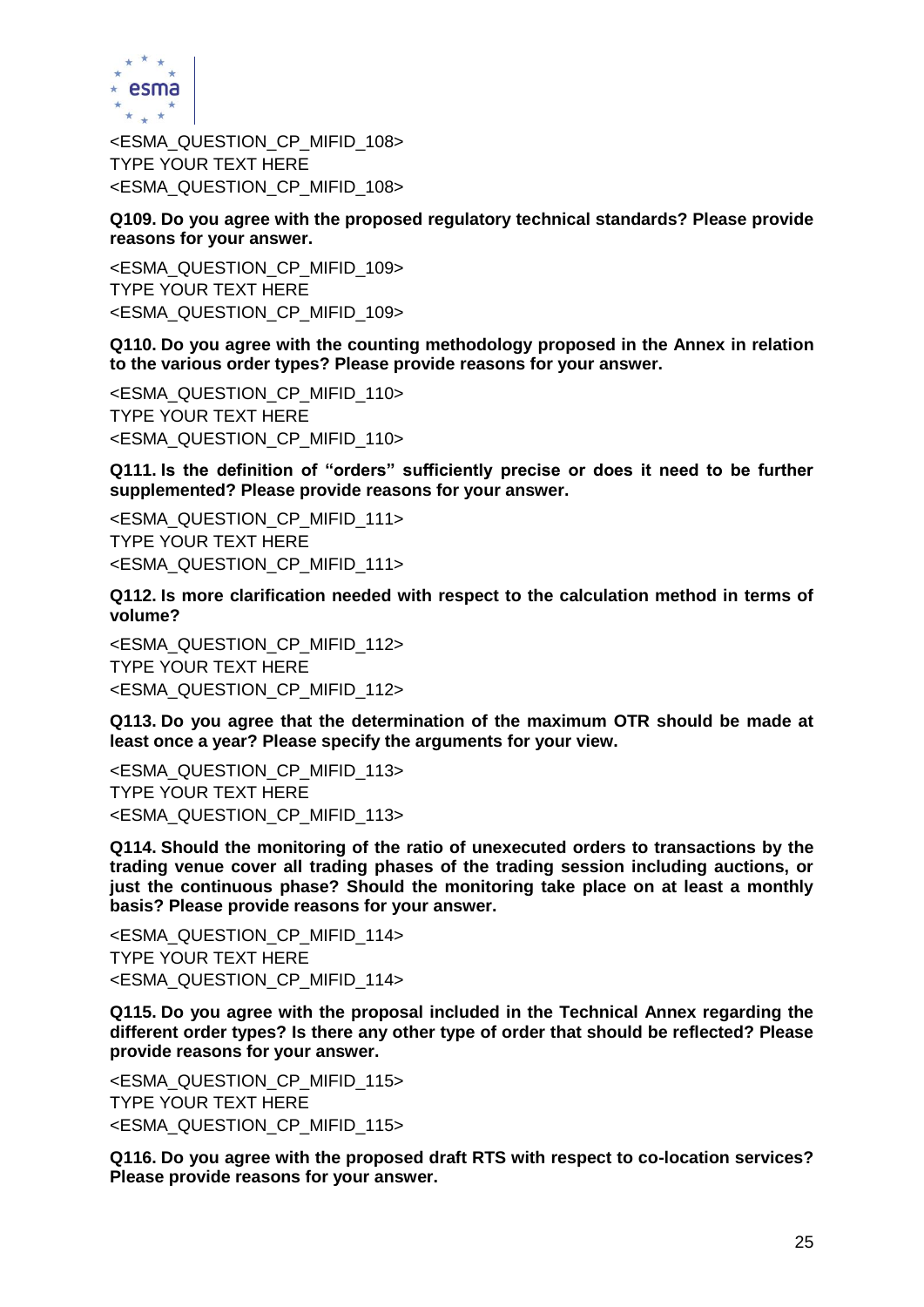

<ESMA\_QUESTION\_CP\_MIFID\_116> TYPE YOUR TEXT HERE <ESMA\_QUESTION\_CP\_MIFID\_116>

**Q117. Do you agree with the proposed draft RTS with respect to fee structures? Please provide reasons for your answer.**

<ESMA\_QUESTION\_CP\_MIFID\_117> TYPE YOUR TEXT HERE <ESMA\_QUESTION\_CP\_MIFID\_117>

**Q118. At which point rebates would be high enough to encourage improper trading? Please elaborate.**

<ESMA\_QUESTION\_CP\_MIFID\_118> TYPE YOUR TEXT HERE <ESMA\_QUESTION\_CP\_MIFID\_118>

**Q119. Is there any other type of incentives that should be described in the draft RTS?**

<ESMA\_QUESTION\_CP\_MIFID\_119> TYPE YOUR TEXT HERE <ESMA\_QUESTION\_CP\_MIFID\_119>

**Q120. Can you provide further evidence about fee structures supporting payments for an "early look"? In particular, do you agree with ESMA's preliminary view regarding the differentiation between that activity and the provision of data feeds at different latencies?**

<ESMA\_QUESTION\_CP\_MIFID\_120> TYPE YOUR TEXT HERE <ESMA\_QUESTION\_CP\_MIFID\_120>

**Q121. Can you provide examples of fee structures that would support non-genuine orders, payments for uneven access to market data or any other type of abusive behaviour? Please provide reasons for your answer.**

<ESMA\_QUESTION\_CP\_MIFID\_121> TYPE YOUR TEXT HERE <ESMA\_QUESTION\_CP\_MIFID\_121>

**Q122. Is the distinction between volume discounts and cliff edge type fee structures in this RTS sufficiently clear? Please elaborate**

<ESMA\_QUESTION\_CP\_MIFID\_122> TYPE YOUR TEXT HERE <ESMA\_QUESTION\_CP\_MIFID\_122>

**Q123. Do you agree that the average number of trades per day should be considered on the most relevant market in terms of liquidity? Or should it be considered on another market such as the primary listing market (the trading venue where the financial instrument was originally listed)? Please provide reasons for your answer.**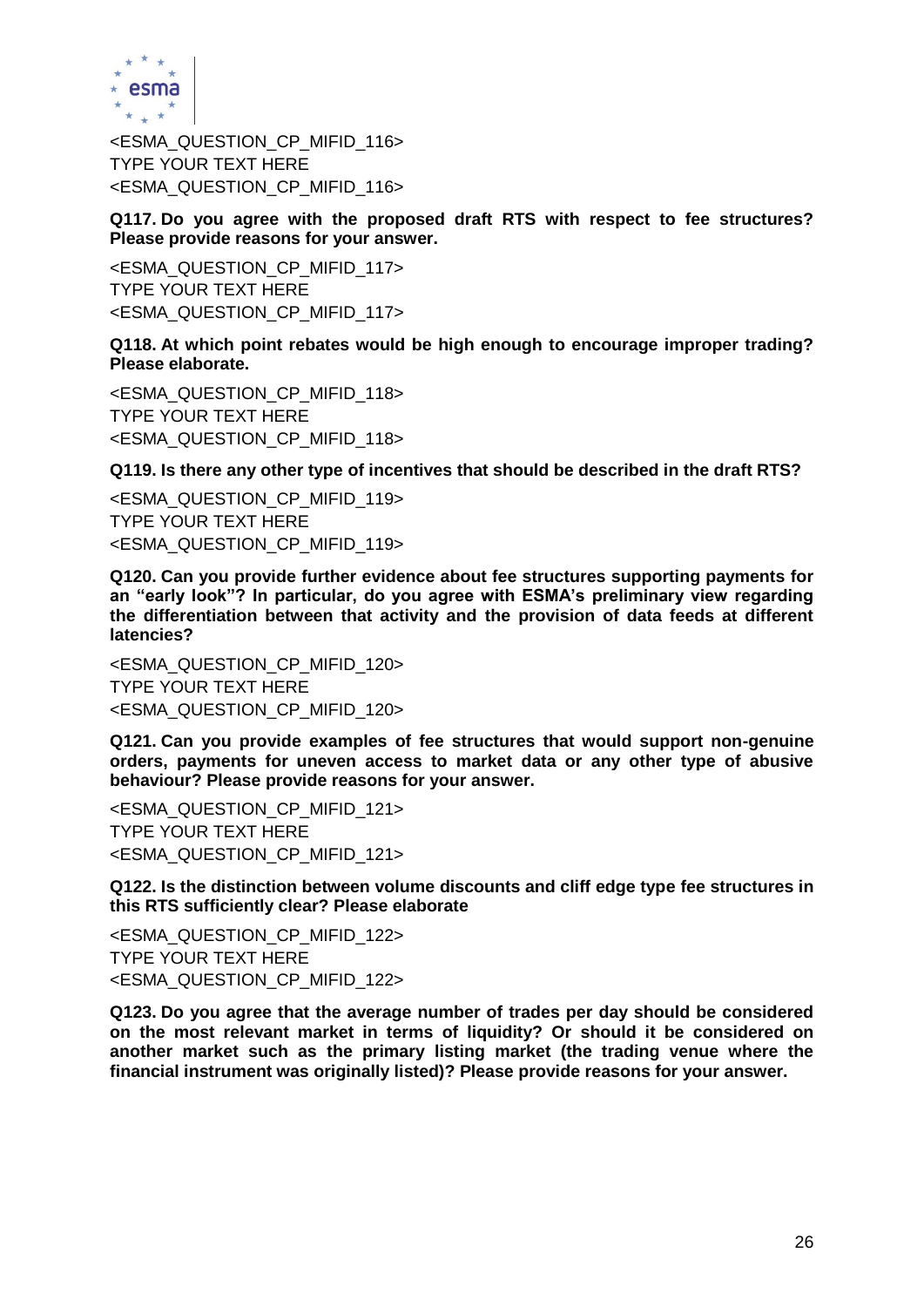

<ESMA\_QUESTION\_CP\_MIFID\_123> TYPE YOUR TEXT HERE <ESMA\_QUESTION\_CP\_MIFID\_123>

**Q124. Do you believe a more granular approach (i.e. additional liquidity bands) would be more suitable for very liquid stocks and/or for poorly liquid stocks? Do you consider the proposed tick sizes adequate in particular with respect to the smaller price ranges and less liquid instruments as well as higher price ranges and highly liquid instruments? Please provide reasons for your answer.** 

<ESMA\_QUESTION\_CP\_MIFID\_124> TYPE YOUR TEXT HERE <ESMA\_QUESTION\_CP\_MIFID\_124>

**Q125. Do you agree with the approach regarding instruments admitted to trading in fixing segments and shares newly admitted to trading? Please provide reasons for your answer.**

<ESMA\_QUESTION\_CP\_MIFID\_125> TYPE YOUR TEXT HERE <ESMA\_QUESTION\_CP\_MIFID\_125>

**Q126. Do you agree with the proposed approach regarding corporate actions? Please provide reasons for your answer.**

<ESMA\_QUESTION\_CP\_MIFID\_126> TYPE YOUR TEXT HERE <ESMA\_QUESTION\_CP\_MIFID\_126>

**Q127. In your view, are there any other particular or exceptional circumstances for which the tick size may have to be specifically adjusted? Please provide reasons for your answer.**

<ESMA\_QUESTION\_CP\_MIFID\_127> TYPE YOUR TEXT HERE <ESMA\_QUESTION\_CP\_MIFID\_127>

**Q128. In your view, should other equity-like financial instruments be considered for the purpose of the new tick size regime? If yes, which ones and how should their tick size regime be determined? Please provide reasons for your answer.**

<ESMA\_QUESTION\_CP\_MIFID\_128> TYPE YOUR TEXT HERE <ESMA\_QUESTION\_CP\_MIFID\_128>

**Q129. To what extent does an annual revision of the liquidity bands (number and bounds) allow interacting efficiently with the market microstructure? Can you propose other way to interact efficiently with the market microstructure? Please provide reasons for your answer.**

<ESMA\_QUESTION\_CP\_MIFID\_129> TYPE YOUR TEXT HERE <ESMA\_QUESTION\_CP\_MIFID\_129>

**Q130. Do you envisage any short-term impacts following the implementation of the new regime that might need technical adjustments? Please provide reasons for your answer.**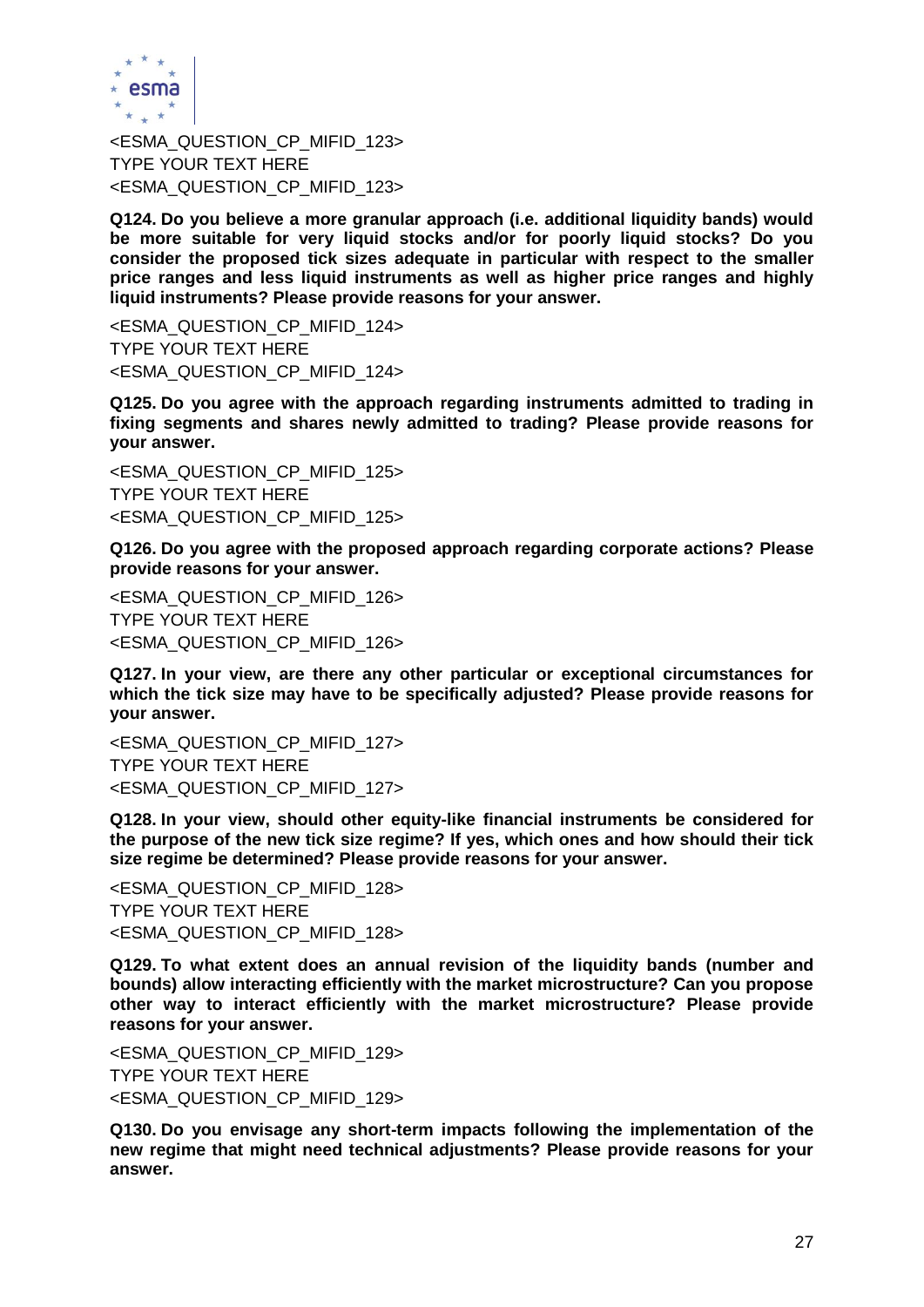

<ESMA\_QUESTION\_CP\_MIFID\_130> TYPE YOUR TEXT HERE <ESMA\_QUESTION\_CP\_MIFID\_130>

**Q131. Do you agree with the definition of the "corporate action"? Please provide reasons for your answer.**

<ESMA\_QUESTION\_CP\_MIFID\_131> TYPE YOUR TEXT HERE <ESMA\_QUESTION\_CP\_MIFID\_131>

**Q132. Do you agree with the proposed regulatory technical standards?**

<ESMA\_QUESTION\_CP\_MIFID\_132> TYPE YOUR TEXT HERE <ESMA\_QUESTION\_CP\_MIFID\_132>

**Q133. Which would be an adequate threshold in terms of turnover for the purposes of considering a market as "material in terms of liquidity"?**

<ESMA\_QUESTION\_CP\_MIFID\_133> TYPE YOUR TEXT HERE <ESMA\_QUESTION\_CP\_MIFID\_133>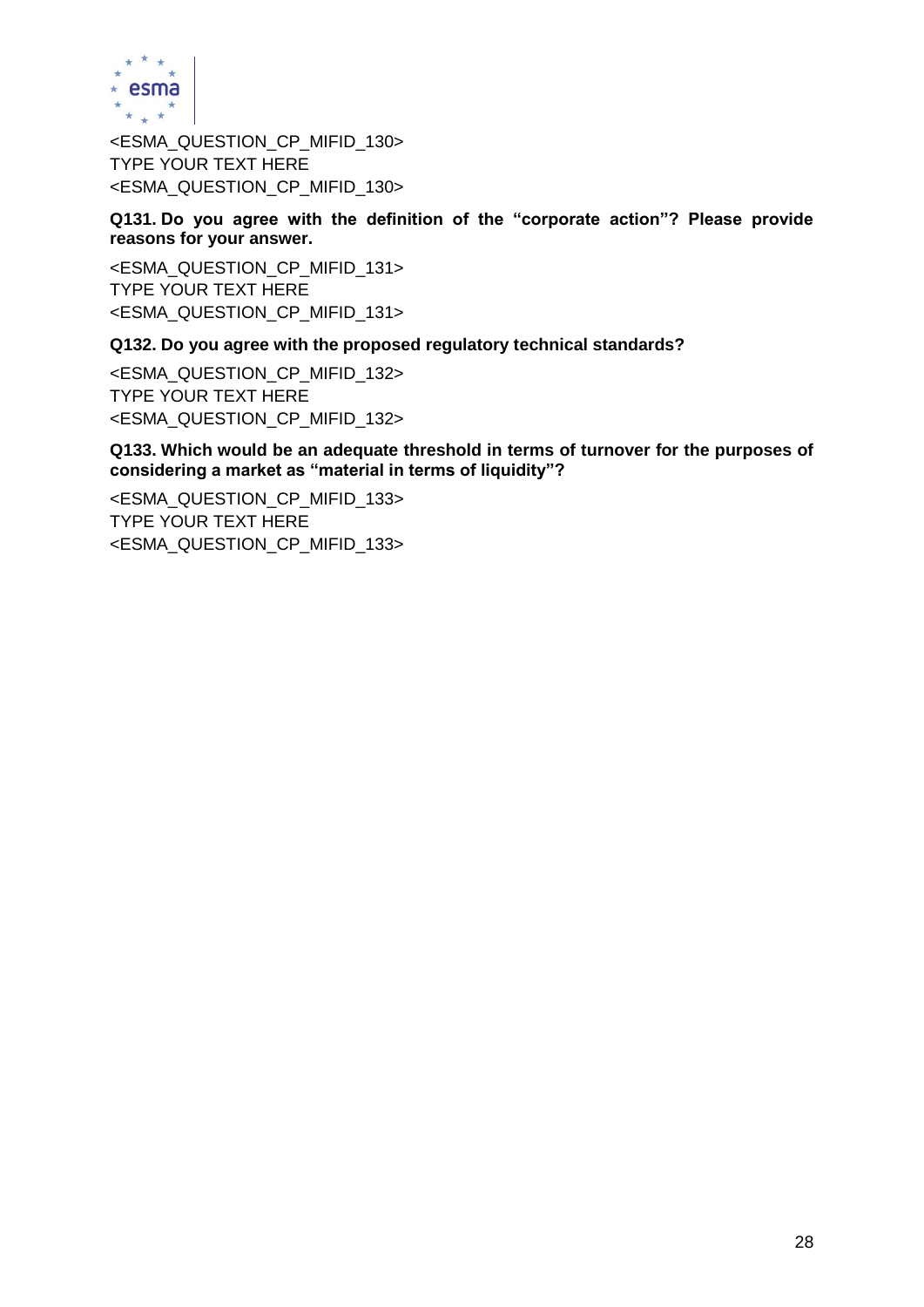

### **5. Data publication and access**

**Q134. Do you agree with ESMA's proposal to allow the competent authority to whom the ARM submitted the transaction report to request the ARM to undertake periodic reconciliations? Please provide reasons.** 

<ESMA\_QUESTION\_CP\_MIFID\_134> TYPE YOUR TEXT HERE <ESMA\_QUESTION\_CP\_MIFID\_134>

**Q135. Do you agree with ESMA's proposal to establish maximum recovery times for DRSPs? Do you agree with the time periods proposed by ESMA for APAs and CTPs (six hours) and ARMs (close of next working day)? Please provide reasons.**

<ESMA\_QUESTION\_CP\_MIFID\_135> TYPE YOUR TEXT HERE <ESMA\_QUESTION\_CP\_MIFID\_135>

**Q136. Do you agree with the proposal to permit DRSPs to be able to establish their own operational hours provided they pre-establish their hours and make their operational hours public? Please provide reasons. Alternatively, please suggest an alternative method for setting operating hours.** 

<ESMA\_QUESTION\_CP\_MIFID\_136> TYPE YOUR TEXT HERE <ESMA\_QUESTION\_CP\_MIFID\_136>

**Q137. Do you agree with the draft technical standards in relation to data reporting services providers? Please provide reasons.** 

<ESMA\_QUESTION\_CP\_MIFID\_137> TYPE YOUR TEXT HERE <ESMA\_QUESTION\_CP\_MIFID\_137>

**Q138.** Do you agree with ESMA's proposal**?**

<ESMA\_QUESTION\_CP\_MIFID\_138> TYPE YOUR TEXT HERE <ESMA\_QUESTION\_CP\_MIFID\_138>

**Q139. Do you agree with this definition of machine-readable format, especially with respect to the requirement for data to be accessible using free open source software, and the 1-month notice prior to any change in the instructions?** 

<ESMA\_QUESTION\_CP\_MIFID\_139> TYPE YOUR TEXT HERE <ESMA\_QUESTION\_CP\_MIFID\_139>

#### **Q140. Do you agree with the draft RTS's treatment of this issue?**

<ESMA\_QUESTION\_CP\_MIFID\_140> TYPE YOUR TEXT HERE <ESMA\_QUESTION\_CP\_MIFID\_140>

**Q141. Do you agree that CTPs should assign trade IDs and add them to trade reports? Do you consider necessary to introduce a similar requirement for APAs?**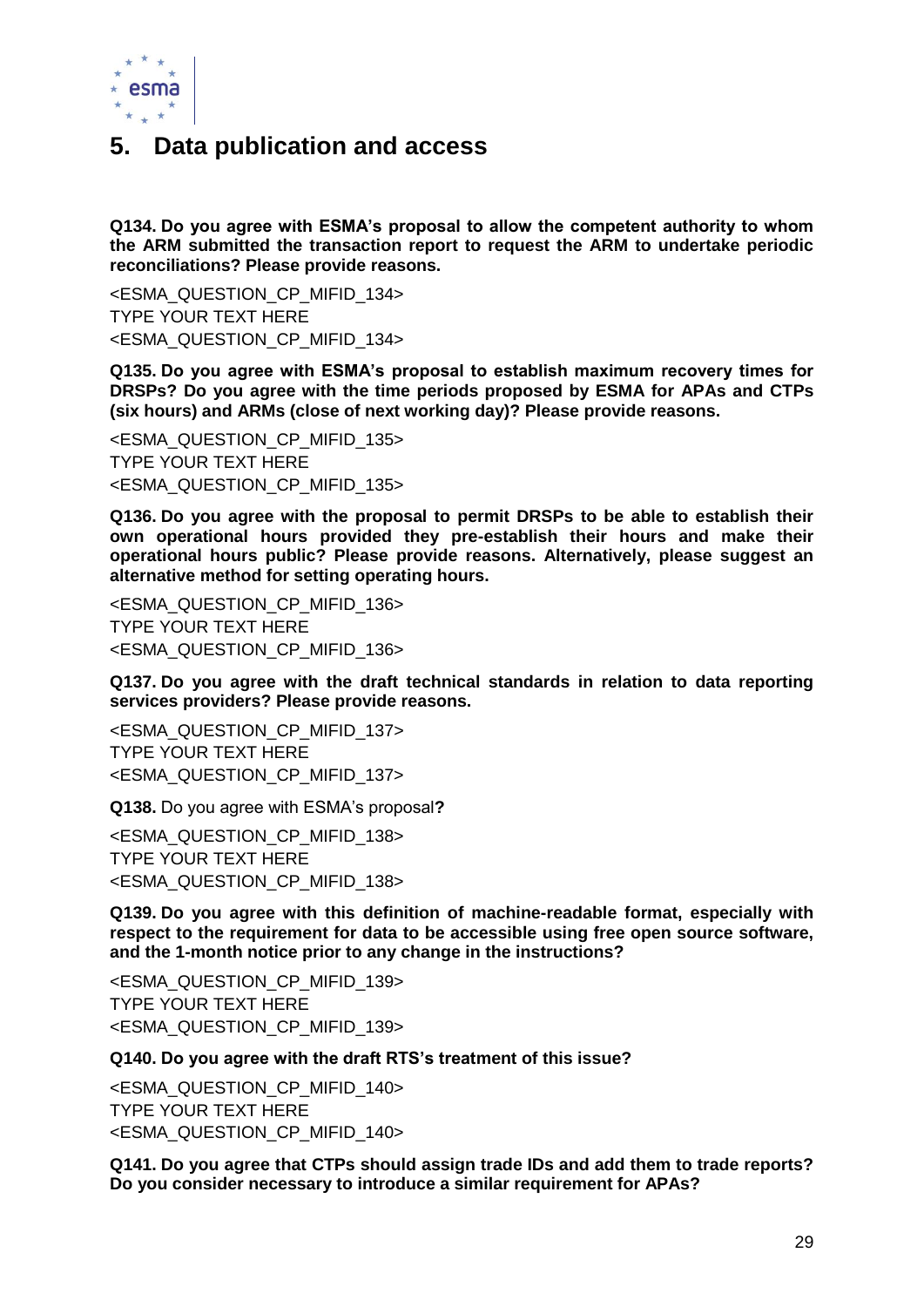

<ESMA\_QUESTION\_CP\_MIFID\_141> TYPE YOUR TEXT HERE <ESMA\_QUESTION\_CP\_MIFID\_141>

**Q142. Do you agree with ESMA's proposal? In particular, do you consider it appropriate to require for trades taking place on a trading venue the publication time as assigned by the trading venue or would you recommend another timestamp (e.g. CTP timestamp), and if yes why?**

<ESMA\_QUESTION\_CP\_MIFID\_142> TYPE YOUR TEXT HERE <ESMA\_QUESTION\_CP\_MIFID\_142>

**Q143. Do you agree with ESMA's suggestions on timestamp accuracy required of APAs? What alternative would you recommend for the timestamp accuracy of APAs?**

<ESMA\_QUESTION\_CP\_MIFID\_143> TYPE YOUR TEXT HERE <ESMA\_QUESTION\_CP\_MIFID\_143>

**Q144. Do you agree with ESMA's proposal? Do you think that the CTP should identify the original APA collecting the information form the investment firm or the last source reporting it to the CTP? Please explain your rationale.**

<ESMA\_QUESTION\_CP\_MIFID\_144> TYPE YOUR TEXT HERE <ESMA\_QUESTION\_CP\_MIFID\_144>

**Q145. Do you agree with the proposed draft RTS? Please indicate which are the main costs and benefits that you envisage in case of implementation of the proposal.**

<ESMA\_QUESTION\_CP\_MIFID\_145> TYPE YOUR TEXT HERE <ESMA\_QUESTION\_CP\_MIFID\_145>

**Q146. Do you agree with the proposed draft RTS? Please indicate which are the main costs and benefits that you envisage in case of implementation of the proposal.**

<ESMA\_QUESTION\_CP\_MIFID\_146> TYPE YOUR TEXT HERE <ESMA\_QUESTION\_CP\_MIFID\_146>

**Q147. With the exception of transaction with SIs, do you agree that the obligation to publish the transaction should always fall on the seller? Are there circumstances under which the buyer should be allowed to publish the transaction?**

<ESMA\_QUESTION\_CP\_MIFID\_147> TYPE YOUR TEXT HERE <ESMA\_QUESTION\_CP\_MIFID\_147>

**Q148. Do you agree with the elements of the draft RTS that cover a CCP's ability to deny access? If not, please explain why and, where possible, propose an alternative approach.**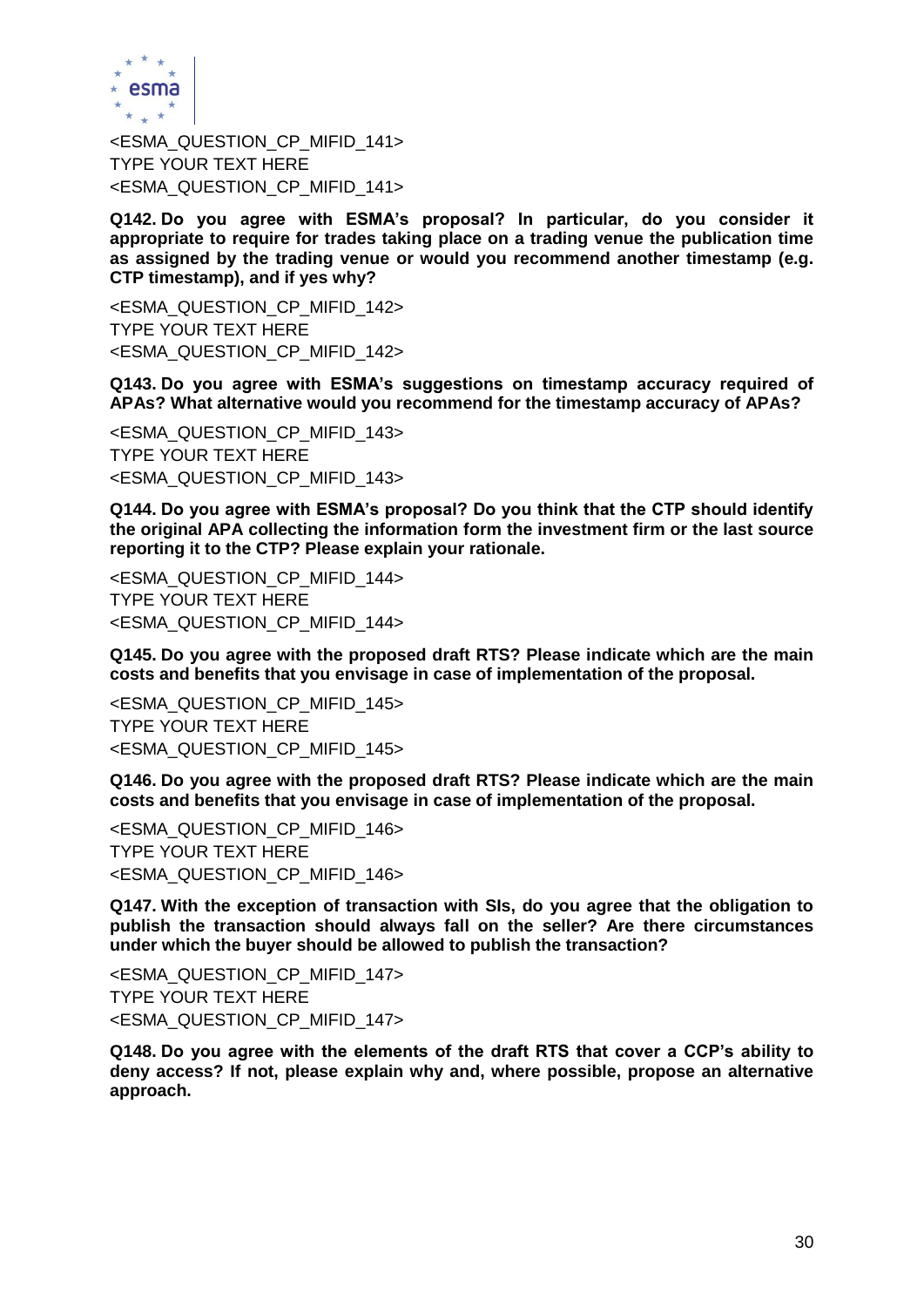

<ESMA\_QUESTION\_CP\_MIFID\_148> TYPE YOUR TEXT HERE <ESMA\_QUESTION\_CP\_MIFID\_148>

**Q149. Do you agree with the elements of the draft RTS that cover a trading venue's ability to deny access? If not, please explain why and, where possible, propose an alternative approach.** 

<ESMA\_QUESTION\_CP\_MIFID\_149> TYPE YOUR TEXT HERE <ESMA\_QUESTION\_CP\_MIFID\_149>

**Q150. In particular, do you agree with ESMA's assessment that the inability to acquire the necessary human resources in due time should not have the same relevance for trading venues as it has regarding CCPs?**

<ESMA\_QUESTION\_CP\_MIFID\_150> TYPE YOUR TEXT HERE <ESMA\_QUESTION\_CP\_MIFID\_150>

**Q151. Do you agree with the elements of the draft RTS that cover an CA's ability to deny access? If not, please explain why and, where possible, propose an alternative approach.**

<ESMA\_QUESTION\_CP\_MIFID\_151> TYPE YOUR TEXT HERE <ESMA\_QUESTION\_CP\_MIFID\_151>

**Q152. Do you agree with the elements of the draft RTS that cover the conditions under which access is granted? If not, please explain why and, where possible, propose an alternative approach.** 

<ESMA\_QUESTION\_CP\_MIFID\_152> TYPE YOUR TEXT HERE <ESMA\_QUESTION\_CP\_MIFID\_152>

**Q153. Do you agree with the elements of the draft RTS that cover fees? If not, please explain why and, where possible, propose an alternative approach.**

<ESMA\_QUESTION\_CP\_MIFID\_153> TYPE YOUR TEXT HERE <ESMA\_QUESTION\_CP\_MIFID\_153>

**Q154. Do you agree with the proposed draft RTS? Please indicate which are the main costs and benefits that do you envisage in case of implementation of the proposal.**

<ESMA\_QUESTION\_CP\_MIFID\_154> TYPE YOUR TEXT HERE <ESMA\_QUESTION\_CP\_MIFID\_154>

**Q155. Do you agree with the elements of the draft RTS specified in Annex X that cover notification procedures? If not, please explain why and, where possible, propose an alternative approach.**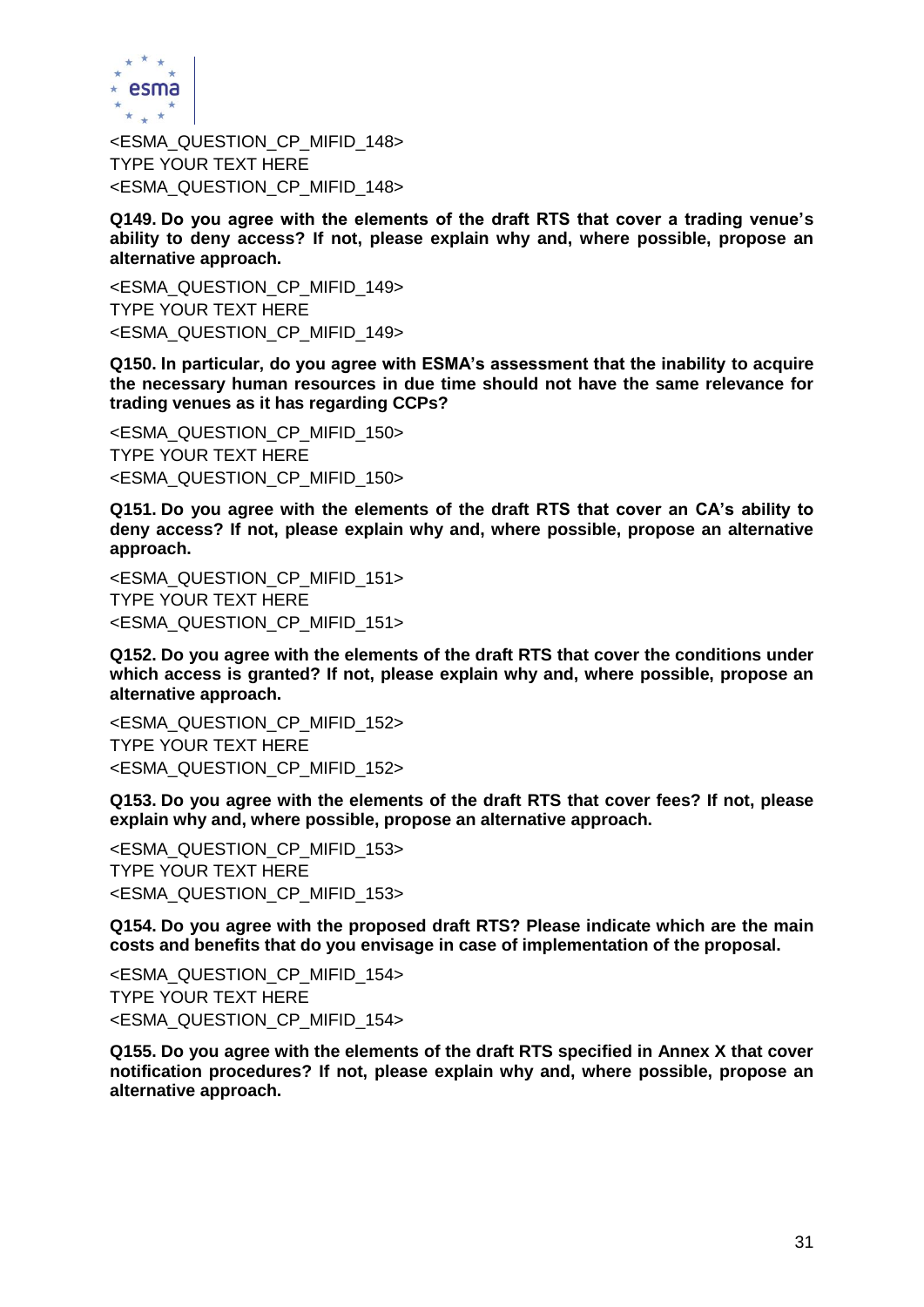

<ESMA\_QUESTION\_CP\_MIFID\_155> TYPE YOUR TEXT HERE <ESMA\_QUESTION\_CP\_MIFID\_155>

**Q156. Do you agree with the elements of the draft RTS specified in [Annex X] that cover the calculation of notional amount? If not, please explain why and, where possible, propose an alternative approach.**

<ESMA\_QUESTION\_CP\_MIFID\_156> TYPE YOUR TEXT HERE <ESMA\_QUESTION\_CP\_MIFID\_156>

**Q157. Do you agree with the elements of the draft RTS that cover relevant benchmark information? If not, please explain why and, where possible, propose an alternative approach. In particular, how could information requirements reflect the different nature and characteristics of benchmarks?**

<ESMA\_QUESTION\_CP\_MIFID\_157> TYPE YOUR TEXT HERE <ESMA\_QUESTION\_CP\_MIFID\_157>

**Q158. Do you agree with the elements of the draft RTS that cover licensing conditions? If not, please explain why and, where possible, propose an alternative approach.**

<ESMA\_QUESTION\_CP\_MIFID\_158> TYPE YOUR TEXT HERE <ESMA\_QUESTION\_CP\_MIFID\_158>

**Q159. Do you agree with the elements of the draft RTS that cover new benchmarks? If not, please explain why and, where possible, propose an alternative approach.**

<ESMA\_QUESTION\_CP\_MIFID\_159> TYPE YOUR TEXT HERE <ESMA\_QUESTION\_CP\_MIFID\_159>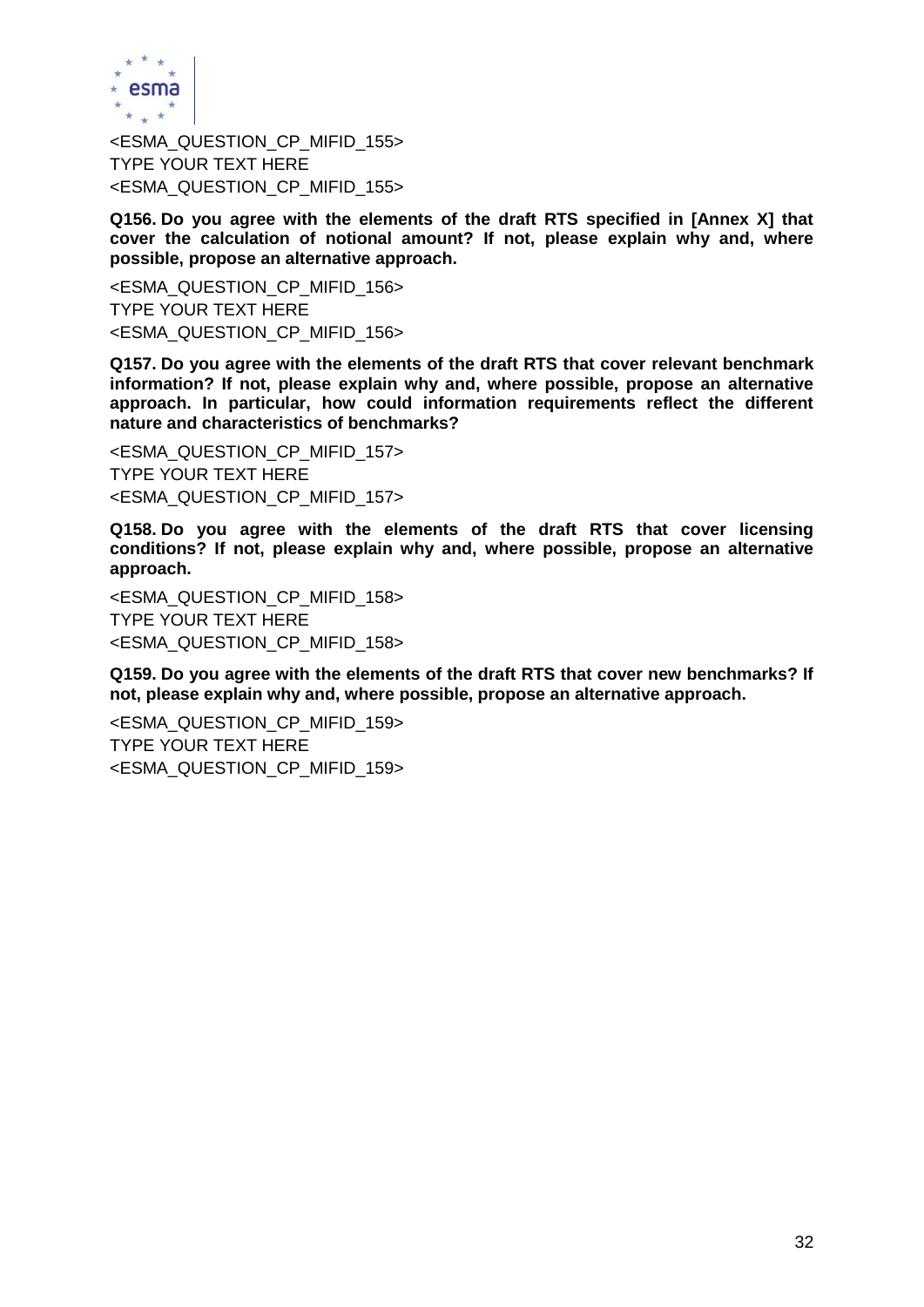

## **6. Requirements applying on and to trading venues**

**Q160. Do you agree with the attached draft technical standard on admission to trading?**

<ESMA\_QUESTION\_CP\_MIFID\_160> Please see our comments to Q161. <ESMA\_QUESTION\_CP\_MIFID\_160>

### **Q161. In particular, do you agree with the arrangements proposed by ESMA for verifying compliance by issuers with obligations under Union law?**

#### <ESMA\_QUESTION\_CP\_MIFID\_161>

In general, we are concerned that the arrangements proposed by ESMA should not go beyond the scope of what is required by Article 51(6) of MiFID II. In particular, we have some comments on Article 4 of the RTS.

#### *Article 4(3) of RTS*

We note that Article 4 of the RTS provides that regulated markets should adopt and publish a policy that determines how they verify compliance by issuers of their obligations under the Prospectus, Transparency and Market Abuse Directives (and the new Market Abuse Regulation). In particular, Article 4(3) provides that the policy should describe:

- (a) the processes the regulated market employs to achieve this outcome; and
- (b) how an issuer may best demonstrate compliance with its obligations to the regulated market.

In relation to (b), it is unclear how issuers would demonstrate their compliance other than by complying with their obligations. We are concerned that requiring regulated markets to describe how an issuer should demonstrate its compliance would create additional process requirements for issuers – such requirements would go beyond the scope of Article 51(6)(b) of MiFID II. Furthermore, the consultation paper provides that there do not appear to be any deficiencies in the market to justify this provision. ESMA acknowledges that the underlying provisions in MiFID II are almost identical to the corresponding provisions in MiFID I and that existing practice on regulated markets suggests '*that the arrangements in place are adequate and that the details of how to ensure compliance of issuers should be left to the discretion of each regulated market*' (paragraph 20 of Section 6 of the consultation paper).

Consequently, it should be sufficient for regulated markets to state how they verify the compliance of issuers and we suggest that Article 4(3)(b) is deleted.

*Article 4(4) of RTS*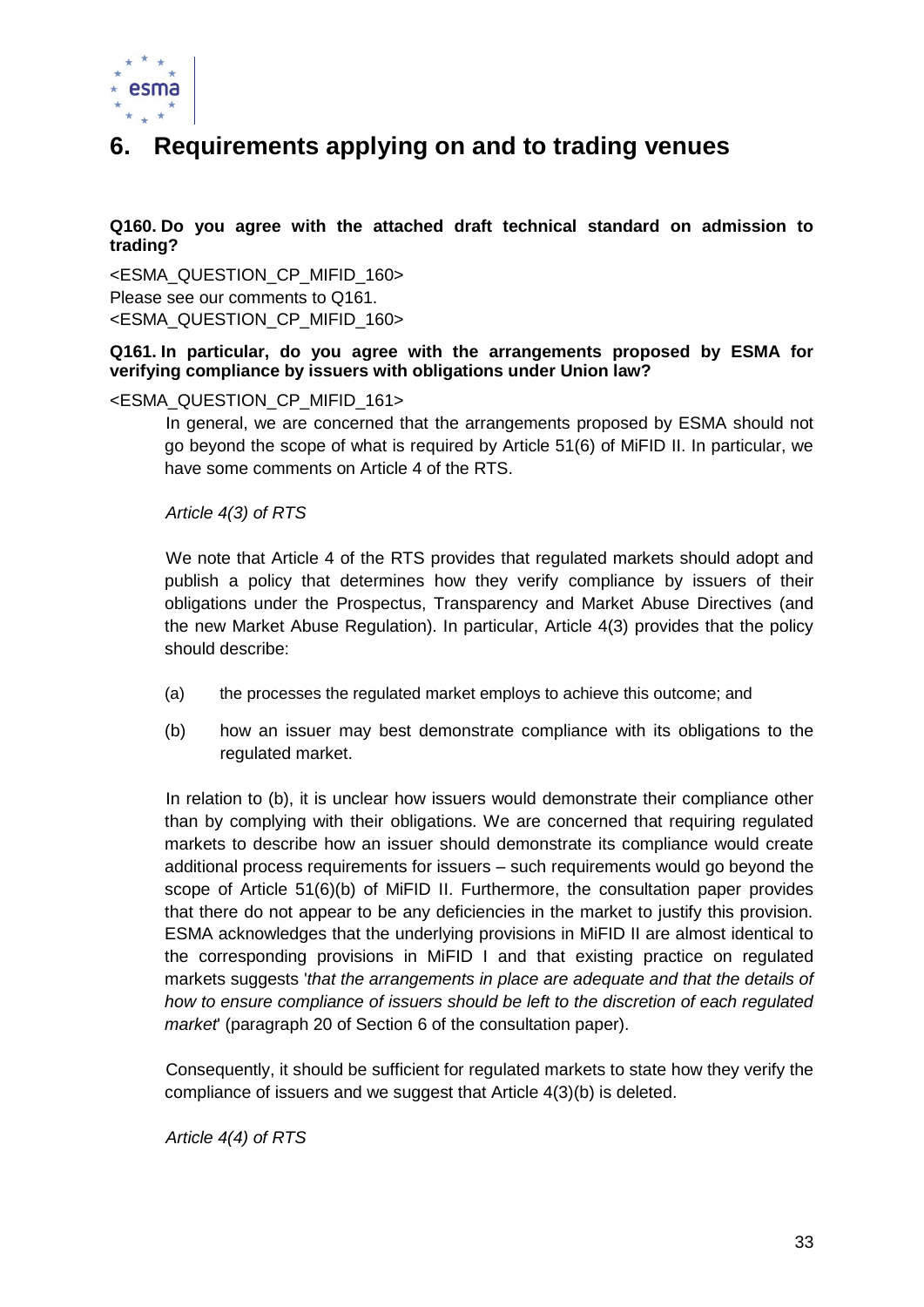

Article 4(4) provides that regulated markets shall ensure that an issuer is made aware of its obligations upon admission to trading *and* upon the request of the issuer. However, the consultation paper does not explain why this provision is necessary and it is unclear how regulated markets should comply with it.

If an issuer is able to request that the regulated market makes it aware of its obligations, the provision implies that the regulated market must take steps in addition to publishing its rules in order to satisfy Article 4(4) and it is unclear what these steps might be. Consequently, this provision would require regulated markets to undertake additional processes – this is undesirable, particularly when it would appear that no issues have been identified to necessitate such measures.

Instead, we suggest that it would be more appropriate if Article 4(4) was phrased as an obligation on a regulated market to ensure that its regulations are published in such a way that issuers are able to understand their obligations.

<ESMA\_QUESTION\_CP\_MIFID\_161>

**Q162. Do you agree with the arrangements proposed by ESMA for facilitating access to information published under Union law for members and participants of a regulated market?**

<ESMA\_QUESTION\_CP\_MIFID\_162> Yes <ESMA\_QUESTION\_CP\_MIFID\_162>

### **Q163. Do you agree with the proposed RTS? What and how should it be changed?**

<ESMA\_QUESTION\_CP\_MIFID\_163> TYPE YOUR TEXT HERE <ESMA\_QUESTION\_CP\_MIFID\_163>

**Q164. Do you agree with the approach of providing an exhaustive list of details that the MTF/OTF should fulfil?**

<ESMA\_QUESTION\_CP\_MIFID\_164> TYPE YOUR TEXT HERE <ESMA\_QUESTION\_CP\_MIFID\_164>

**Q165. Do you agree with the proposed list? Are there any other factors that should be considered?**

<ESMA\_QUESTION\_CP\_MIFID\_165> TYPE YOUR TEXT HERE <ESMA\_QUESTION\_CP\_MIFID\_165>

**Q166. Do you think that there should be one standard format to provide the information to the competent authority? Do you agree with the proposed format?** 

<ESMA\_QUESTION\_CP\_MIFID\_166> TYPE YOUR TEXT HERE <ESMA\_QUESTION\_CP\_MIFID\_166>

**Q167. Do you think that there should be one standard format to notify to ESMA the authorisation of an investment firm or market operator as an MTF or an OTF? Do you agree with the proposed format?**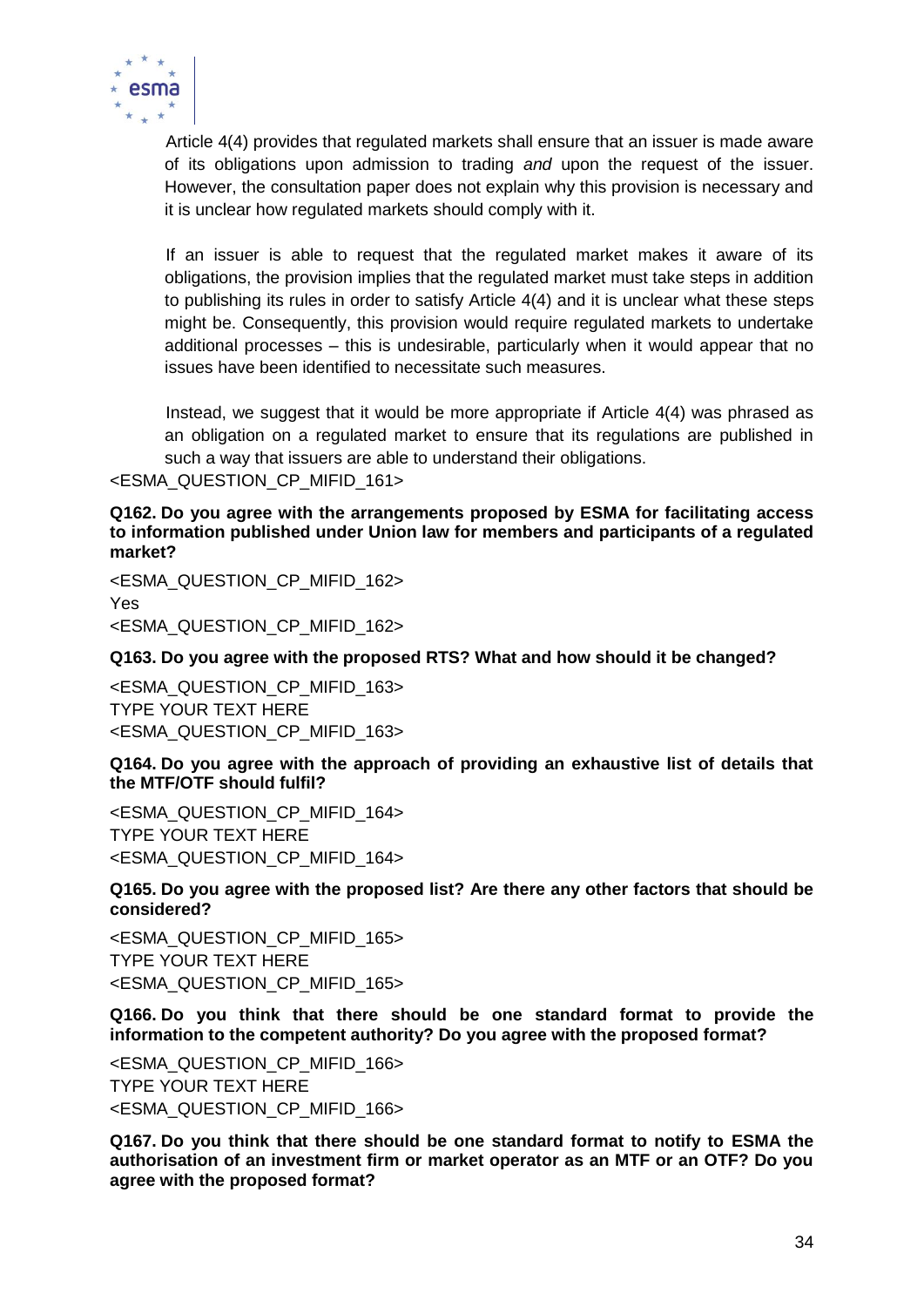

<ESMA\_QUESTION\_CP\_MIFID\_167> TYPE YOUR TEXT HERE <ESMA\_QUESTION\_CP\_MIFID\_167>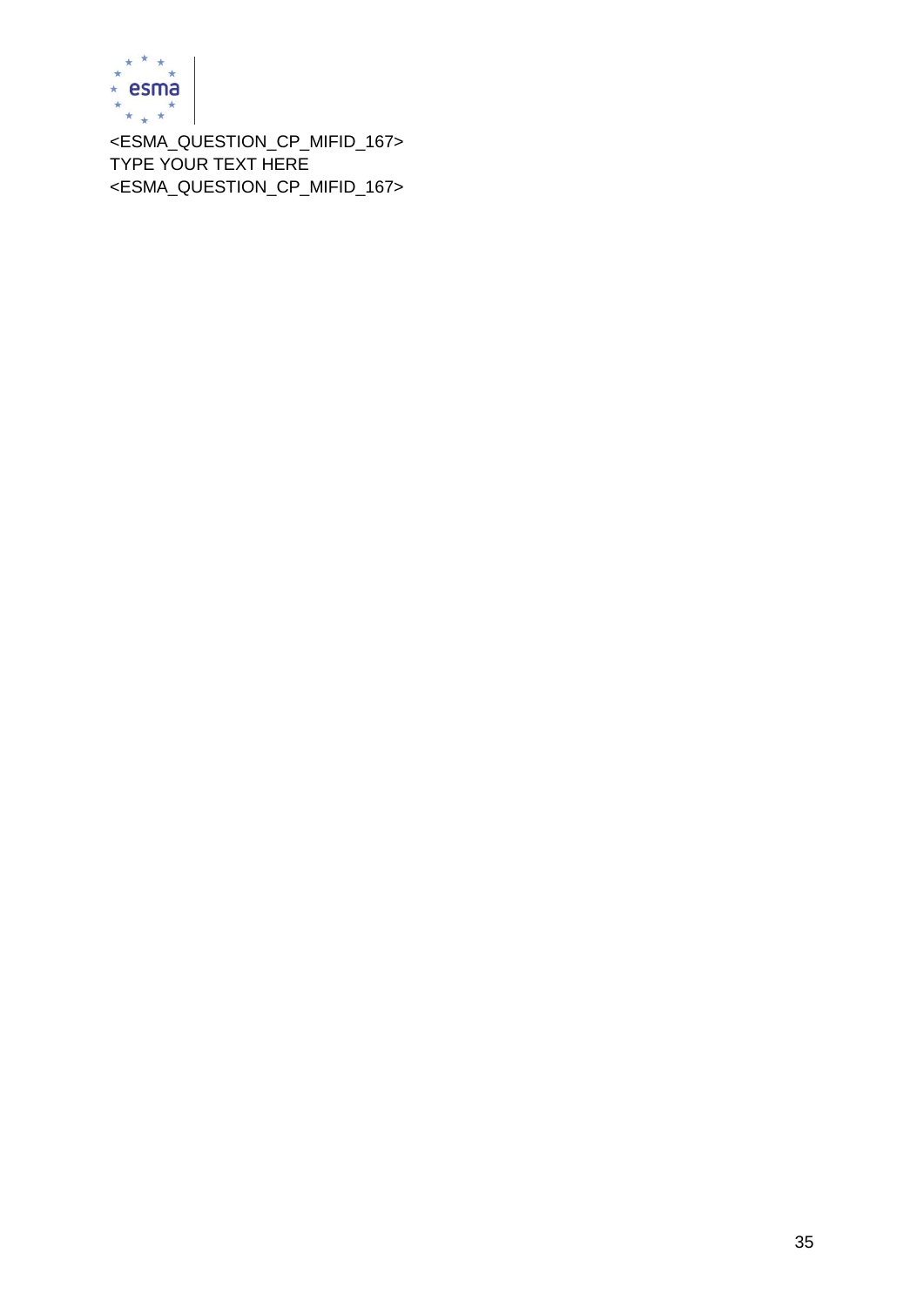

### **7. Commodity derivatives**

**Q168. Do you agree with the approach suggested by ESMA in relation to the overall application of the thresholds? If you do not agree please provide reasons.** 

<ESMA\_QUESTION\_CP\_MIFID\_168> TYPE YOUR TEXT HERE <ESMA\_QUESTION\_CP\_MIFID\_168>

**Q169. Do you agree with ESMA's approach to include non-EU activities with regard to the scope of the main business?** 

<ESMA\_QUESTION\_CP\_MIFID\_169> TYPE YOUR TEXT HERE <ESMA\_QUESTION\_CP\_MIFID\_169>

**Q170. Do you consider the revised method of calculation for the first test (i.e. capital employed for ancillary activity relative to capital employed for main business) as being appropriate? Please provide reasons if you do not agree with the revised approach.**

<ESMA\_QUESTION\_CP\_MIFID\_170> TYPE YOUR TEXT HERE <ESMA\_QUESTION\_CP\_MIFID\_170>

**Q171. With regard to trading activity undertaken by a MiFID licensed subsidiary of the group, do you agree that this activity should be deducted from the ancillary activity (i.e. the numerator)?** 

<ESMA\_QUESTION\_CP\_MIFID\_171> TYPE YOUR TEXT HERE <ESMA\_QUESTION\_CP\_MIFID\_171>

**Q172. ESMA suggests that in relation to the ancillary activity (numerator) the calculation should be done on the basis of the group rather than on the basis of the person. What are the advantages or disadvantages in relation to this approach? Do you think that it would be preferable to do the calculation on the basis of the person? Please provide reasons. (Please note that altering the suggested approach may also have an impact on the threshold suggested further below).** 

<ESMA\_QUESTION\_CP\_MIFID\_172> TYPE YOUR TEXT HERE <ESMA\_QUESTION\_CP\_MIFID\_172>

**Q173. Do you consider that a threshold of 5% in relation to the first test is appropriate? Please provide reasons and alternative proposals if you do not agree.** 

<ESMA\_QUESTION\_CP\_MIFID\_173> TYPE YOUR TEXT HERE <ESMA\_QUESTION\_CP\_MIFID\_173>

**Q174. Do you agree with ESMA's intention to use an accounting capital measure?**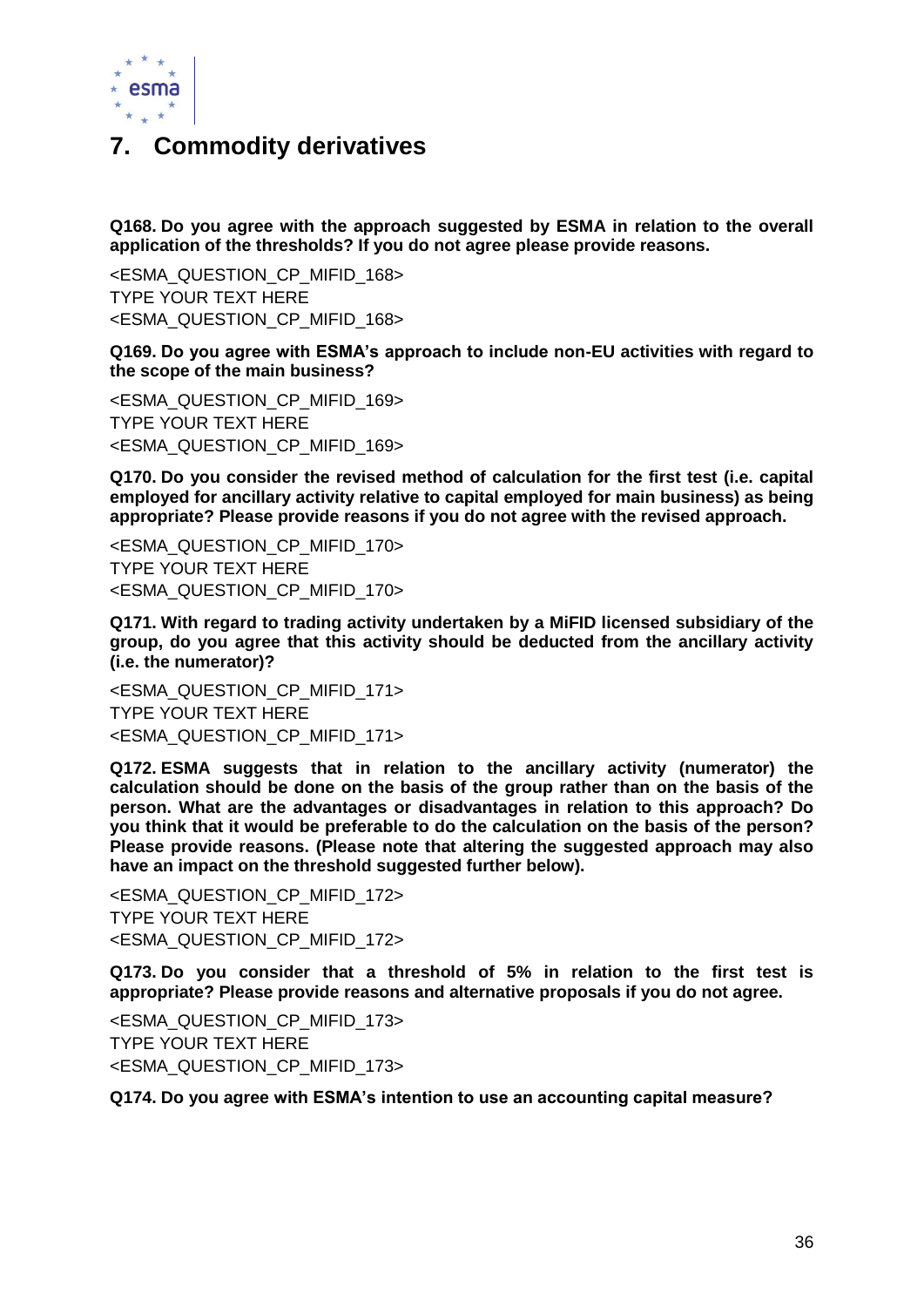

<ESMA\_QUESTION\_CP\_MIFID\_174> TYPE YOUR TEXT HERE <ESMA\_QUESTION\_CP\_MIFID\_174>

**Q175. Do you agree that the term capital should encompass equity, current debt and non-current debt? If you see a need for further clarification of the term capital, please provide concrete suggestions.** 

<ESMA\_QUESTION\_CP\_MIFID\_175> TYPE YOUR TEXT HERE <ESMA\_QUESTION\_CP\_MIFID\_175>

**Q176. Do you agree with the proposal to use the gross notional value of contracts? Please provide reasons if you do not agree.**

<ESMA\_QUESTION\_CP\_MIFID\_176> TYPE YOUR TEXT HERE <ESMA\_QUESTION\_CP\_MIFID\_176>

**Q177. Do you agree that the calculation in relation to the size of the trading activity (numerator) should be done on the basis of the group rather than on the basis of the person? (Please note that that altering the suggested approach may also have an impact on the threshold suggested further below)** 

<ESMA\_QUESTION\_CP\_MIFID\_177> TYPE YOUR TEXT HERE <ESMA\_QUESTION\_CP\_MIFID\_177>

**Q178. Do you agree with the introduction of a separate asset class for commodities referred to in Section C 10 of Annex I and subsuming freight under this new asset class?** 

<ESMA\_QUESTION\_CP\_MIFID\_178> TYPE YOUR TEXT HERE <ESMA\_QUESTION\_CP\_MIFID\_178>

**Q179. Do you agree with the threshold of 0.5% proposed by ESMA for all asset classes? If you do not agree please provide reasons and alternative proposals.** 

<ESMA\_QUESTION\_CP\_MIFID\_179> TYPE YOUR TEXT HERE <ESMA\_QUESTION\_CP\_MIFID\_179>

**Q180. Do you think that the introduction of a de minimis threshold on the basis of a limited scope as described above is useful?** 

<ESMA\_QUESTION\_CP\_MIFID\_180> TYPE YOUR TEXT HERE <ESMA\_QUESTION\_CP\_MIFID\_180>

**Q181. Do you agree with the conclusions drawn by ESMA in relation to the privileged transactions?**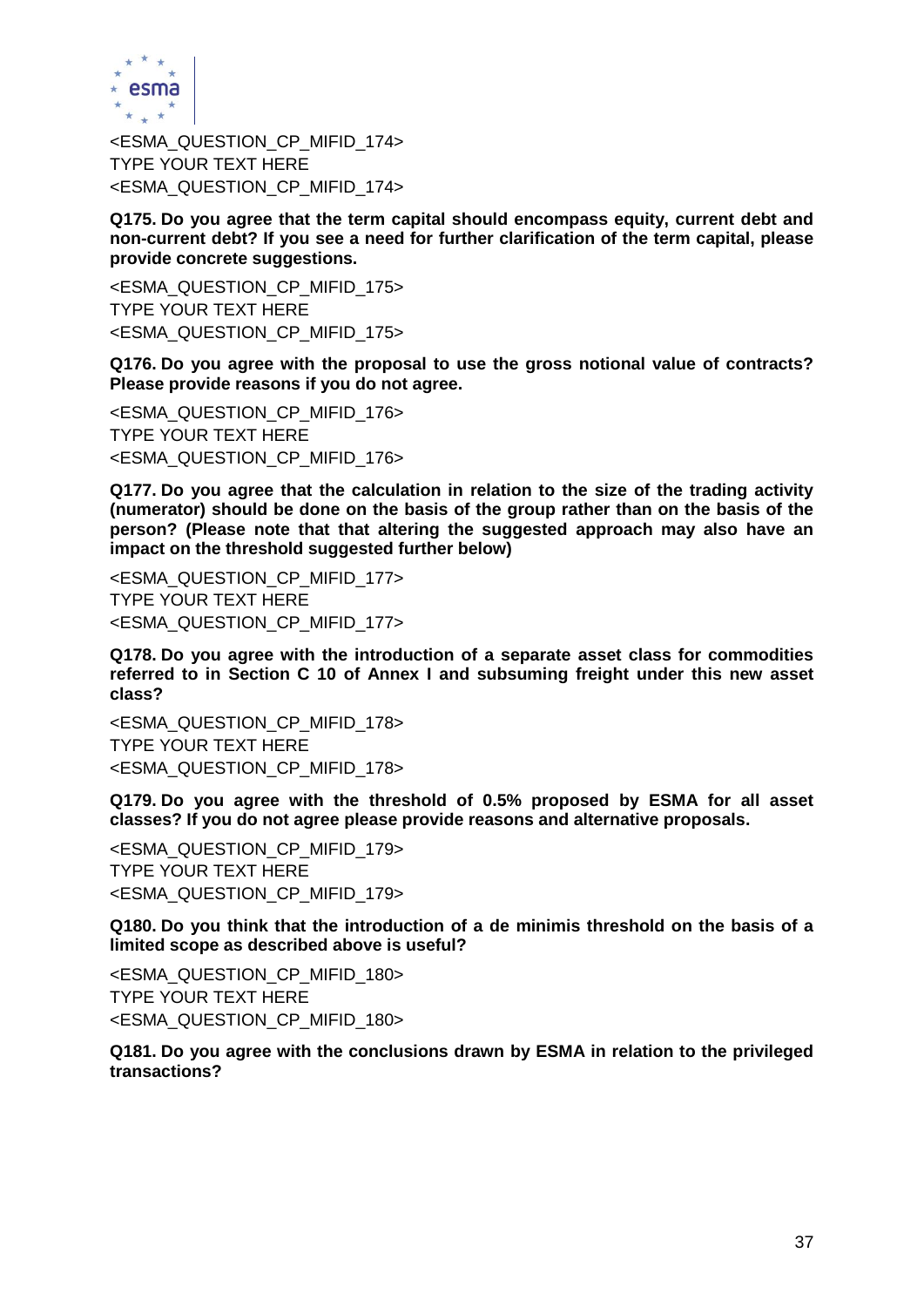

<ESMA\_QUESTION\_CP\_MIFID\_181> TYPE YOUR TEXT HERE <ESMA\_QUESTION\_CP\_MIFID\_181>

**Q182. Do you agree with ESMA's conclusions in relation to the period for the calculation of the thresholds? Do you agree with the calculation approach in the initial period suggested by ESMA? If you do not agree, please provide reasons and alternative proposals.** 

<ESMA\_QUESTION\_CP\_MIFID\_182> TYPE YOUR TEXT HERE <ESMA\_QUESTION\_CP\_MIFID\_182>

**Q183. Do you have any comments on the proposed framework of the methodology for calculating position limits?**

<ESMA\_QUESTION\_CP\_MIFID\_183> TYPE YOUR TEXT HERE <ESMA\_QUESTION\_CP\_MIFID\_183>

**Q184. Would a baseline of 25% of deliverable supply be suitable for all commodity derivatives to meet position limit objectives? For which commodity derivatives would 25% not be suitable and why? What baseline would be suitable and why?**

<ESMA\_QUESTION\_CP\_MIFID\_184> TYPE YOUR TEXT HERE <ESMA\_QUESTION\_CP\_MIFID\_184>

**Q185. Would a maximum of 40% position limit be suitable for all commodity derivatives to meet position limit objectives. For which commodity derivatives would 40% not be suitable and why? What maximum position limit would be suitable and why?**

<ESMA\_QUESTION\_CP\_MIFID\_185> TYPE YOUR TEXT HERE <ESMA\_QUESTION\_CP\_MIFID\_185>

**Q186. Are +/- 15% parameters for altering the baseline position limit suitable for all commodity derivatives? For which commodity derivatives would such parameters not be suitable and why? What parameters would be suitable and why?**

<ESMA\_QUESTION\_CP\_MIFID\_186> TYPE YOUR TEXT HERE <ESMA\_QUESTION\_CP\_MIFID\_186>

**Q187. Are +/- 15% parameters suitable for all the factors being considered? For which factors should such parameters be changed, what to, and why?**

<ESMA\_QUESTION\_CP\_MIFID\_187> TYPE YOUR TEXT HERE <ESMA\_QUESTION\_CP\_MIFID\_187>

**Q188. Do you consider the methodology for setting the spot month position limit should differ in any way from the methodology for setting the other months position limit? If so, in what way?**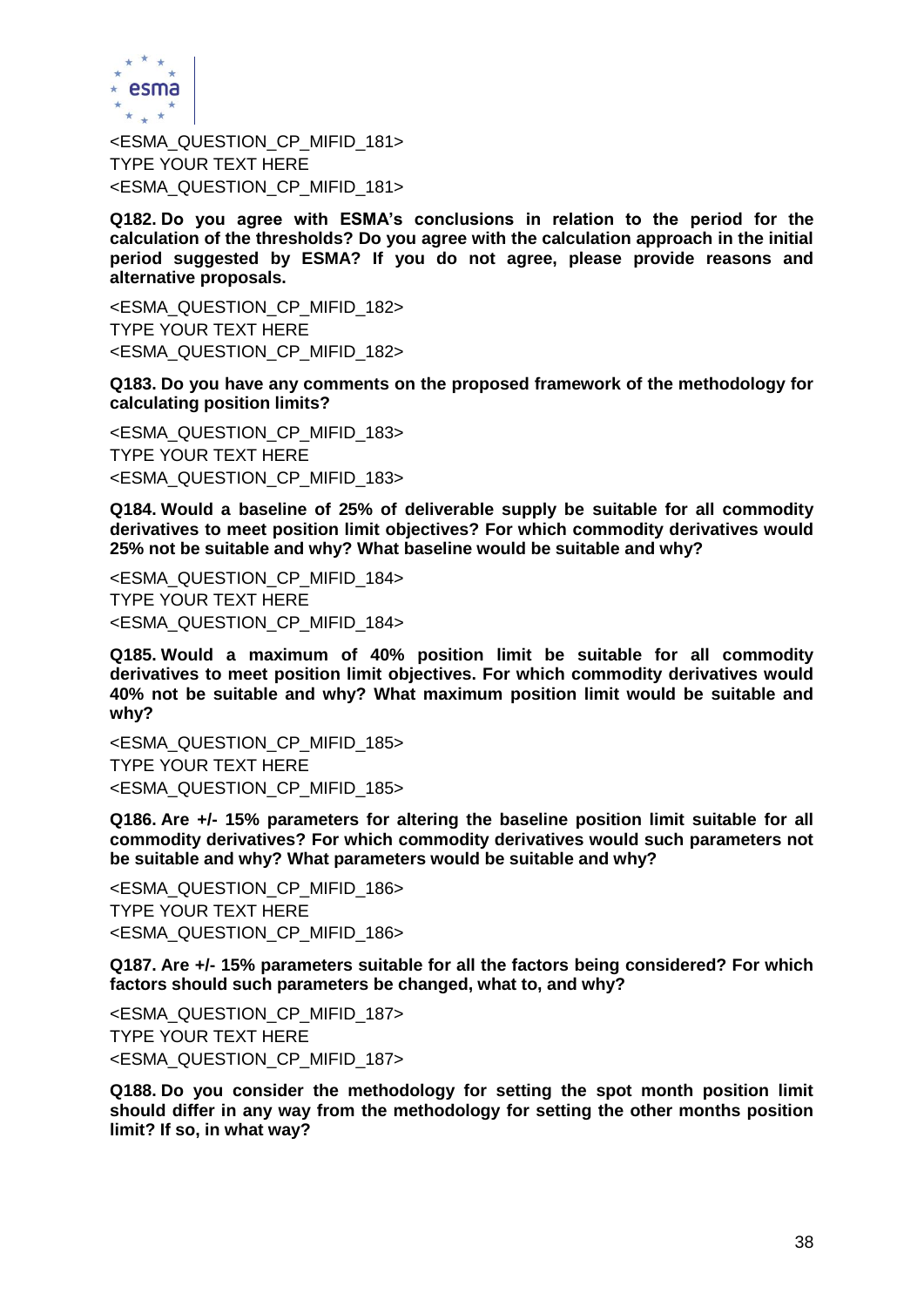

<ESMA\_QUESTION\_CP\_MIFID\_188> TYPE YOUR TEXT HERE <ESMA\_QUESTION\_CP\_MIFID\_188>

**Q189. How do you suggest establishing a methodology that balances providing greater flexibility for new and illiquid contracts whilst still providing a level of constraint in a clear and quantifiable way? What limit would you consider as appropriate per product class? Could the assessment of whether a contract is illiquid, triggering a potential wider limit, be based on the technical standard ESMA is proposing for non-equity transparency?**

<ESMA\_QUESTION\_CP\_MIFID\_189> TYPE YOUR TEXT HERE <ESMA\_QUESTION\_CP\_MIFID\_189>

**Q190. What wider factors should competent authorities consider for specific commodity markets for adjusting the level of deliverable supply calculated by trading venues?**

<ESMA\_QUESTION\_CP\_MIFID\_190> TYPE YOUR TEXT HERE <ESMA\_QUESTION\_CP\_MIFID\_190>

**Q191. What are the specific features of certain commodity derivatives which might impact on deliverable supply?**

<ESMA\_QUESTION\_CP\_MIFID\_191> TYPE YOUR TEXT HERE <ESMA\_QUESTION\_CP\_MIFID\_191>

**Q192. How should 'less-liquid' be considered and defined in the context of position limits and meeting the position limit objectives?**

<ESMA\_QUESTION\_CP\_MIFID\_192> TYPE YOUR TEXT HERE <ESMA\_QUESTION\_CP\_MIFID\_192>

**Q193. What participation features in specific commodity markets around the organisation, structure, or behaviour should competent authorities take into account?** 

<ESMA\_QUESTION\_CP\_MIFID\_193> TYPE YOUR TEXT HERE <ESMA\_QUESTION\_CP\_MIFID\_193>

**Q194. How could the calculation methodology enable competent authorities to more accurately take into account specific factors or characteristics of commodity derivatives, their underlying markets and commodities?**

<ESMA\_QUESTION\_CP\_MIFID\_194> TYPE YOUR TEXT HERE <ESMA\_QUESTION\_CP\_MIFID\_194>

**Q195. For what time period can a contract be considered as "new" and therefore benefit from higher position limits?**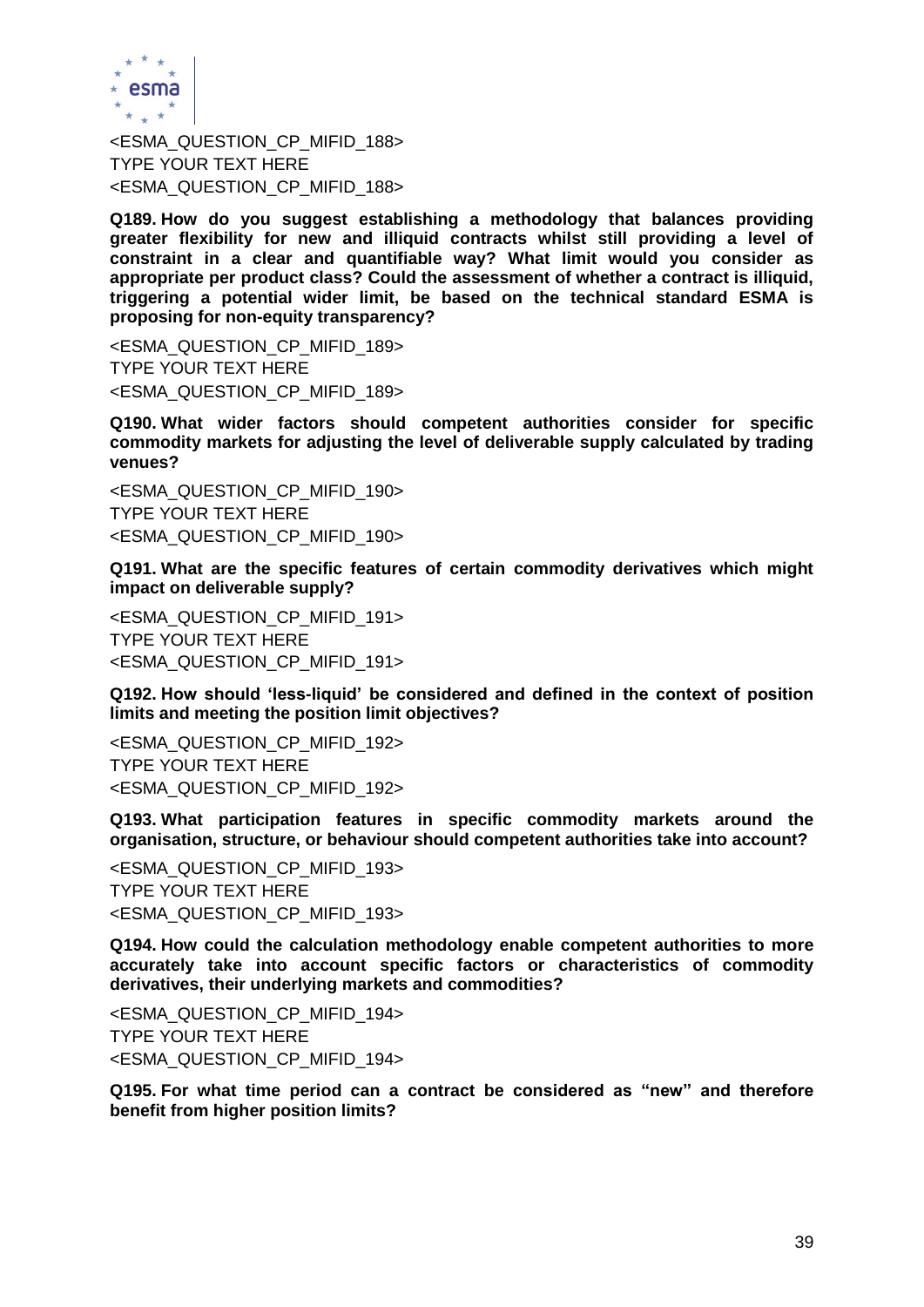

<ESMA\_QUESTION\_CP\_MIFID\_195> TYPE YOUR TEXT HERE <ESMA\_QUESTION\_CP\_MIFID\_195>

**Q196. Should the application of less-liquid parameters be based on the age of the commodity derivative or the ongoing liquidity of that contract.**

<ESMA\_QUESTION\_CP\_MIFID\_196> TYPE YOUR TEXT HERE <ESMA\_QUESTION\_CP\_MIFID\_196>

**Q197. Do you have any further comments regarding the above proposals on how the factors will be taken into account for the position limit calculation methodology?** 

<ESMA\_QUESTION\_CP\_MIFID\_197> TYPE YOUR TEXT HERE <ESMA\_QUESTION\_CP\_MIFID\_197>

**Q198. Do you agree with ESMA's proposal to not include asset-class specific elements in the methodology?**

<ESMA\_QUESTION\_CP\_MIFID\_198> TYPE YOUR TEXT HERE <ESMA\_QUESTION\_CP\_MIFID\_198>

**Q199. How are the seven factors (listed under Article 57(3)(a) to (g) and discussed above) currently taken into account in the setting and management of existing position limits?**

<ESMA\_QUESTION\_CP\_MIFID\_199> TYPE YOUR TEXT HERE <ESMA\_QUESTION\_CP\_MIFID\_199>

**Q200. Do you agree with the proposed draft RTS regarding risk reducing positions?**

<ESMA\_QUESTION\_CP\_MIFID\_200> TYPE YOUR TEXT HERE <ESMA\_QUESTION\_CP\_MIFID\_200>

**Q201. Do you have any comments regarding ESMA's proposal regarding what is a non-financial entity?** 

<ESMA\_QUESTION\_CP\_MIFID\_201> TYPE YOUR TEXT HERE <ESMA\_QUESTION\_CP\_MIFID\_201>

**Q202. Do you agree with the proposed draft RTS regarding the aggregation of a person's positions?**

<ESMA\_QUESTION\_CP\_MIFID\_202> TYPE YOUR TEXT HERE <ESMA\_QUESTION\_CP\_MIFID\_202>

**Q203. Do you agree with ESMA's proposal that a person's position in a commodity derivative should be aggregated on a 'whole' position basis with those that are under the beneficial ownership of the position holder? If not, please provide reasons.**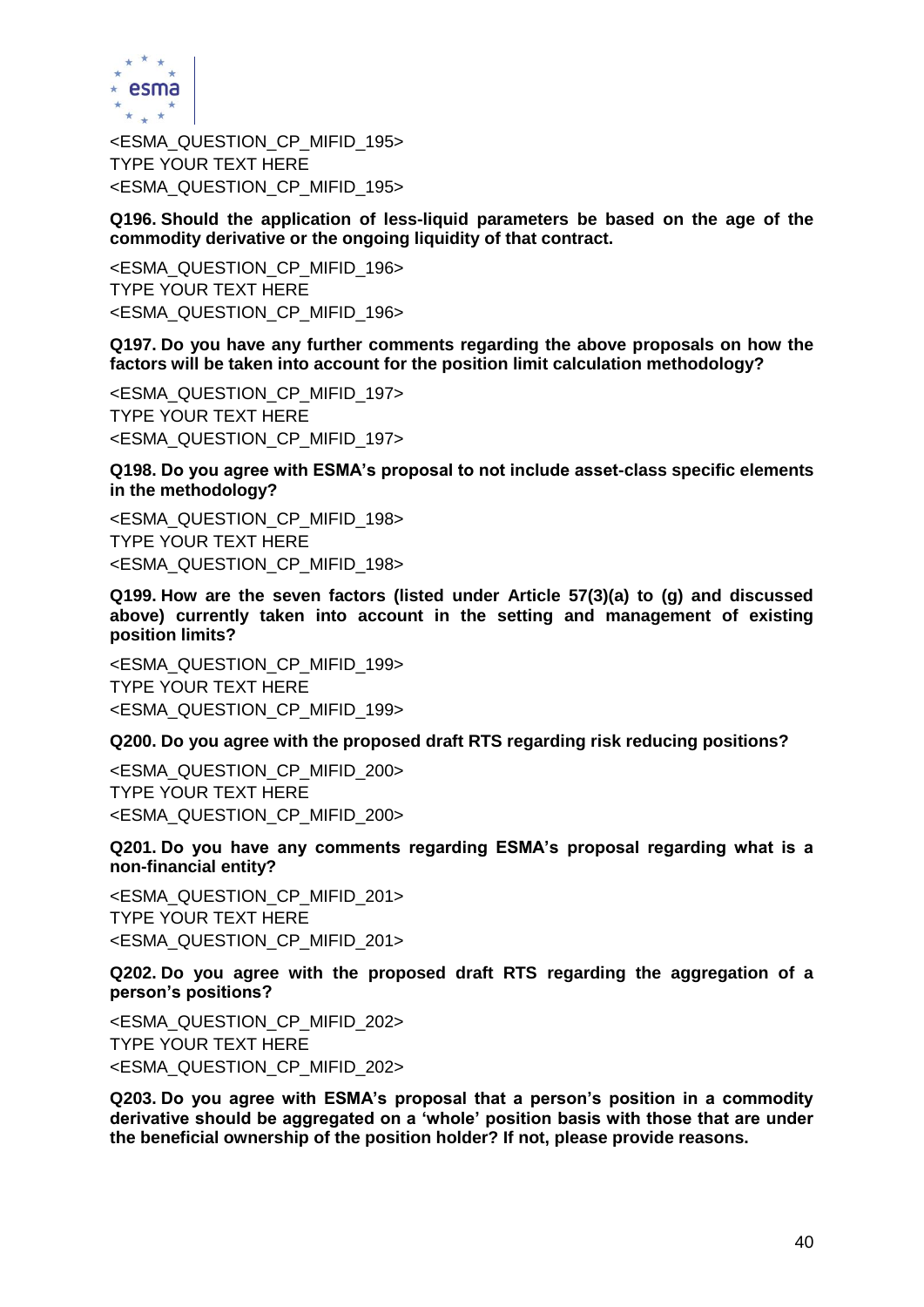

<ESMA\_QUESTION\_CP\_MIFID\_203> TYPE YOUR TEXT HERE <ESMA\_QUESTION\_CP\_MIFID\_203>

**Q204. Do you agree with the proposed draft RTS regarding the criteria for determining whether a contract is an economically equivalent OTC contract?**

<ESMA\_QUESTION\_CP\_MIFID\_204> TYPE YOUR TEXT HERE <ESMA\_QUESTION\_CP\_MIFID\_204>

**Q205. Do you agree with the proposed draft RTS regarding the definition of same derivative contract?**

<ESMA\_QUESTION\_CP\_MIFID\_205> TYPE YOUR TEXT HERE <ESMA\_QUESTION\_CP\_MIFID\_205>

**Q206. Do you agree with the proposed draft RTS regarding the definition of significant volume for the purpose of article 57(6)?**

<ESMA\_QUESTION\_CP\_MIFID\_206> TYPE YOUR TEXT HERE <ESMA\_QUESTION\_CP\_MIFID\_206>

**Q207. Do you agree with the proposed draft RTS regarding the aggregation and netting of OTC and on-venue commodity derivatives?**

<ESMA\_QUESTION\_CP\_MIFID\_207> TYPE YOUR TEXT HERE <ESMA\_QUESTION\_CP\_MIFID\_207>

**Q208. Do you agree with the proposed draft RTS regarding the procedure for the application for exemption from the Article 57 position limits regime?**

<ESMA\_QUESTION\_CP\_MIFID\_208> TYPE YOUR TEXT HERE <ESMA\_QUESTION\_CP\_MIFID\_208>

**Q209. Do you agree with the proposed draft RTS regarding the aggregation and netting of OTC and on-venue commodity derivatives?**

<ESMA\_QUESTION\_CP\_MIFID\_209> TYPE YOUR TEXT HERE <ESMA\_QUESTION\_CP\_MIFID\_209>

**Q210. Do you agree with the reporting format for CoT reports?**

<ESMA\_QUESTION\_CP\_MIFID\_210> TYPE YOUR TEXT HERE <ESMA\_QUESTION\_CP\_MIFID\_210>

#### **Q211. Do you agree with the reporting format for the daily Position Reports?**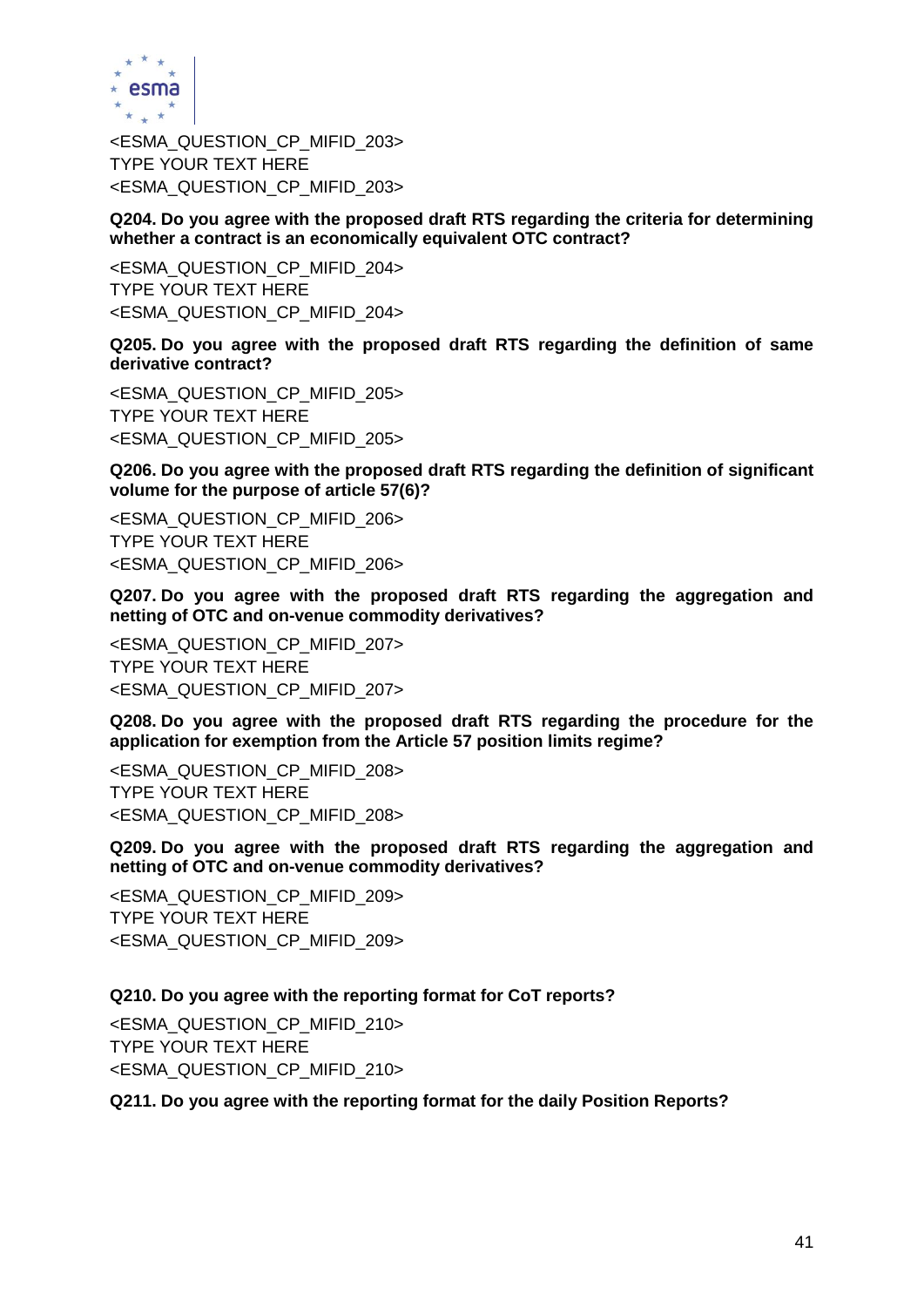

<ESMA\_QUESTION\_CP\_MIFID\_211> TYPE YOUR TEXT HERE <ESMA\_QUESTION\_CP\_MIFID\_211>

**Q212. What other reporting arrangements should ESMA consider specifying to facilitate position reporting arrangements?**

<ESMA\_QUESTION\_CP\_MIFID\_212> TYPE YOUR TEXT HERE <ESMA\_QUESTION\_CP\_MIFID\_212>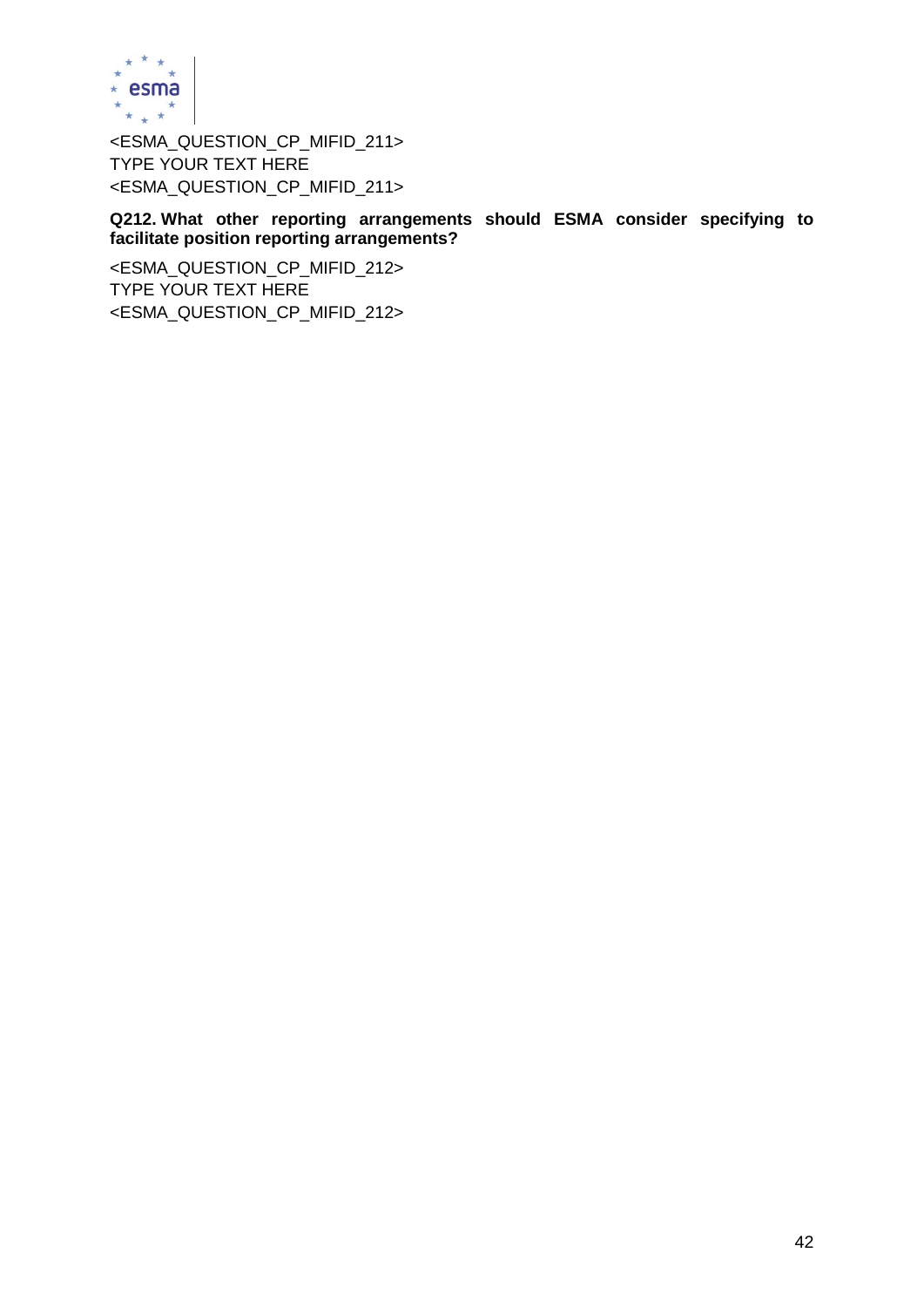

### **8. Market data reporting**

**Q213. Which of the formats specified in paragraph 2 would pose you the most substantial implementation challenge from technical and compliance point of view for transaction and/or reference data reporting? Please explain.**

<ESMA\_QUESTION\_CP\_MIFID\_213> TYPE YOUR TEXT HERE <ESMA\_QUESTION\_CP\_MIFID\_213>

**Q214. Do you anticipate any difficulties with the proposed definition for a transaction and execution?**

<ESMA\_QUESTION\_CP\_MIFID\_214> TYPE YOUR TEXT HERE <ESMA\_QUESTION\_CP\_MIFID\_214>

**Q215. In your view, is there any other outcome or activity that should be excluded from the definition of transaction or execution? Please justify.**

<ESMA\_QUESTION\_CP\_MIFID\_215> TYPE YOUR TEXT HERE <ESMA\_QUESTION\_CP\_MIFID\_215>

**Q216. Do you foresee any difficulties with the suggested approach? Please justify.**

<ESMA\_QUESTION\_CP\_MIFID\_216> TYPE YOUR TEXT HERE <ESMA\_QUESTION\_CP\_MIFID\_216>

**Q217. Do you agree with ESMA's proposed approach to simplify transaction reporting? Please provide details of your reasons.** 

<ESMA\_QUESTION\_CP\_MIFID\_217> TYPE YOUR TEXT HERE <ESMA\_QUESTION\_CP\_MIFID\_217>

**Q218. We invite your comments on the proposed fields and population of the fields. Please provide specific references to the fields which you are discussing in your response.**

<ESMA\_QUESTION\_CP\_MIFID\_218> TYPE YOUR TEXT HERE <ESMA\_QUESTION\_CP\_MIFID\_218>

**Q219. Do you agree with the proposed approach to flag trading capacities?**

<ESMA\_QUESTION\_CP\_MIFID\_219> TYPE YOUR TEXT HERE <ESMA\_QUESTION\_CP\_MIFID\_219>

**Q220. Do you foresee any problem with identifying the specific waiver(s) under which the trade took place in a transaction report? If so, please provide details**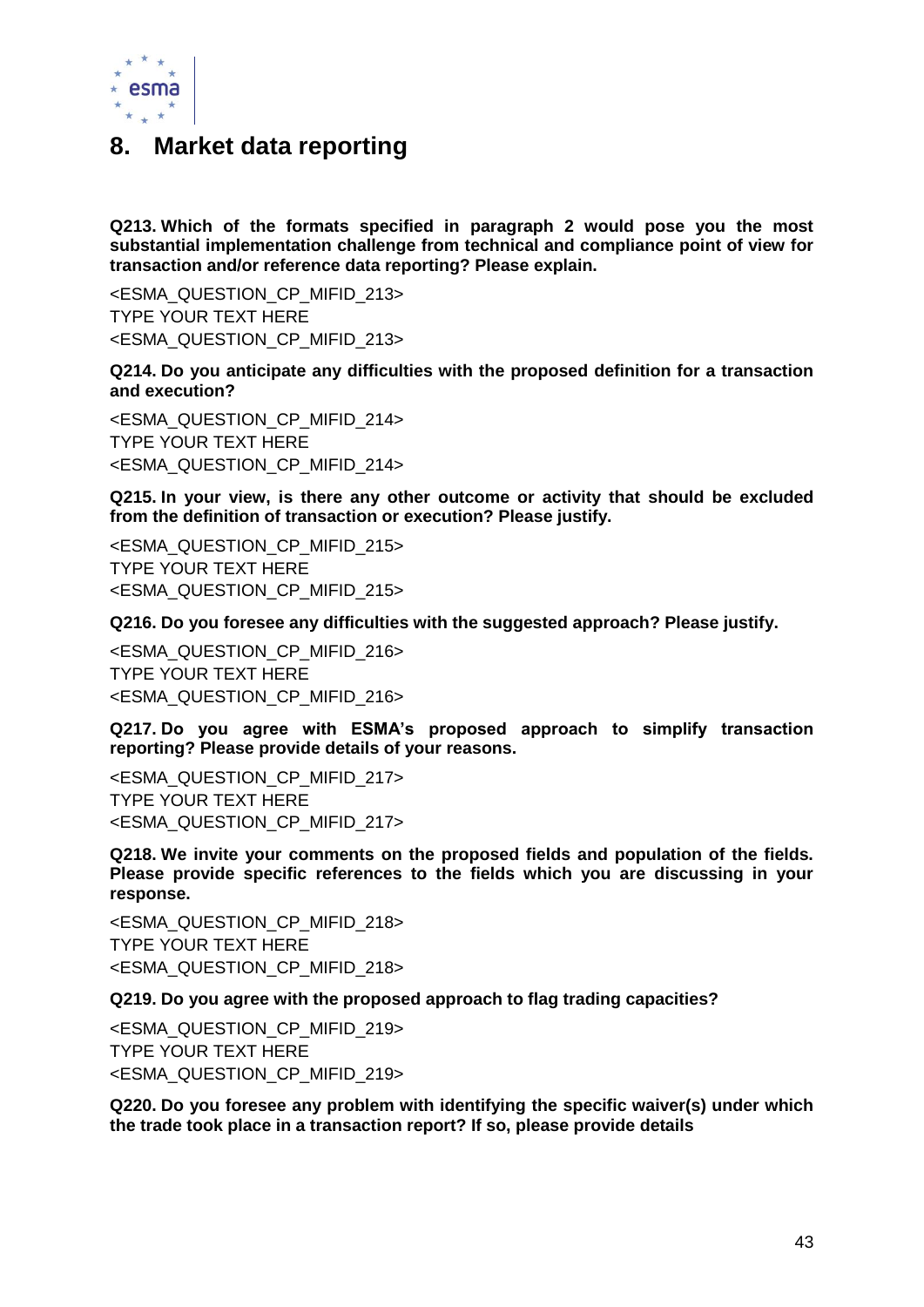

<ESMA\_QUESTION\_CP\_MIFID\_220> TYPE YOUR TEXT HERE <ESMA\_QUESTION\_CP\_MIFID\_220>

**Q221. Do you agree with ESMA's approach for deciding whether financial instruments based on baskets or indices are reportable?**

<ESMA\_QUESTION\_CP\_MIFID\_221> TYPE YOUR TEXT HERE <ESMA\_QUESTION\_CP\_MIFID\_221>

**Q222. Do you agree with the proposed standards for identifying these instruments in the transaction reports?**

<ESMA\_QUESTION\_CP\_MIFID\_222> TYPE YOUR TEXT HERE <ESMA\_QUESTION\_CP\_MIFID\_222>

**Q223. Do you foresee any difficulties applying the criteria to determine whether a branch is responsible for the specified activity? If so, do you have any alternative proposals?**

<ESMA\_QUESTION\_CP\_MIFID\_223> TYPE YOUR TEXT HERE <ESMA\_QUESTION\_CP\_MIFID\_223>

**Q224. Do you anticipate any significant difficulties related to the implementation of LEI validation?**

<ESMA\_QUESTION\_CP\_MIFID\_224> TYPE YOUR TEXT HERE <ESMA\_QUESTION\_CP\_MIFID\_224>

**Q225. Do you foresee any difficulties with the proposed requirements? Please elaborate.**

<ESMA\_QUESTION\_CP\_MIFID\_225> TYPE YOUR TEXT HERE <ESMA\_QUESTION\_CP\_MIFID\_225>

**Q226. Are there any cases other than the AGGREGATED scenario where the client ID information could not be submitted to the trading venue operator at the time of order submission? If yes, please elaborate.**

<ESMA\_QUESTION\_CP\_MIFID\_226> TYPE YOUR TEXT HERE <ESMA\_QUESTION\_CP\_MIFID\_226>

**Q227. Do you agree with the proposed approach to flag liquidity provision activity?** 

<ESMA\_QUESTION\_CP\_MIFID\_227> TYPE YOUR TEXT HERE <ESMA\_QUESTION\_CP\_MIFID\_227>

**Q228. Do you foresee any difficulties with the proposed differentiation between electronic trading venues and voice trading venues for the purposes of time stamping? Do you believe that other criteria should be considered as a basis for differentiating between trading venues?**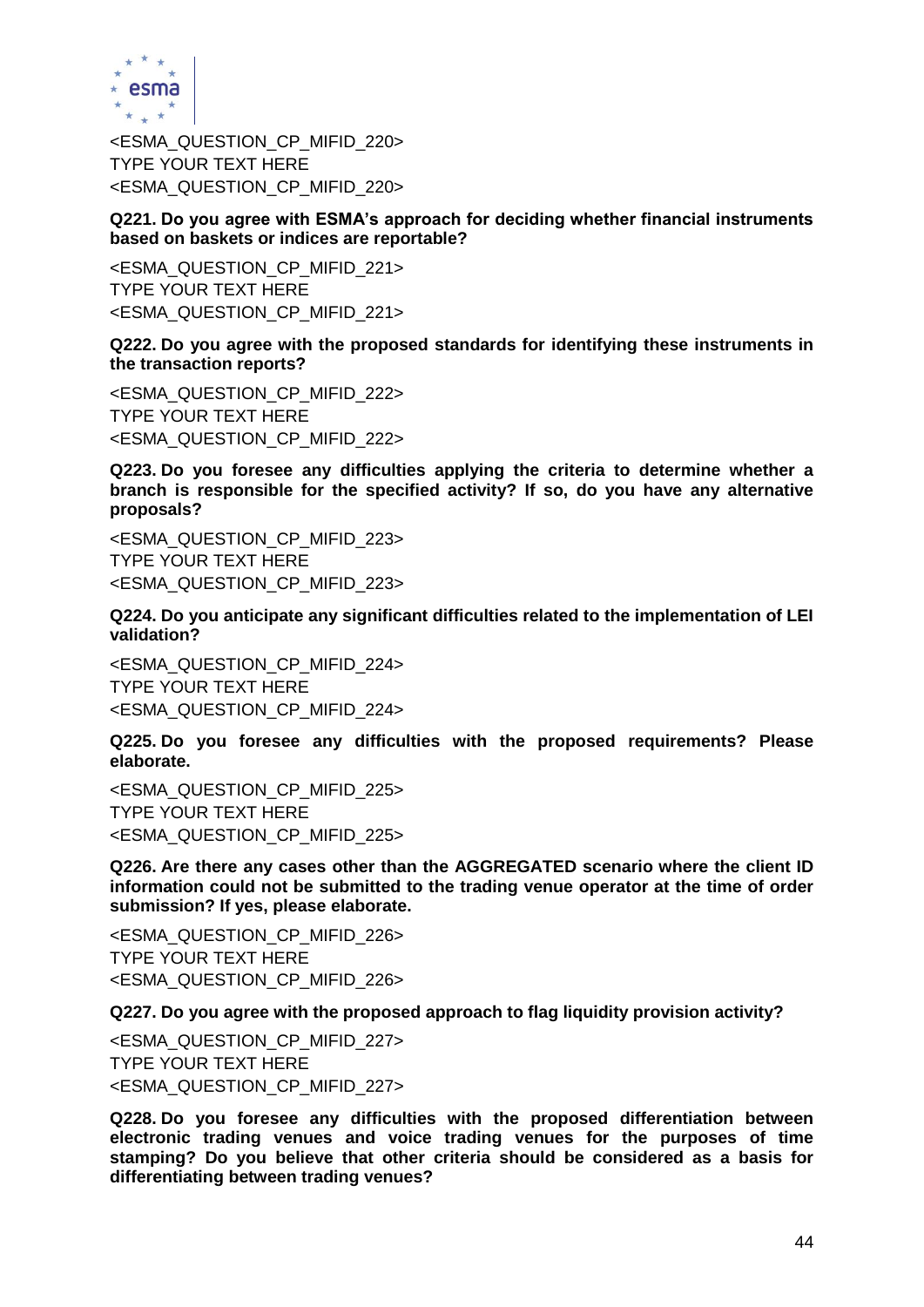

<ESMA\_QUESTION\_CP\_MIFID\_228> TYPE YOUR TEXT HERE <ESMA\_QUESTION\_CP\_MIFID\_228>

**Q229. Is the approach taken, particularly in relation to maintaining prices of implied orders, in line with industry practice? Please describe any differences?** 

<ESMA\_QUESTION\_CP\_MIFID\_229> TYPE YOUR TEXT HERE <ESMA\_QUESTION\_CP\_MIFID\_229>

**Q230. Do you agree on the proposed content and format for records of orders to be maintained proposed in this Consultation Paper? Please elaborate.**

<ESMA\_QUESTION\_CP\_MIFID\_230> TYPE YOUR TEXT HERE <ESMA\_QUESTION\_CP\_MIFID\_230>

**Q231. In your view, are there additional key pieces of information that an investment firm that engages in a high-frequency algorithmic trading technique has to maintain to comply with its record-keeping obligations under Article 17 of MiFID II? Please elaborate.**

<ESMA\_QUESTION\_CP\_MIFID\_231> TYPE YOUR TEXT HERE <ESMA\_QUESTION\_CP\_MIFID\_231>

**Q232. Do you agree with the proposed record-keeping period of five years?**

<ESMA\_QUESTION\_CP\_MIFID\_232> TYPE YOUR TEXT HERE <ESMA\_QUESTION\_CP\_MIFID\_232>

**Q233. Do you agree with the proposed criteria for calibrating the level of accuracy required for the purpose of clock synchronisation? Please elaborate.**

<ESMA\_QUESTION\_CP\_MIFID\_233> TYPE YOUR TEXT HERE <ESMA\_QUESTION\_CP\_MIFID\_233>

**Q234. Do you foresee any difficulties related to the requirement for members or participants of trading venues to ensure that they synchronise their clocks in a timely manner according to the same time accuracy applied by their trading venue? Please elaborate and suggest alternative criteria to ensure the timely synchronisation of members or participants clocks to the accuracy applied by their trading venue as well as a possible calibration of the requirement for investment firms operating at a high latency.**

<ESMA\_QUESTION\_CP\_MIFID\_234> TYPE YOUR TEXT HERE <ESMA\_QUESTION\_CP\_MIFID\_234>

**Q235. Do you agree with the proposed list of instrument reference data fields and population of the fields? Please provide specific references to the fields which you are discussing in your response.**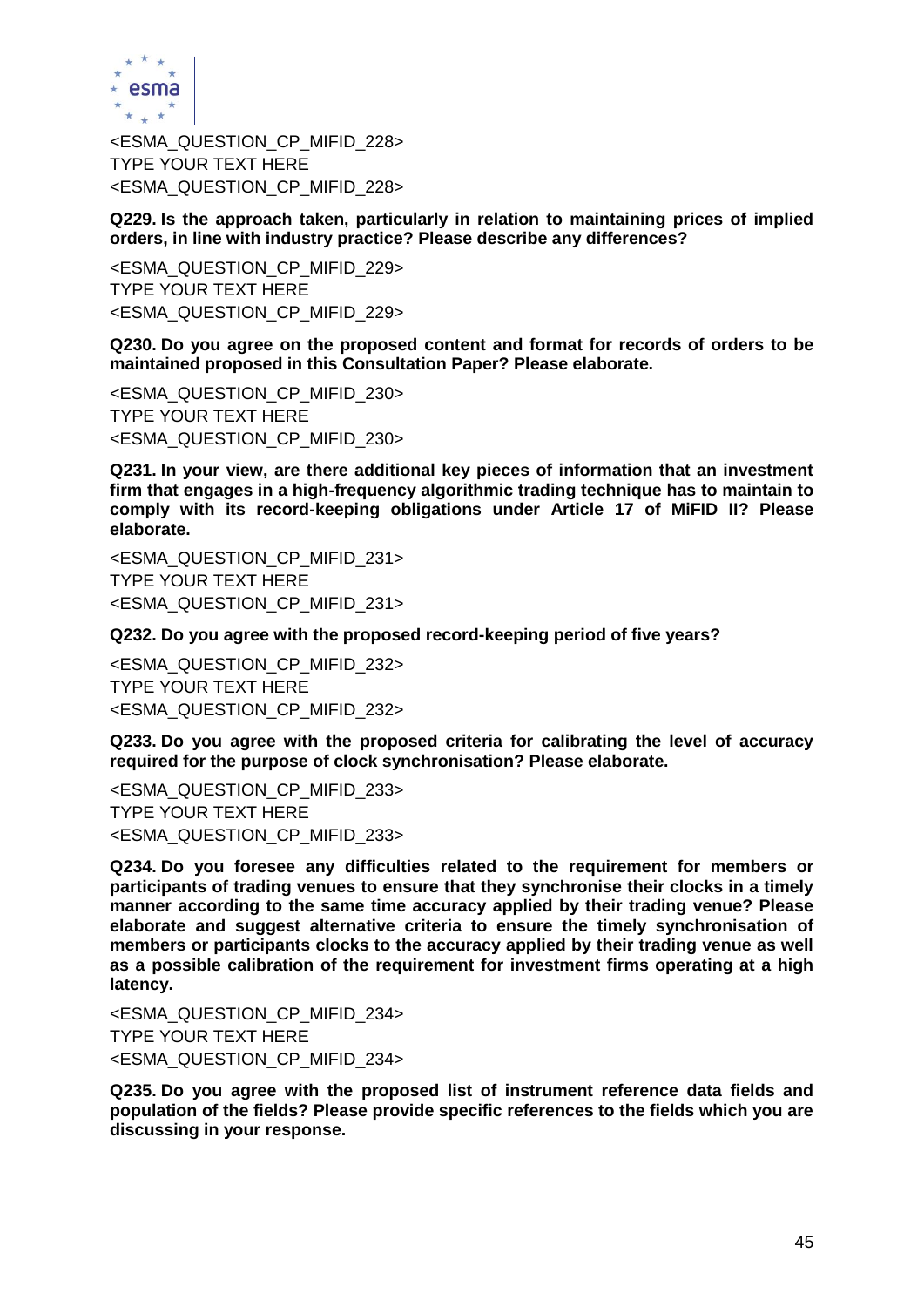

<ESMA\_QUESTION\_CP\_MIFID\_235> TYPE YOUR TEXT HERE <ESMA\_QUESTION\_CP\_MIFID\_235>

**Q236. Do you agree with ESMA's proposal to submit a single instrument reference data full file once per day? Please explain.**

<ESMA\_QUESTION\_CP\_MIFID\_236> TYPE YOUR TEXT HERE <ESMA\_QUESTION\_CP\_MIFID\_236>

**Q237. Do you agree that, where a specified list as defined in Article 2 [RTS on reference data] is not available for a given trading venue, instrument reference data is submitted when the first quote/order is placed or the first trade occurs on that venue? Please explain.** 

<ESMA\_QUESTION\_CP\_MIFID\_237> TYPE YOUR TEXT HERE <ESMA\_QUESTION\_CP\_MIFID\_237>

**Q238. Do you agree with ESMA proposed approach to the use of instrument code types? If not, please elaborate on the possible alternative solutions for identification of new financial instruments.**

<ESMA\_QUESTION\_CP\_MIFID\_238> TYPE YOUR TEXT HERE <ESMA\_QUESTION\_CP\_MIFID\_238>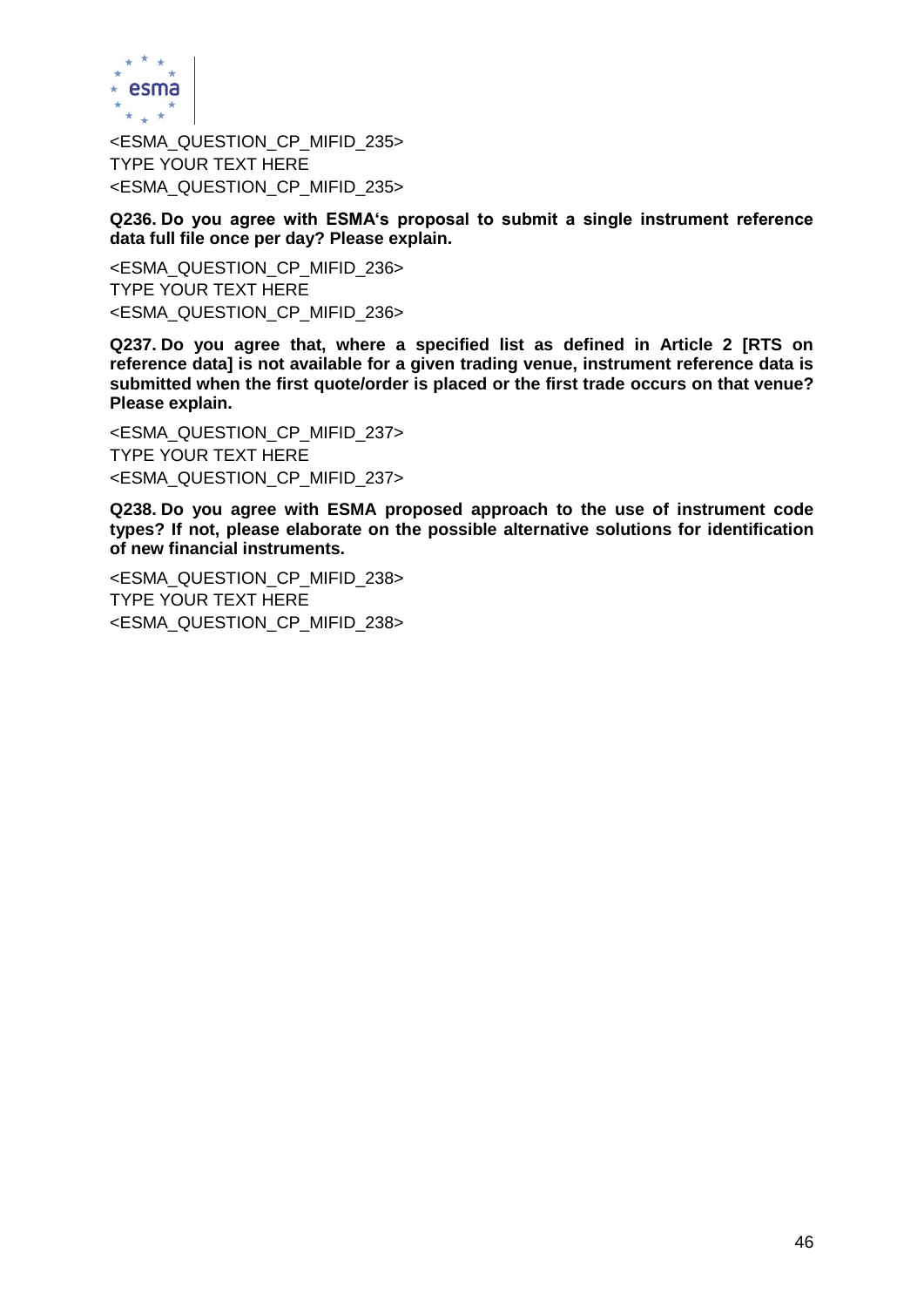

### **9. Post-trading issues**

**Q239. What are your views on the pre-check to be performed by trading venues for orders related to derivative transactions subject to the clearing obligation and the proposed time frame?** 

<ESMA\_QUESTION\_CP\_MIFID\_239> TYPE YOUR TEXT HERE <ESMA\_QUESTION\_CP\_MIFID\_239>

**Q240. What are your views on the categories of transactions and the proposed timeframe for submitting executed transactions to the CCP?** 

<ESMA\_QUESTION\_CP\_MIFID\_240> TYPE YOUR TEXT HERE <ESMA\_QUESTION\_CP\_MIFID\_240>

**Q241. What are your views on the proposal that the clearing member should receive the information related to the bilateral derivative contracts submitted for clearing and the timeframe?** 

<ESMA\_QUESTION\_CP\_MIFID\_241> TYPE YOUR TEXT HERE <ESMA\_QUESTION\_CP\_MIFID\_241>

**Q242. What are your views on having a common timeframe for all categories of derivative transactions? Do you agree with the proposed timeframe?** 

<ESMA\_QUESTION\_CP\_MIFID\_242> TYPE YOUR TEXT HERE <ESMA\_QUESTION\_CP\_MIFID\_242>

**Q243. What are your views on the proposed treatment of rejected transactions?** 

<ESMA\_QUESTION\_CP\_MIFID\_243> TYPE YOUR TEXT HERE <ESMA\_QUESTION\_CP\_MIFID\_243>

**Q244. Do you agree with the proposed draft RTS? Do you believe it addresses the stakeholders concerns on the lack of indirect clearing services offering? If not, please provide detailed explanations on the reasons why a particular provision would limit such a development as well as possible alternatives.**

<ESMA\_QUESTION\_CP\_MIFID\_244> TYPE YOUR TEXT HERE <ESMA\_QUESTION\_CP\_MIFID\_244>

**Q245. Do you believe that a gross omnibus account segregation, according to which the clearing member is required to record the collateral value of the assets, rather than the assets held for the benefit of indirect clients, achieves together with other requirements included in the draft RTS a protection of equivalent effect to the indirect clients as the one envisaged for clients under EMIR?**